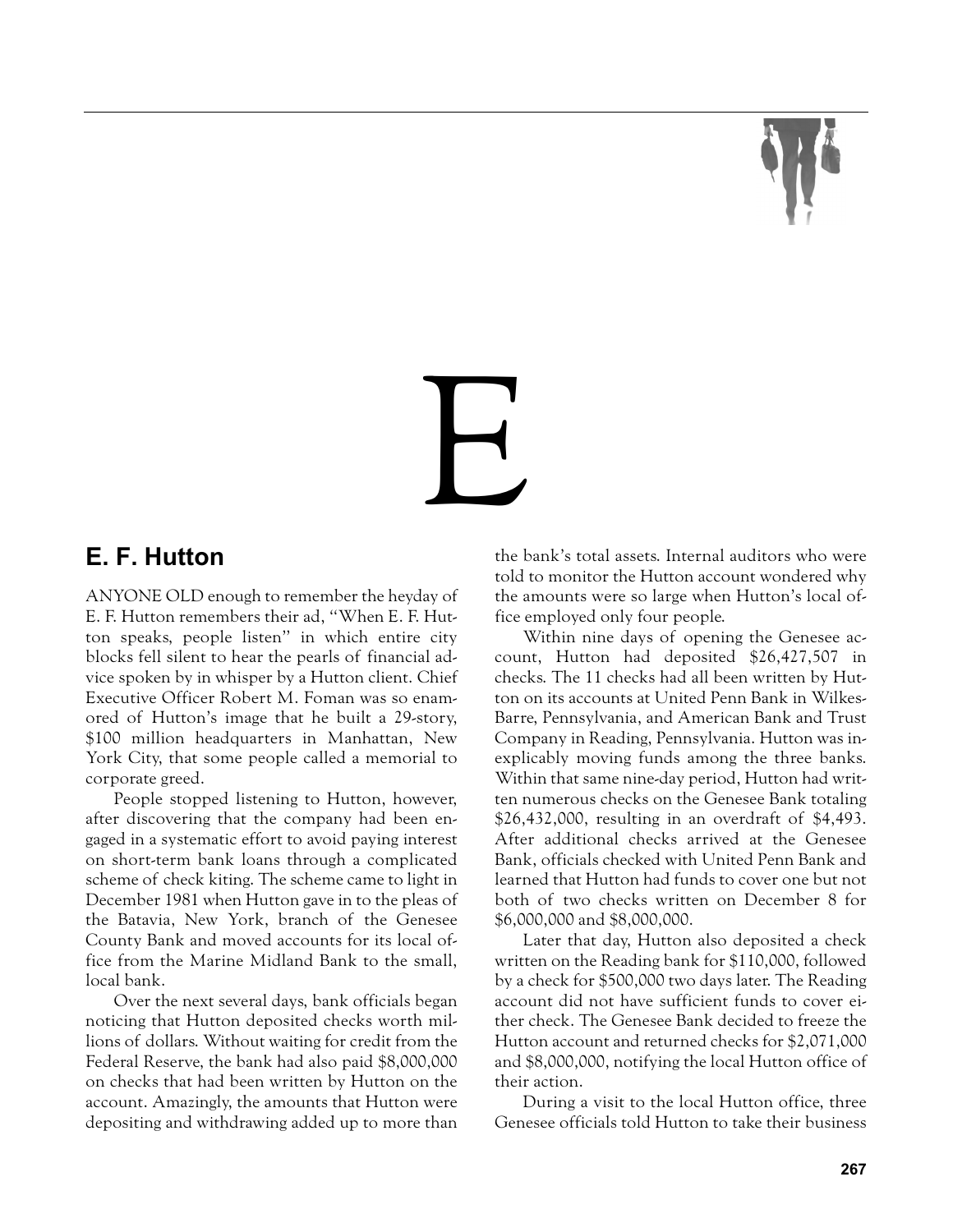elsewhere. The bank subsequently returned three checks totaling \$7,000,000.

Following company procedures, Genesee officials notified the auditor of their parent company about the problems with the Hutton account. Officials there reported Hutton's activities to the deputy supervisor of New York banks and sent copies to the Federal Reserve and the Federal Deposit Insurance Corporation. New York State investigators discovered that Hutton's paper trail led to Manufacturers Hanover Trust (Manny Hanny) and Chemical Bank at which Hutton's main accounts were lodged. By auditing four days of Hutton activities at the two banks, state regulators found the same pattern of inexplicable transfers of funds between Hutton offices and the two banks. For instance, audits of the Manny Hanny accounts uncovered an overnight overdraft of \$1.3 billion on the Hutton account. Both banks were astounded to learn that Hutton had been using overdrafts as short-term, no-interest loans that cheated the banks out of millions of dollars in interest. To do this, Hutton had used a check-kiting scheme, which was variously known as "chaining" or "floating" to amass huge profits at the expense of banks that handled their accounts.

Federal investigators pursued Hutton tirelessly, deciding to use Hutton to bring an end to the practice of overdrafting by big corporations. Finally, prosecutors concluded that the evidence gathered from Hutton's activities at the Northern Central Bank in Williamsport, Pennsylvania, where Hutton had been overdrawing its account for \$900,000 a day during most of 1981, provided evidence that was clear enough for a jury to understand Hutton's "illegal, fraudulent, and criminal" actions. Surprisingly, no individuals within E. F. Hutton had been targeted by investigators.

Letters dated April 20, 1984, were sent to E. F. Hutton Group, E. F. Hutton and Company, and various Hutton officials informing them of the Department of Justice's intent to prosecute E. F. Hutton. Lawyers predictably advised Hutton officials to claim the Fifth Amendment. In February, federal prosecutors found their "smoking gun" in a memo dated April 1982 written by one Hutton official to another describing the check-kiting scheme in detail.

In 1985, E. F. Hutton pleaded guilty to 2,000 counts of mail and wire fraud and was required to pay a \$200,000,000 fine in addition to repaying

banks for all money lost, plus interest. Convinced that his company had done nothing wrong, Foman paid former Attorney General Griffin Bell \$3,000,000 in fees and expenses to investigate the activities of his employees. The move backfired, and the House of Representatives opened hearings on the Hutton fiasco.

On November 8, 1986, Robert P. Rittereiser succeeded in forcing Foman to step down and took over as Hutton's chief executive officer. After taking charge of E. F. Hutton, Rittereiser set a massive reorganization plan in place. He divided Hutton into two parts: one to handle retail brokerage services and the other to oversee institutional and capital markets. Unfortunately for Hutton, on October 19, 1987, the stock market plummeted 508 points in a single day. As a hypothetical exercise, Cable News Network (CNN) explored the influence of an insolvent brokerage house on investors.

E. F. Hutton was described as a "weak link in the financial chain," and Hutton executives recognized that reclassification from its A-2 commercial rating to A-3, the lowest possible rating, was imminent. Stock shares in the company dropped \$11, and it was rumored that E. F. Hutton was in danger of going under and that Foman had committed suicide. Standard and Poor's let it be known that Hutton's credit rating was under close scrutiny. In an effort to recoup, the company had spent employee retirement funds with no ability to replace the funds' capital.

The best course of action seemed to be to sell E. F. Hutton. Foman liked the idea of revenge on Rittereiser and was also attracted to the prospect of a \$3,000,000 investment-banking fee for his role in the sale. After 83 years of providing successful advice, Hutton was up for grabs. The front leaders in the bidding war were Merrill Lynch, Dean Witter, and Shearson Lehman. After Shearson's bid of \$960 million, \$29.25 per share, was accepted on January 29, 1988, 1,450 Hutton employees were dismissed, and armed security guards searched them as they left the building. Over the next month, an additional 3,350 Hutton workers received pink slips. Ironically, Hutton had rejected a Shearson offer of \$50 a share in 1987. After the buyout, no one was listening to E. F. Hutton; it no longer existed.

### SEE ALSO

check kiting; investment fraud; bank fraud; accounting fraud.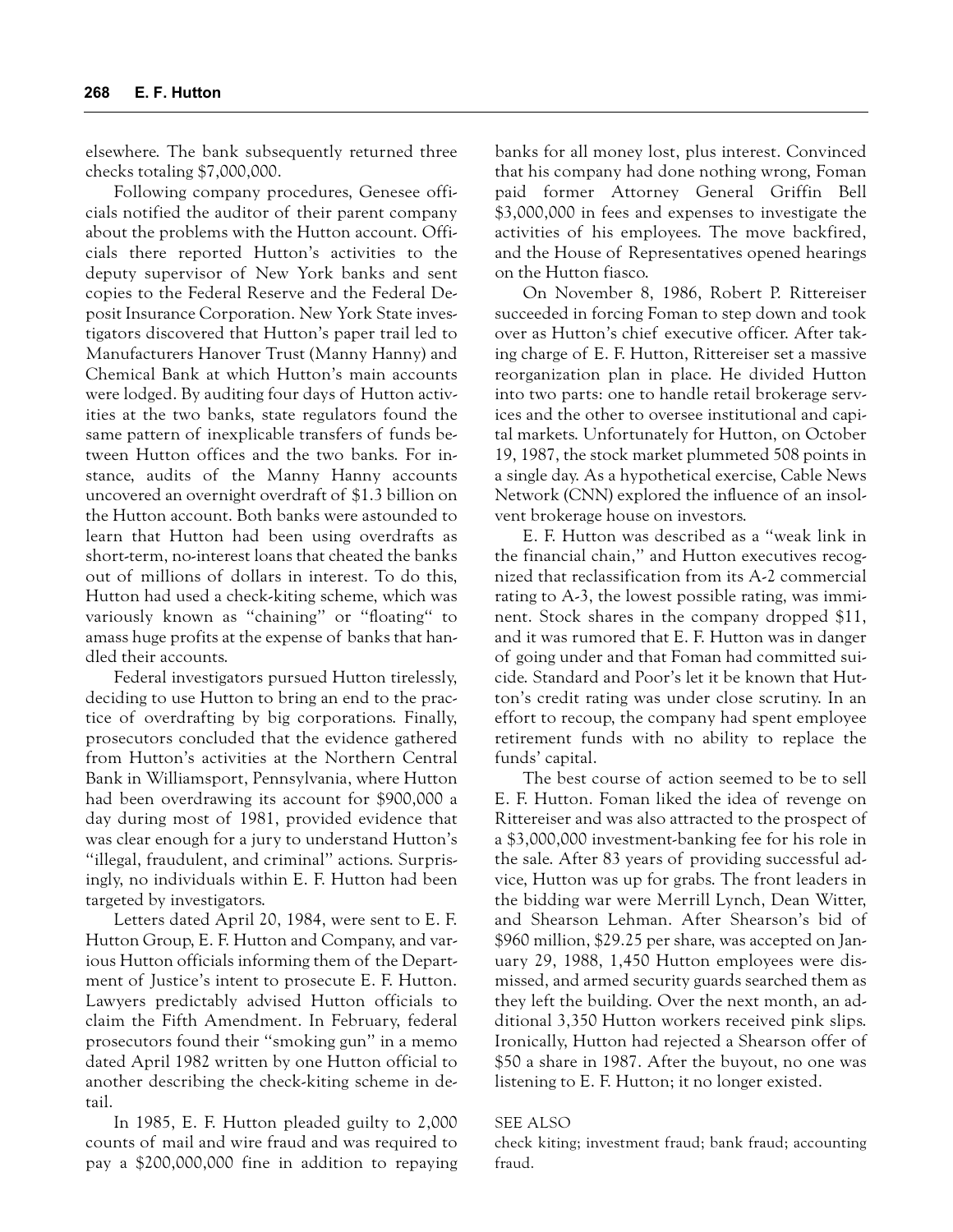BIBLIOGRAPHY: Donna S. Carpenter and John Feloni, *The Fall of the House of Hutton* (Henry Holt, 1989); John Lorinc, "The Anatomy of Failure," *Canadian Business* (August 1990); Larry Reibstein, "Crimes and Misdemeanors," *Newsweek* (November 19, 1999); James Sterngold, *Burning Down the House: How Greed, Deceit, and Bitter Revenge Destroyed E. F. Hutton* (Simon and Schuster, 1990); Mark Stevens, *Sudden Death: The Rise and Fall of E. F. Hutton* (New American Library, 1989.

> ELIZABETH PURDY, PH.D. INDEPENDENT SCHOLAR

# **Eastern Europe**

THE RISE OF white-collar and organized crime in the Eastern European (EE) nations closely parallels that of their powerful neighbor, Russia. Eastern Europe generally refers to the states formerly under the control of, or heavily influenced by the Soviet Union: Albania, Bulgaria, Czech Republic (Czechoslovakia), Hungary, Poland, Romania, and former Yugoslavia.

Once the state socialist economies collapsed in the late 1980s and early 1990s, massive economic crisis and sociopolitical dislocation created a power vacuum which has been largely filled by organized criminal elements. The economic crisis spawned by civil war and international military intervention in the Balkans also opened up opportunities for local mafias. As in Russia, neo-liberal policies, socioeconomic disparity and weak legal and democratic structures have fostered the integration of "legitimate" and "illegitimate" business. While the extent of the economic crisis in most of the EE nations has not been as severe as in Russia, all countries have registered a growing influence by organized crime in diverse economic sectors, and much of this crime is transnational with groups from various countries, especially Russia, intimately involved in numerous countries of the European continent.

The bureaucratic command economies of the EE regimes were highly centralized: production and distribution of goods were organized by state-controlled companies. As in Russia, increasing integration with the world market and growing problems in effectively coordinating the highly bureaucratic economy led, by the 1970s, to the development of a thriving black market, especially for consumer goods and foreign currency. In all the EE nations, there was misappropriation and outright theft of state property and speculation in scarce goods. Criminal networks, including officials from state institutions, gradually consolidated through the late 1970s and 1980s. Beginning as small-scale suppliers of clothing, household articles, and building materials, some groups branched out into the bootlegging of alcohol and drug trafficking.

After the fall of the Berlin Wall in 1989 and the rapid disintegration of the bureaucratic command economies, the openings for organized crime multiplied. Socioeconomic marginalization increased dramatically, providing a fresh recruiting ground for criminal organization as well as a sharp reduction in the population's trust in legal private enterprise and government structures. Liberalization and privatization programs were corruptly managed, giving white-collar criminals in organized crime new economic activities to exploit.

As Michel Chossudovsky writes, the privatization programs in all the EE nations "favored the transfer of a significant portion of state property to organized crime." As traditional state economic structures were weakened, so too was law enforcement. Gradually, according to Ben Fowkes, organized crime brought "a culture of bribery, theft and even violence from the underground economy into the world of legal private enterprise."

The emphasis by governments on property rights and market freedom occurred at the expense of public accountability, sociopolitical equality, and economic security. While there has been economic recovery in some countries, the lion's share of the wealth has been concentrated in the hands of a tiny minority of politicians and business people, most of whom have connections with organized crime.

### BULGARIA

In Bulgaria, the privatization process offered windfall opportunities for ex-politicians such as Andrei Lukanov, twice former premier of the government and leading member of the post-communist party. Lukanov and his associates took up key positions in the newly privatized banks and industries and eventually formed a powerful financial-industrial conglomerate, Multigroup.

The directors of many of the companies in this group allegedly had access to communist party funds through banks accounts in Switzerland and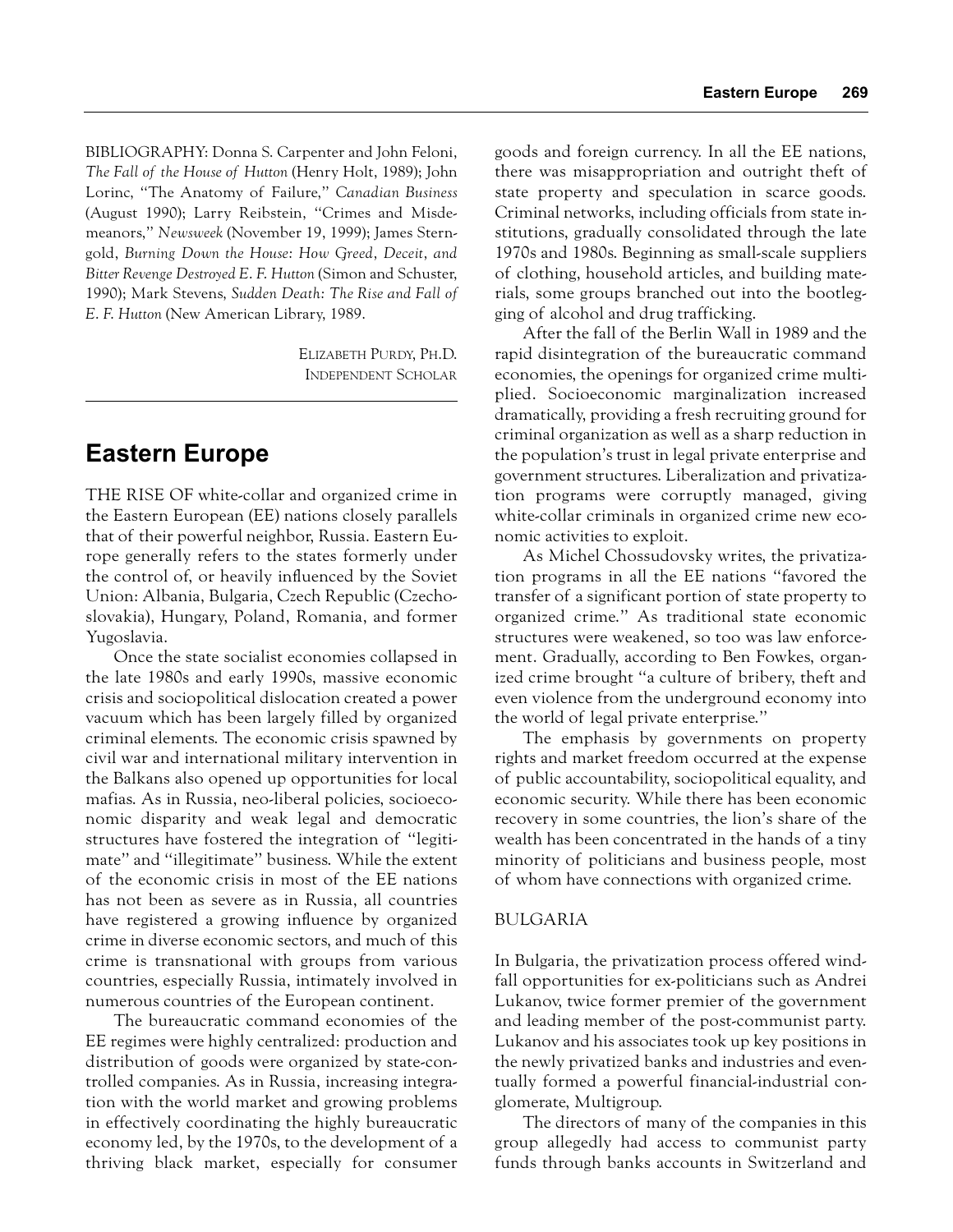

*Members of the House of Parliament in Budapest, Hungary, have been unable to stem the rise of white-collar crime, as privatization of the Hungarian state companies has delivered quick and handsome profits.*

Austria. It was suspected of pilfering state assets through hidden privatization schemes and other illegal practices. For instance, Multigroup's Intersteel used Lukanov's connections with newly privatized Russian gas companies to make huge profits from managing the old state steel company, which is one of the largest consumers of Russian gas in the country. Lukanov was assassinated in 1996 allegedly by rival organized crime interests. The illegal growth of Multigroup was replicated by diverse groups in all economic sectors so that by 2000, over half of Bulgaria's private companies were controlled by mafia interests.

### HUNGARY

In Hungary, liberalizing measures were first introduced in the 1970s: there was a steady increase in travel between EE countries and the gradual development of small-scale private industry and crossborder retail. In this way, the country became a transit corridor for Yugoslavian and Albanian arms smugglers and the location of stolen goods networks operated by Polish syndicates. Local criminal elements made common cause with these foreign groups, which soon included gangs from the Soviet republics, facilitating the growth and extension of criminal networks in and through Hungary.

Continued expansion of the private sector led to growing concentrations of private capital which became targets for organized crime. According to the former chief of the Investigation Department of the National Police in Hungary, these gangs would plant spies in high society to target potential victims and use separate gangs to execute burglaries. Still another group would be responsible for fencing or selling the stolen goods. Simultaneously, the semiprivatization process of certain areas of the economy such as catering, tourist, and entertainment allowed these gangs to launder their money and invest in "legitimate" businesses.

After the communist state collapsed, Hungarian mafias expanded their operations. By 1994, 30 percent of the gross domestic product was produced through the expansion of the black market economy of the pre-Soviet days. With rising unemployment, skyrocketing inflation and a drastic decline in economic output, crime gangs moved into all areas of the economy to provide goods and services unavailable in the legitimate economy. Privatization of the state companies also promised quick and handsome profits. The state oil monopoly was abolished in the 1990s before legal regulations were enacted to govern the new private market. Organized crime quickly took advantage of this legal vacuum, creating oil companies and using old state facilities at no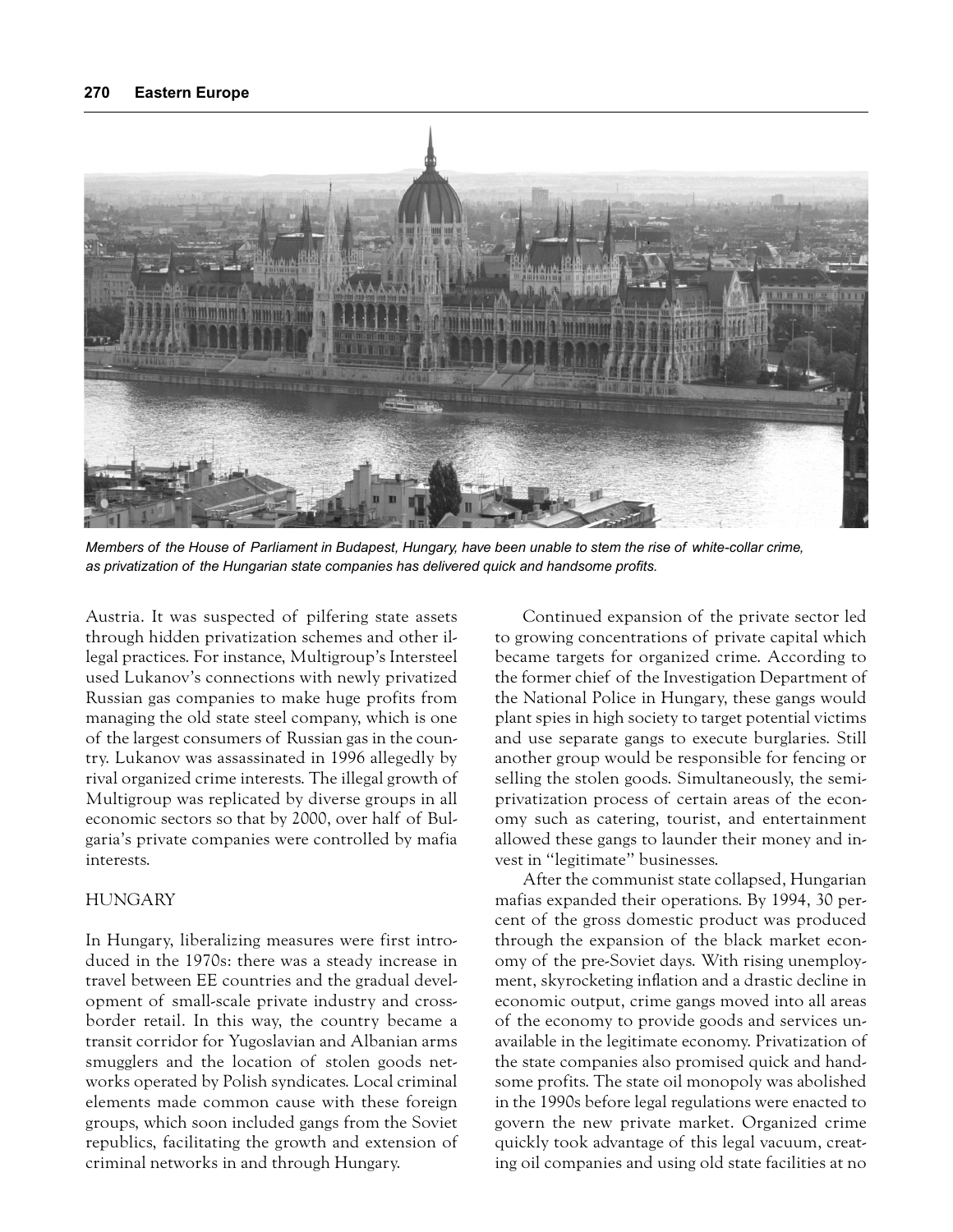cost to dominate the market. A two-tier pricing system designed to shield ordinary citizens from price gouging also resulted in new black market opportunities for the local mafia.

The extraordinarily lucrative profits to be gained from the oil business alone has led to fierce competition and mounting violence, including numerous gangland-style executions. Since 1991, there have been more than 100 bombings and grenade explosions in Hungary as rival elements fight it out for influence and wealth.

### BALKAN PENINSULA

The countries of the Balkan peninsula have also seen a dramatic increase in organized and white-collar crime. The civil wars of the 1990s and continued political instability in the former Yugoslavia have fostered the development of conventional organized criminal activities such as consumer goods smuggling, drug trafficking, prostitution and auto theft. Albanian gangs have used their connections with growers in Afghanistan and an increasingly sophisticated use of the internet to corner the heroin market in much of Europe. When sanctions were imposed on Serbia in 1992, land and water routes were strictly controlled within Yugoslavia, allowing the emergence of widespread black market networks of fuel, food, and other goods which circumvented the embargo through cross-border trade from Bulgaria and Romania. It is also apparent that much of the billions in aid to countries such as Bosnia—either in the form of money, food, or medicine—has been stolen by local mafias in alliance with corrupt politicians.

### POLAND

In Poland, the story is similar. The more than 400 organized criminal factions are involved in everything from drug trafficking and prostitution to protection rackets and smuggling. The U.S. State Department claimed in 2001 that Poland had become a major center for the production of synthetic drugs such as Ecstasy and amphetamines, as well as a trans-shipment point for suppliers of narcotics in Turkey and the Ukraine. Drug addiction and drug-related crime have soared in the last decade. The drug business is apparently controlled by three major syndicates operating out of Gdansk



*Gray smoke rises above the rooftops of Warsaw, Poland, symbolizing the rise of industrial capitalism and its side effects of pollution, and growing organized and white-collar crime.*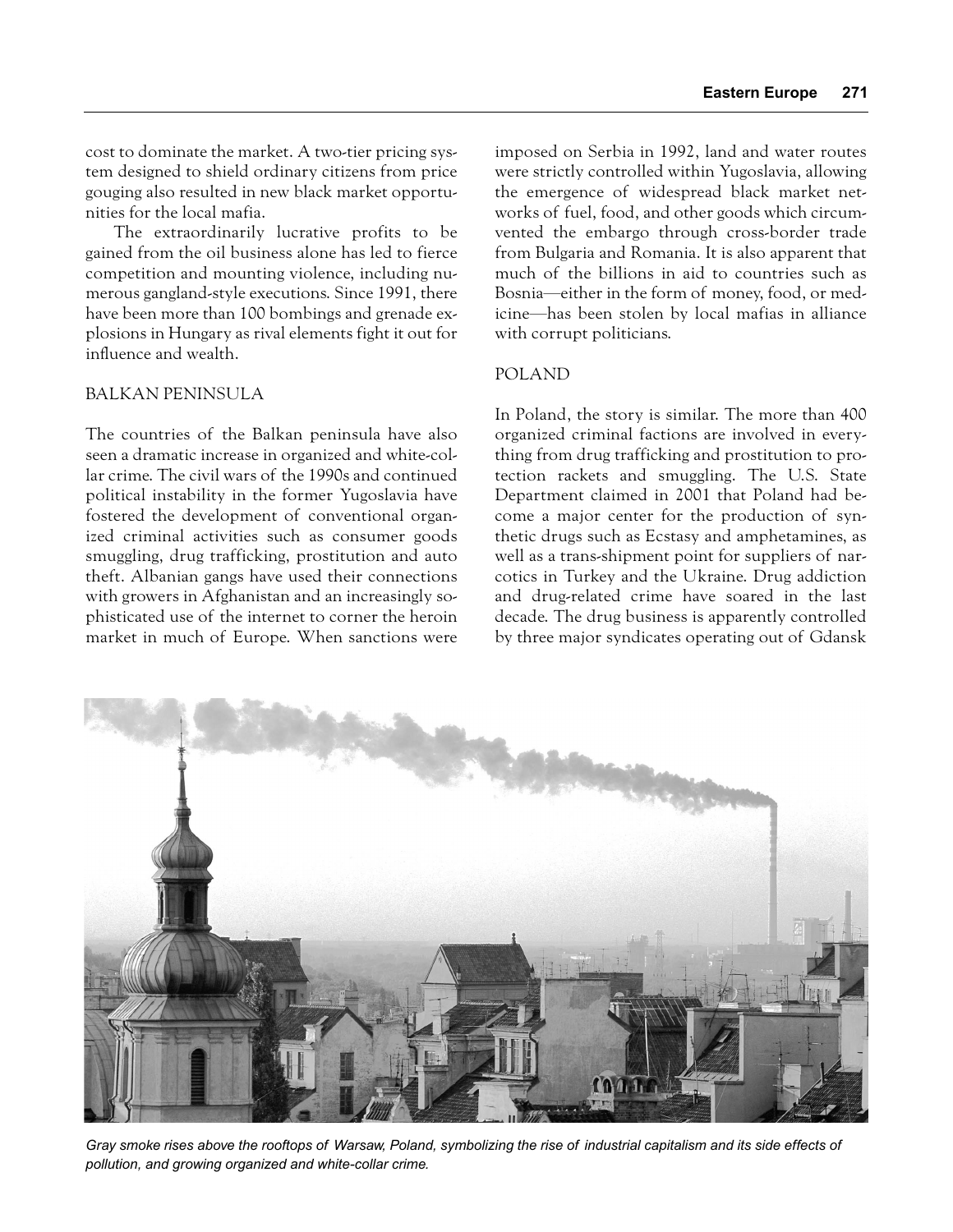and Warsaw. The Pruszkow mafia is one of the largest of such groups. It engages in car and art theft, money laundering, extortion, prostitution and drug trafficking. It has been involved in a bloody turf battle with the Wolomin group for control of these lucrative economic activities.

As in Russia and other Eastern European countries, the importing and exporting of women for sexual exploitation is flourishing in Poland. Police estimate that 15,000 young women from Bulgaria, Romania, and the former Soviet republics are brought into Poland for prostitution each year. Recent reports suggest that criminal groupings from other EE nations and the former Soviet republics have made attempts to take over this trade, resulting in public gun battles and numerous murders.

### CZECH REPUBLIC (CZECHOSLOVAKIA)

In Czechoslovakia (split as the Czech Republic and Slovakia in 1993), organized criminal gangs were first founded by immigrants from the large Vietnamese community. By 2003, there were 10-15 such organizations involved in smuggling goods such as cigarettes and people from Central Asia and Southeast Asia to Western Europe, including sex trade workers. Vietnamese gangs engage in money laundering, drugs, and extortion and invest in legitimate business such as restaurants and casinos. In recent years, authorities report that native Czechs are now working for these criminal elements who inextricably merge traditional organized crime with legitimate business.

By the mid-1990s, the Czech Republic also received an influx of organized criminal gangs from Russia, the Ukraine, and Chechnya. Beginning with illegal immigration schemes for Russian and Ukrainian workers, these international groups expanded into drug trafficking and prostitution. Transnational gangs such as these have introduced the highly profitable trade of arms smuggling into Czechoslovakia in the early 2000s. Arms smugglers use the country to sell to rogue regimes seeking clandestine deals that will not be noticed by international authorities. In 2002, two Czechs and a Canadian were arrested for allegedly selling small arms to Iraq.

During home searches, catalogues of Russianmade weapons were found which were being offered to customers in Arab countries. In addition to firearms, the catalogues also offered tanks, missile carriers, boats, and planes. In 1999, a Czech company was discovered trying to sell six fighter jets to North Korea. Weapons trading is officially legal in the country, but government spokespeople admit that they have little control over the companies or the thousands of transactions that occur each year.

### ALBANIA

The Albanian economy enjoyed an economic boom in the early 2000s. Yet, observers such as the respected non-governmental organization, International Crisis Group (ICG), note that just under half of the gross national product results from organized crime. As in the other EE countries and Russia, the distinction between corporate crime and organized crime is blurry, especially since organized crime runs, or heavily influences corporate behavior, whether legal or not. As Kreshnik Spahiu, a lawyer involved in anti-drug trafficking cases, laments, "The reality is that Albania is built with black money." In the early 1990s, the first phase of the post-communist transitional economy was financed through pyramid schemes which collapsed in 1997, bringing with them widespread chaos. According to the ICG, a wide layer of politicians, government bureaucrats, police and respectable businesses are all implicated in organized crime.

### ROMANIA

Romania does not grab as many of the headlines as the other European countries, yet its population of 22 million makes it one of the biggest countries in Eastern Europe. It shares all the major features of organized crime in the neighboring nations: close ties to politicians and respectable firms, shady dealings with formerly state-owned property, and involvement in smuggling, prostitution, and extortion schemes.

The early 1990s saw a massive banking fraud perpetrated by former state officials which led to the loss of the life savings of tens of thousands of small-scale investors. Romania's current economic woes stem from massive under-development during the communist era. Once again, mafia elements have moved in to take advantage of a poorly functioning system of consumer goods production and distribution. The country's proximity to Russia has also facilitated the growth of drug trafficking, illegal immigrant smuggling, automobile theft, and, per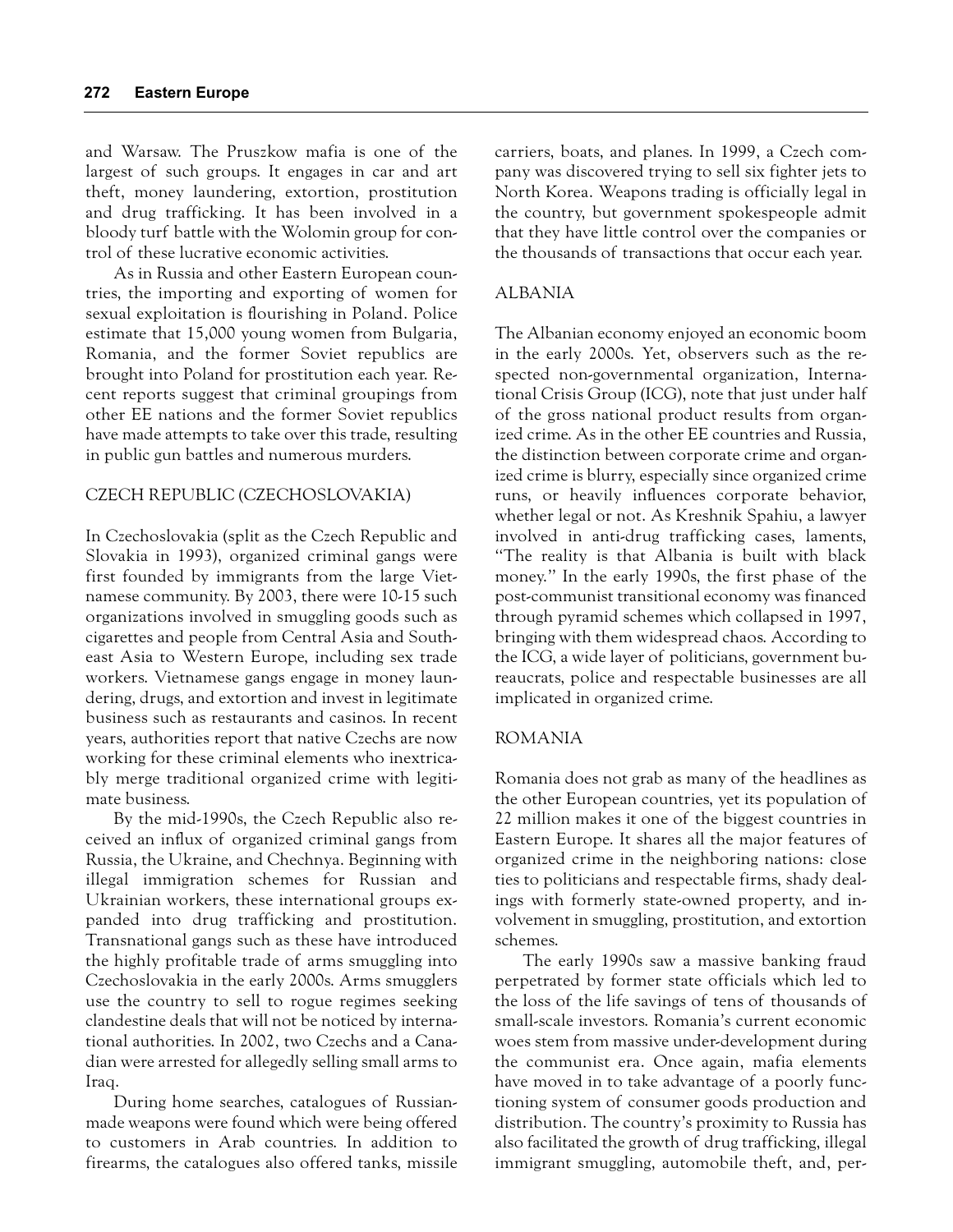haps most seriously, a black market in nuclear material from the former Soviet republics. Romania's organized crime comprises tightly knit crime families with close connections to politicians, like-minded mafias in the other EE countries, and legal private enterprises.

While there have been attempts by lawmakers and the police, often in alliance with international agencies and governments, to combat organized crime in Eastern Europe, most observers report that it is a losing battle. Some nongovernmental organizations, trade unions, and other groups in civil society have begun to courageously publicize and organize against corruption, but these initiatives have so far only made a minor impact.

### SEE ALSO

corruption; Russia; human trafficking; drug trafficking; organized crime.

BIBLIOGRAPHY. J. F. Brown, *The Grooves of Change: Eastern Europe at the Turn of the Millennium* (Durham University Press, 2002); Michel Chossudovsky, *The Globalization of Poverty* (Zed Books, 1997); Ben Fowkes, *The Post-Communist Era: Change and Continuity in Eastern Europe* (Macmillan, 1999); Geza Katona, "Crime and Corruption After Communism," *East European Constitutional Review* (v.6/7, 1997); Roman Kupchinsky, "The Eastern European Drug Racket," "Czech Arms Smuggling Ring Caught," "Organized Crime in the Czech Republic," Organized Crime and Terrorism Watch, www.rferl.org/corruptionwatch (2003); Richard Lotspeich, "Crime in the Transition Economies," *Europe-Asia Studies* (v.47/4, 1995); Andrzej E. Marek, "Organized Crime in Poland," *Organized Crime: A Global Perspective* (Rowan & Littlefield, 1986); Louise Shelley, "Transnational Organized Crime: The New Authoritarianism," *The Illicit Global Economy and State Power* (Rowan & Littlefield, 1999).

> SEAN PURDY, PH.D. QUEEN'S UNIVERSITY

# **economic espionage**

ACCORDING TO THE Federal Bureau of Investigation (FBI), economic espionage refers to the stealing of trade secrets or confidential information by foreign governments or companies against U.S. businesses. Trade secrets are any secretive, private, or proprietary intellectual property including formulas, patents, budget and marketing plans, customer lists, new technology developments, pricing information, or any other type of information that has some potential economic value. These secrets typically account for roughly 70 percent of a company's market value, making them a highly valuable asset and a prime target of many competitors.

The premium placed on such information represents a fundamental shift from an economy based on tangible goods to a system based on intellectual property. Illegally obtaining access to a trade secret gives foreign competitors several advantages. It gives foreign entities the opportunity to introduce the product or service before anyone else, and thus realize a larger profit. In addition, the stealing of trade secrets allows an entity to under-price the original owner or developers since less money is needed for research and development. Finally, economic espionage allows a company to modify and/or improve upon the stolen trade secrets.

Several companies consider economic espionage a more cost efficient means of spending resources. Rather than spend the time and money to conduct actual research and development, companies can spend a fraction of the cost to steal information.

In one of the largest economic espionage cases to date, Avery Dennison spent roughly \$200 million on research and development over a four-year span to develop adhesive formulas and tapes. One of its foreign competitors Four Pillars, a Taiwan-based company, paid an Avery Dennison employee, Victor Lee, only \$160,000 over eight years to steal proprietary information concerning the development of adhesive formulas. In all, Lee stole approximately 12,000 research and development documents including 71 adhesive formulas and 37 trade secrets concerning specialized adhesive tapes.

Estimates indicate that economic espionage costs U.S. companies tens of billions of dollars each year in lost trade secrets and other proprietary information. According to the American Society for Industrial Security (ASIS) and federal government estimates, U.S. businesses lost approximately \$1.2 trillion during the 1980s to economic espionage. More recently, a 1999 ASIS survey indicated that 97 of the top 1000 Fortune companies lost over \$45 billion in stolen trade secrets. Approximately half (44) of the companies had more than 1,000 incidents of theft totaling nearly \$1 billion. The aver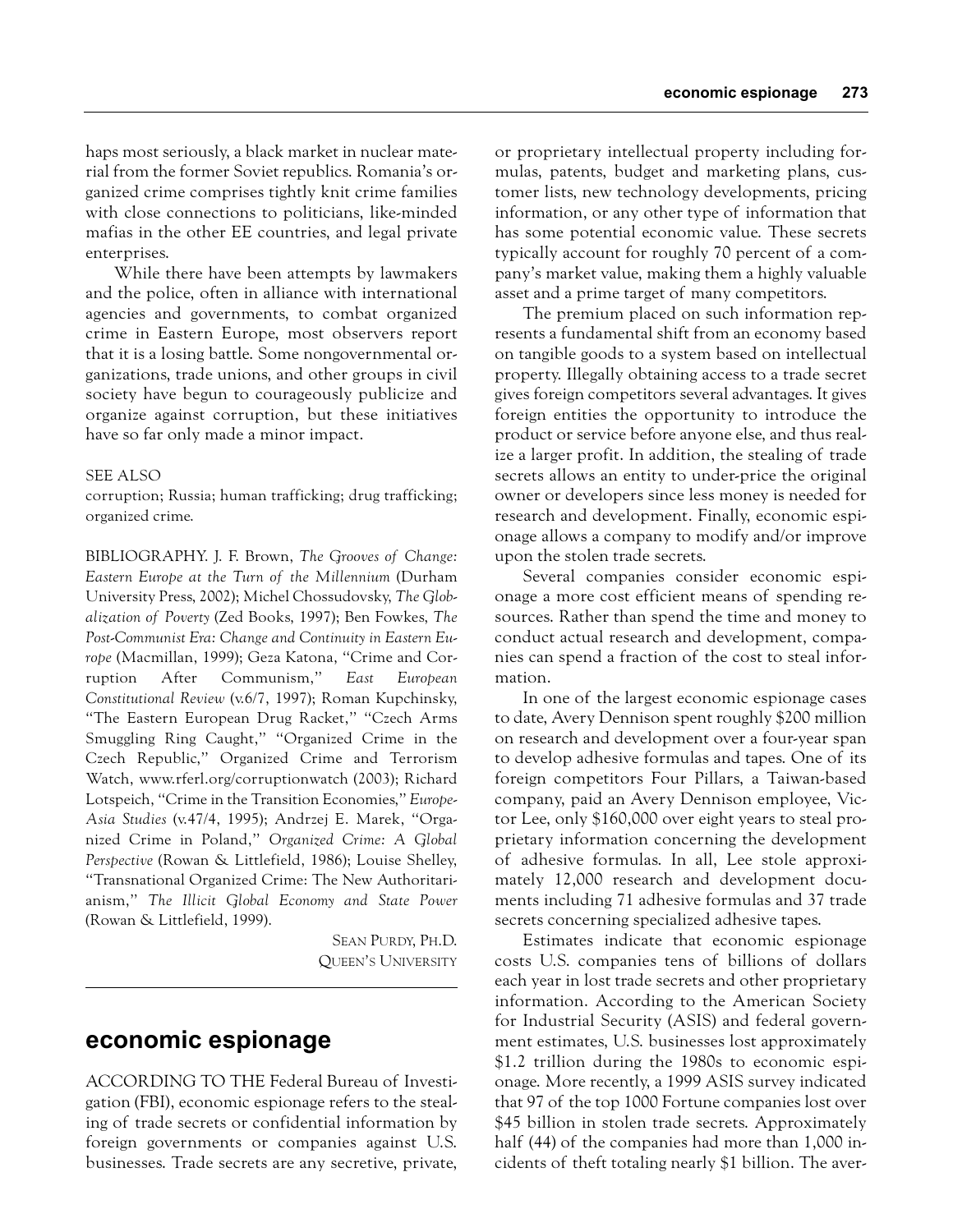age estimated loss was approximately \$500,000 per incident.

According to the survey, most acts of economic espionage occurred in high technology and service industries, while the manufacturing industry tended to lose the most money, averaging a loss of almost \$50 million dollars per incident. Small and medium-sized businesses generally suffered the most significant losses. Many of these companies were unable to recover from the loss of trade secrets which are extremely vital for survival.

### NATIONAL SECURITY

The tremendous scope and huge financial losses attributed to economic espionage led former FBI Director Louis Freeh to assert that foreign countries stealing and spying on U.S. companies represents the most serious threat to the nation's security since the Cold War era (aside from terrorism). In this respect, economic espionage has been viewed as a threat to the long-term survival of many U.S. companies.

Traditionally the term *espionage* was associated with military spying and the stealing of military information or secrets. With the end of the Cold War, a new form of espionage emerged that concentrated more on the spying and stealing of confidential economic and intellectual properties. At the same time, the United States emerged as a dominant economic power. Subsequently, America became one of the leading nations in developing valuable intellectual property and contributing new services and products to the world market. As a result, foreign companies and governments began to establish spy networks to target and obtain U.S. companies' trade secrets in order to remain competitive. During the 1990s, FBI information revealed that at least 23 countries had engaged in acts of economic espionage against U.S. companies.

Another FBI finding indicated that at least 100 foreign governments and/or businesses were spending resources to target and acquire U.S. technology. Over half of these companies were using covert operations. The most frequently targeted industries include aerospace, computer hardware and software, defense technology, and biotechnology. Because of the increased development and reliance on computers, most companies have become especially vulnerable to hacking. In 1994, a group of hackers from St. Petersburg, Russia, stole over \$10 million from Citibank. The group hacked into the company's computers and transferred money into banks in seven different countries. Computers have allowed companies to store more information in a single location, but at the same time this information has become more accessible and easier to steal. Through the use of a computer, a single individual can copy, download, and transfer confidential information within minutes to other parts of the world. In addition, computers provide a great deal of anonymity making it difficult to apprehend offenders. Lastly, the use of computers to engage in economic espionage makes investigation and detection a fairly complex and difficult task. In many ways, computers have inadvertently become a tool in the realm of economic espionage.

### ECONOMIC ESPIONAGE ACT

In order to address the growing concerns of U.S. companies and their vulnerability to economic espionage, Congress enacted the Economic Espionage Act (EEA) of 1996 to effectively criminalize the stealing of trade secrets. Under the EEA, trade secrets are broadly defined to include "all forms and types of financial, business, scientific, technical, economic, or engineering information, including patterns, plans, compilations, program devices, formulas, designs, prototypes, methods, techniques, processes, procedures, programs, or codes, whether tangible or intangible, and whether or how stored, compiled, or memorialized physically, electronically, graphically, photographically, or in writing." The EEA also stipulates that the owners must take "reasonable measures" to keep confidential information a secret. If owners fail to safeguard proprietary information, no one can be rightfully accused of stealing it. Finally, the act requires that the trade secrets must have some form of actual or potential economic value.

The EEA is a combination of sections 1831 through 1839 of the U.S. Codes. The Foreign Trade Secret Theft or section 1831 of the EEA specifically addresses the issue of economic or foreign espionage. In many respects, problems and concerns with foreign invasions were the single most important reason why the EEA was passed. Under section 1831, criminal penalties will occur when an accused steals without authorization a trade secret that will knowingly or purposefully benefit any foreign government and agency.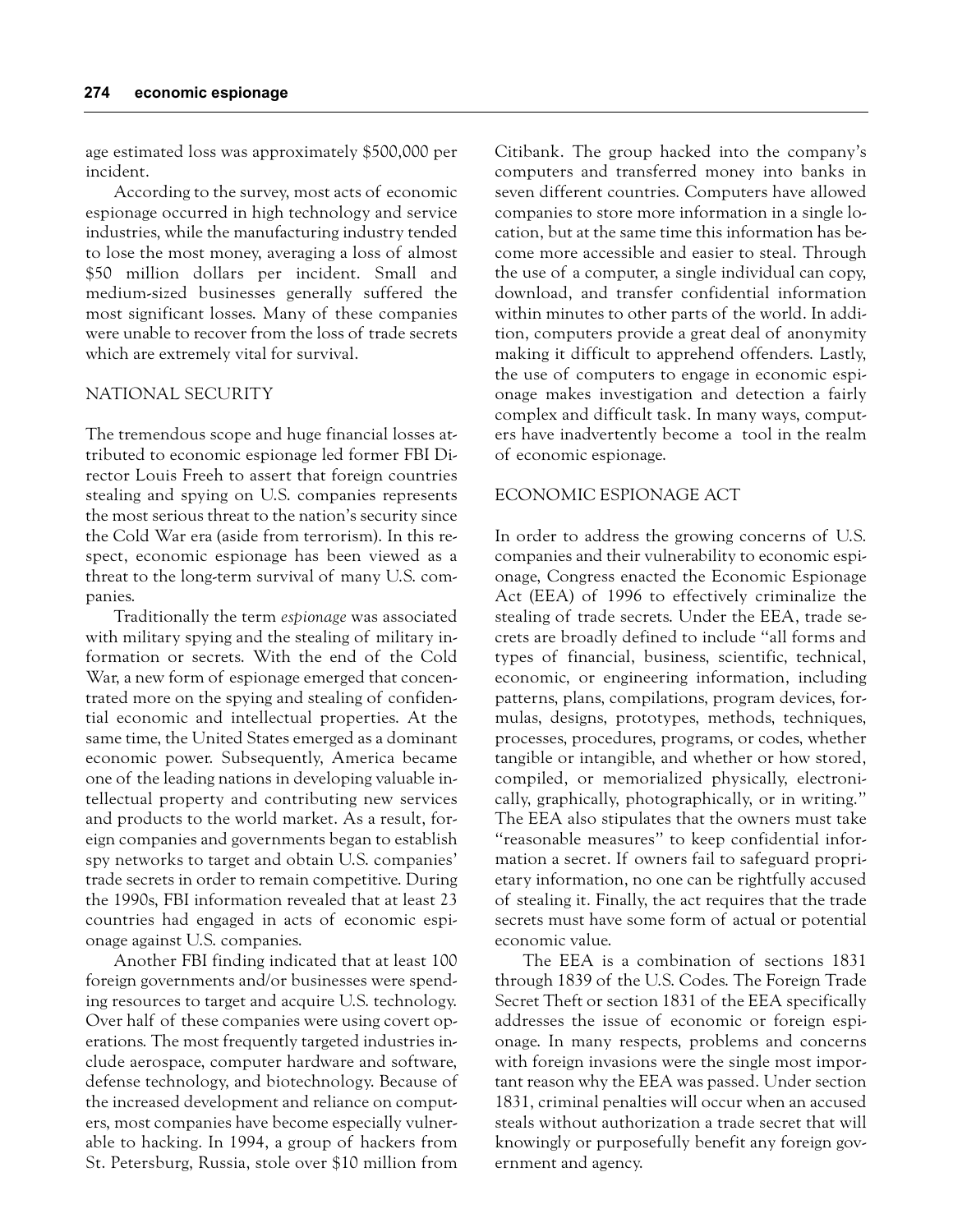This includes the stealing by any foreign government or agent or anyone acting on their behalf. Criminal penalties for violating this section of the EEA include a fine of up to \$500,000 or imprisonment up to 15 years, or both for an individual and for an organization, a fine of up to \$10 million. Also under the EEA, a court can force a person to forfeit to the United States any property or proceeds obtained directly or indirectly from a violation of the EEA.

### PROSECUTION

Prosecutions under the EEA have been relatively rare. As of 2003, only 37 cases have been successfully prosecuted under the act. One of the primary problems is the reluctance of companies to file criminal charges. Most companies fear the risk of publicly disclosing valuable trade secret information through court documents. In an espionage case involving Bristol-Meyers Squibb and their secret formulas for the cancer-fighting drug, Taxol, federal judges ruled that prosecutors had to release the confidential documents to the defendants' lawyers in order to protect due process rights. The defendants' were Yuen Foong Paper Co., a Taiwanese company that had two employees.

They approached an FBI agent, posing as a Bristol-Meyers technology information broker, and allegedly offered him \$200,000 plus a percentage of their sales for access to Taxol technology. Bristol-Meyers appealed the ruling in an effort to protect the secrets from those accused of attempting to steal them. In this way, the EEA presents problems for both victims and the accused. Many companies have turned to private consulting or intelligence agencies to help prevent future incidents of economic espionage.

### SEE ALSO

industrial espionage; corruption; bribery; computer hacking.

BIBLIOGRAPHY. Steven Fink, *Sticky Fingers* (Dearborn, 2002); Chris Carr and Larry Gorman, "The Revictimization of Companies by the Stock Market Who Report Trade Secret Theft Under the Economic Espionage Act," *Business Lawyer* (November, 2001); John L. Fialka, *War by Other Means* (Norton, 1997); Peter Schweizer, *Friendly Spies* (Atlantic Monthly Press, 1993); Thomas S. Stutler, "Stealing Secrets Solved," *The FBI Law Enforcement Bul-* *letin* (November, 2000); American Society for Industrial Security/PricewaterhousCoopers, Trends in Proprietary Information Loss: Survey Report, www.pwcglobal.com (1999); Andrew Grosso, "The Economic Espionage Act: Touring the Minefields," *Communication of the ACM* (August, v.43).

> JASON DAVIS UNIVERSITY OF SOUTH FLORIDA

# **Edelhertz, Herbert (1922–1999)**

HERBERT EDELHERTZ WAS a criminologist and scientist who specialized in the study of white-collar crime and organized-crime business activities. He authored several books and reports on the business of organized crime, corporate fraud, and the prosecution of white-collar crime. Edelhertz defined white-collar crime as any "illegal act or series of illegal acts committed by non-physical means and by concealment or guile, to obtain money or property, to avoid the payment or loss of money or property, or to obtain business or personal advantages." This explanation, though it attempts to improve upon Edwin H. Sutherland's original working definition of white-collar crime, has been criticized for its overbroad approach that leaves room for the inclusion of non-occupational crimes.

Edelhertz, however, claimed that Sutherland's definition ("a crime committed by a person of respectability and high social status in the course of his occupation") was too restrictive. He believed that white-collar crimes encompassed non-business activities such as filing false personal income tax returns, claiming fraudulent social security benefits, and concealing assets in a personal bankruptcy.

In his essay for the book *White Collar Crime: An Agenda for Research*, Edelhertz stressed the importance of distinguishing between "the different forms of behavior that fall under the rubric of white-collar crime, since they may vary so widely in terms of motivation, characteristics or *modus operandi*, victims, impact, and amenability to remedies." He also recommended better data availability on the incidence and impact of white-collar crime. Edelhertz described how solving the problem of white-collar crime must include a focus on the issues of equity and sentencing. The disparity between the infrequency with which criminal charges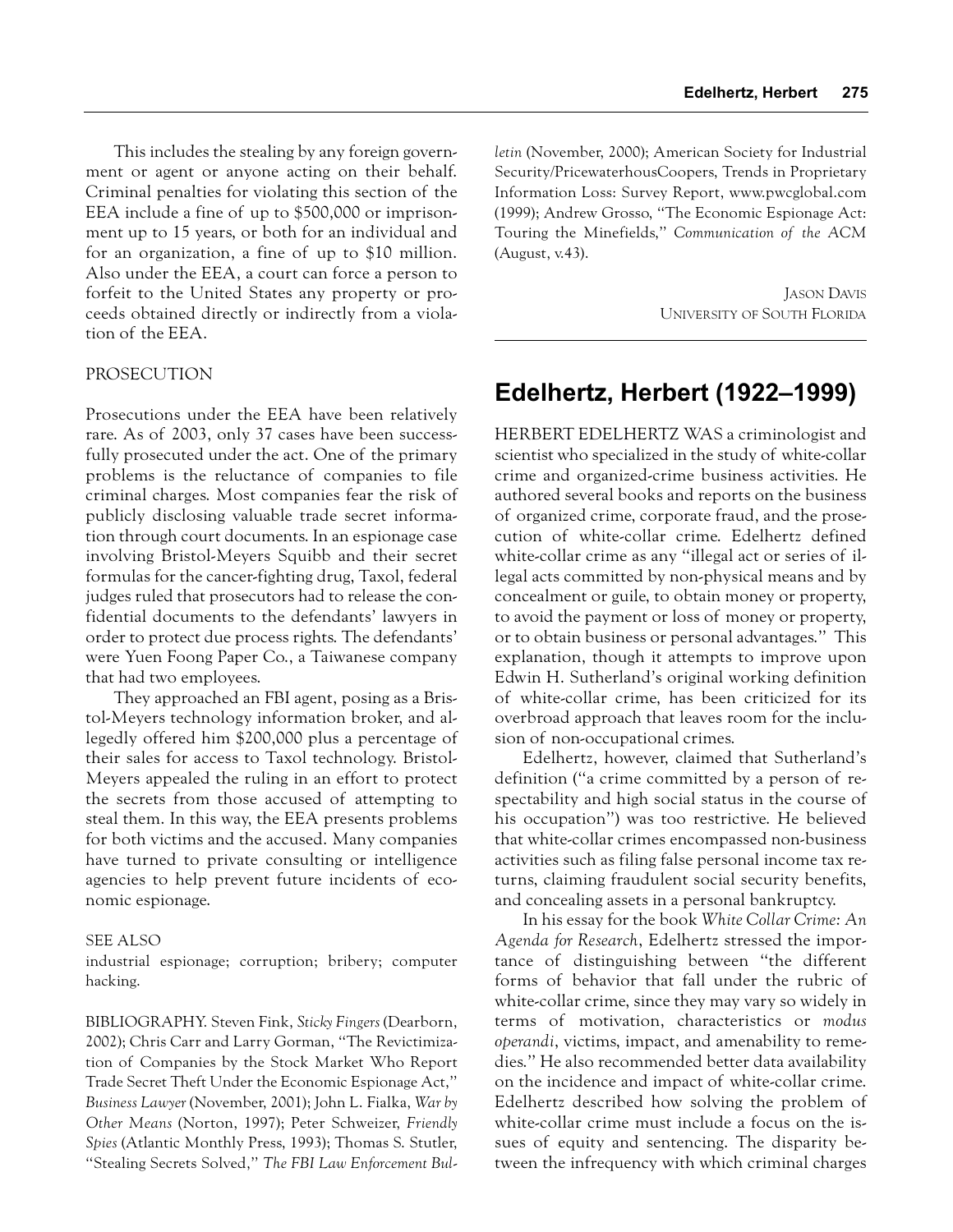are brought against white-collar offenders and the regularity with which "crimes of the poor and disadvantaged" are prosecuted is a shortcoming of corporate crime policy. When Edelhertz published his report, *The Nature, Impact and Prosecution of White-Collar Crime*, the National Institute of Law Enforcement and Criminal Justice felt that white-collar crimes were receiving scant attention from the law enforcement agencies and research communities. As the economic and social environment of a region changes, Edelhertz wrote, we become more vulnerable to white-collar crime. Although street crimes, burglaries, and drug violations seem more pressing, Edelhertz asserted that "to ignore whitecollar crime is to undercut the integrity of our society."

Edelhertz was in the private practice of law before becoming a staff scientist in the Science and Government Center of the Battelle Human Affairs Research Centers in Seattle, Washington He also directed nationwide federal prosecutions of whitecollar criminal activities as chief of the Fraud Section, Criminal Division, U.S. Department of Justice.

### SEE ALSO

Sutherland, Edwin H.; differential association; Cressey, Donald; organized crime.

BIBLIOGRAPHY. Herbert Edelhertz, *A National Strategy for Containing White-Collar Crime* (The Free Press, 1980); Herbert Edelhertz and Thomas D. Overcast, eds., *White-Collar Crime: An Agenda for Research* (Heath and Company, 1982); Herbert Edelhertz and Thomas D. Overcast, *Organized Crime Business Activities and their Implications for Law Enforcement, 1986–87* (Northwest Policy Studies Center, 1990); Herbert Edelhertz, *The Nature, Impact and Prosecution of White-Collar Crime* (U.S. Government Printing Office, 1970).

> ROBIN O'SULLIVAN UNIVERSITY OF SOUTHERN MAINE

# **Eisenhower, Dwight D. (1890–1969)**

IN THE 1952 presidential election, both the Democratic and Republican parties courted General Dwight Eisenhower who had led the Allied forces to victory in World War II, and who had served as commander of NATO forces from 1948 to 1951. Eisenhower was not a partisan by any means. Before 1952, he had never voted in a single election. One of Eisenhower's most lasting legacies was the appointment of Earl Warren (1891–1974) as chief justice of the Supreme Court in 1953.

The Warren Court became one of the most liberal courts in the history of the United States, handing down major decisions that changed the fabric of life in America. For instance, *Brown v. Board of Education* 347 U.S. 483 (1954) began the move toward desegregation of public schools; *Gideon v. Wainwright* 372 U.S. 335 (1963) required states to provide lawyers for individuals who could not afford them; and *Griswold v. Connecticut* 381 U.S. 479 (1965) articulated the implied right of privacy that led to the landmark abortion decision *Roe v. Wade* 412 U.S. 962 (1973). Eisenhower later said that naming Warren to the Court was the worst decision he made as president.

### MILITARY-INDUSTRIAL COMPLEX

Perhaps Eisenhower's greatest legacy in the field of white-collar crime was his unprecedented acknowledgement and warning to the American public about the collusion of industry and government.

In his farewell speech in 1961 prior to departing from office, Eisenhower outlined his concerns:

... This conjunction of an immense military establishment and a large arms industry is new in the American experience. The total influence, economic, political, even spiritual, is felt in every city, every State house, every office of the Federal government. We recognize the imperative need for this development. Yet we must not fail to comprehend its grave implications. Our toil, resources and livelihood are all involved; so is the very structure of our society.

In the councils of government, we must guard against the acquisition of unwarranted influence, whether sought or unsought, by the military industrial complex. The potential for the disastrous rise of misplaced power exists and will persist.

We must never let the weight of this combination endanger our liberties or democratic processes. We should take nothing for granted.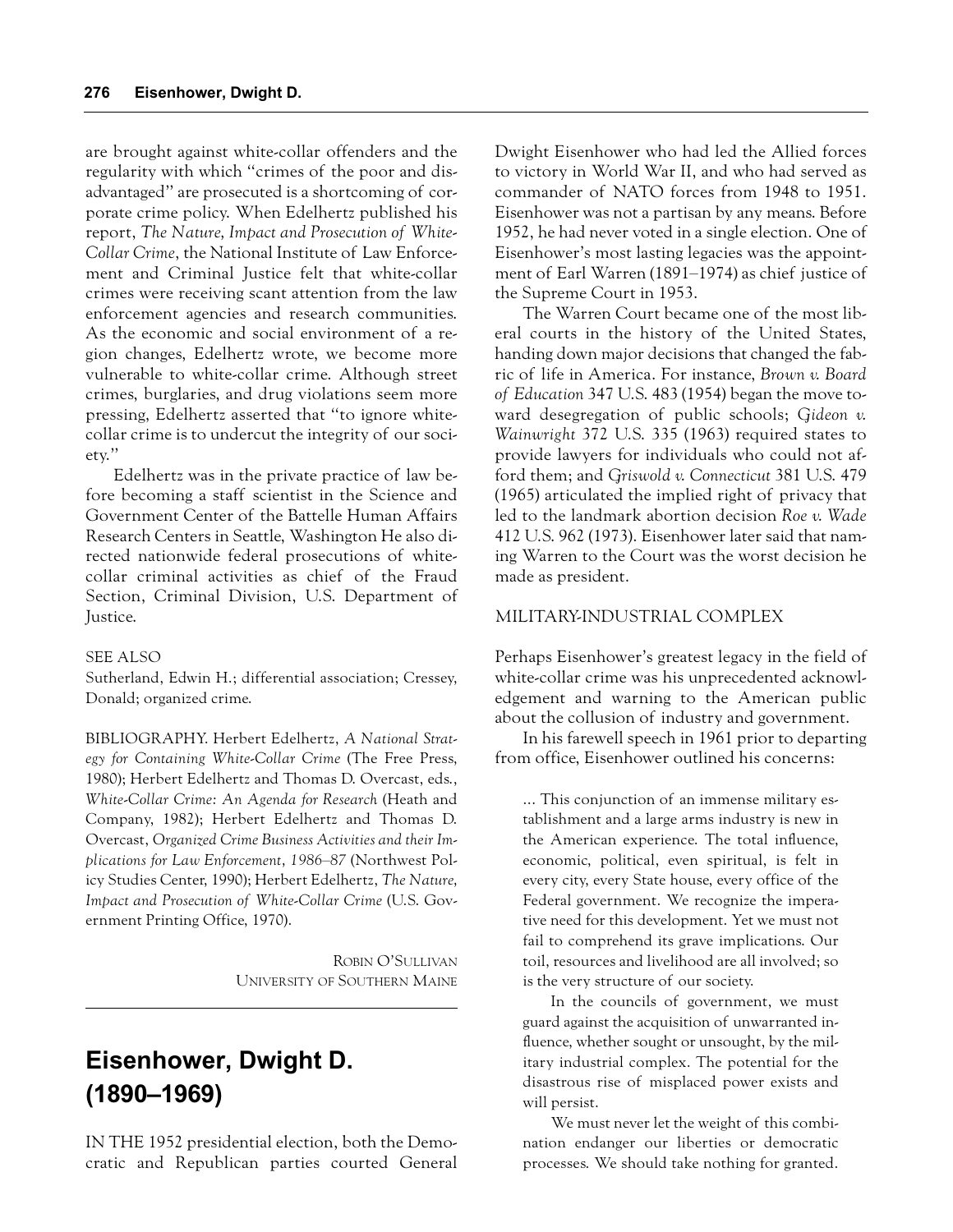Only an alert and knowledgeable citizenry can compel the proper meshing of the huge industrial and military machinery of defense with our peaceful methods and goals, so that security and liberty may prosper together. The prospect of domination of the nation's scholars by Federal employment, project allocations, and the power of money is ever present and is gravely to be regarded.

Eisenhower's warning could not have been more prescient. In subsequent decades, the revolving door of professionals working for government agencies and then being hired by the very same contractors whom they previously supervised, and vice versa, has grown exponentially. Government contract fraud, government procurement fraud, bribery, and collusion have become major whitecollar crimes and can threaten the integrity of presidential administrations as well as companies.

In 2003, Eisenhower's concept of the collusion between government and business was illustrated once more as Vice President Dick Cheney's former company, Halliburton, scooped up numerous reconstruction contracts in post-war Iraq. Public scrutiny questioned just how much an influence Halliburton had in President George W. Bush's decision to invade Iraq.

### SEE ALSO

military industrial complex; Bush, George W.; government contract fraud; government procurement fraud; bribery; corruption; revolving door.

BIBLIOGRAPHY. *Public Papers of the Presidents, Dwight D. Eisenhower, 1960* (U.S. Government Printing Office, 1999); Dean Albertson, ed., *Eisenhower As President* (Hill and Wang, 1963); James David Barber, *The Presidential Character* (Prentice Hall, 1992).

> ELIZABETH PURDY, PH.D. INDEPENDENT SCHOLAR

# **Eli Lilly**

SINCE THE 1970s, this pharmaceutical manufacturer has been hit with hundreds of lawsuits arguing that the company failed to disclose risks associated with four substances: diethylstilbestrol (DES), a synthetic estrogen widely used to prevent miscarriages; Oraflex, an anti-inflammatory; Prozac, the popular antidepressant; and thimerosal, a preservative used in vaccines. Of the drugs that Lilly may have marketed without proper research or disclosure, DES has caused the most pervasive and best documented harms. The Centers for Disease Control and Prevention (CDC) estimate that 5 to 10 million people are at risk from side effects from DES, many of them children or grandchildren of women who were prescribed the drug.

First synthesized in 1938 by Edward Charles Dodds, DES was embraced by researchers as a less expensive, more potent substitute for natural estrogen, potentially able to cure a variety of female reproductive ailments. Colleagues recall Dodds consulting for Lilly in the 1930s, says investigative journalist Robert Meyers, but Lilly attorneys deny the researcher was ever on the payroll. Since Dodds refused to seek a patent, Lilly was only one of over 250 companies that would make or market the drug.

Dr. Don Carlos Hines recalled later, in testimony prepared for Lilly's defense, that in December 1940 he joined with representatives from three other major pharmaceutical companies to pool their research in support of Food and Drug Administration (FDA) approval for DES. Hines also insisted that results from animal testing, which showed that DES caused cancer and reproductive abnormalities, could not be generalized to humans.

In 1979, a New York jury disagreed, awarding Joyce Bichler, whose mother had been prescribed DES while pregnant, \$500,000 in civil damages. The jury found that Lilly had coordinated with other drug manufacturers to avoid doing proper testing, and that a prudent manufacturer would never have brought the product to market if testing had been done.

Bichler was one of a number of women, all exposed in the womb to DES, who in their teens or early 20s developed a rare form of vaginal cancer, clear-cell adenocarcinoma. A pattern of this disease, formerly seen only in post-menopausal women, was noticed in the late 1960s by Dr. Howard Ulfelder of Massachusetts General Hospital. Researchers later found that "DES daughters" also face higher risks for reproductive tract abnormalities, ectopic pregnancies, and infertility. Problems found in "DES sons" include genital abnormalities and a higher rate of noncancerous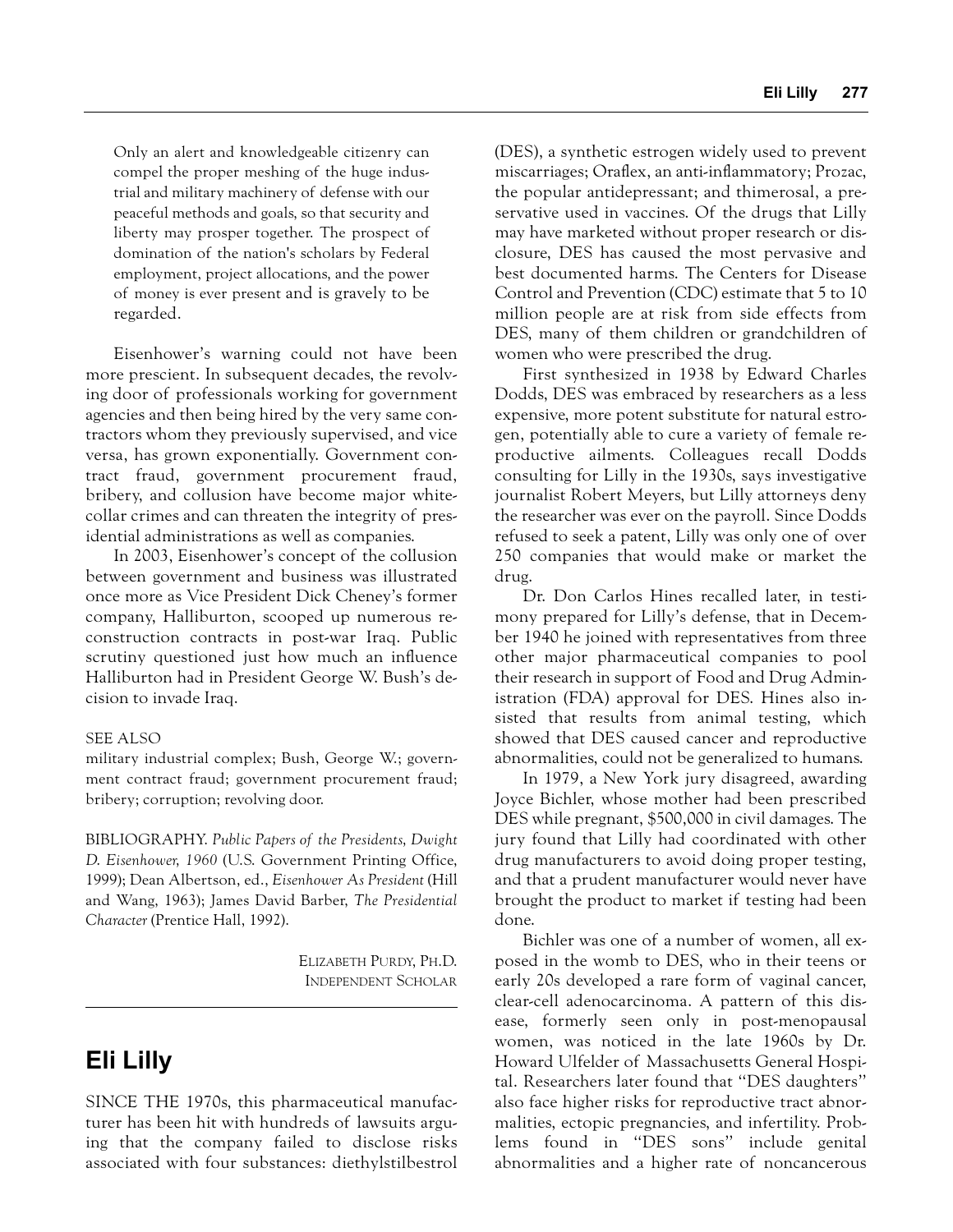cysts on the testicles. Women who took DES may face higher breast cancer risks.

Meyers notes that Lilly's salespeople were actively promoting DES to doctors and pharmacists even before it was approved by the FDA. Among the research omitted from later DES promotional brochures was a study, conducted from 1950 to 1952 at the Chicago Lying-In Hospital, that found DES not only failed to prevent miscarriages but seemed to cause them. Lilly did not fund its own research on DES effects until after the FDA banned the drug in 1971.

The company did fund research on anti-arthritis drug Oraflex, approved by the FDA in 1982. However, they did not disclose to the FDA that the drug could cause liver or kidney damage in elderly patients, despite reported fatalities in the United Kingdom and Denmark. Available for just three months in the United States, Oraflex is believed to have caused 26 deaths and 200 cases of non-fatal organ failure. In August 1985, Lilly pled guilty to 25 misdemeanor counts of withholding information and mislabeling, paying \$1,000 per count. The sole civil judgment against Lilly was secretly settled during the appeals process.

Secret settlements were also critical to Lilly's ability to fend off lawsuits related to the popular anti-depressant Prozac, explains an investigative report by the company's hometown newspaper, the *Indianapolis Star*. As well as quietly settling more than 200 suits alleging that Prozac caused violent or suicidal behavior, Lilly offered to pay the legal costs of doctors sued for prescribing the drug. "This is a public relations controversy, not a medical controversy," Lilly spokesman Edward West told the *Wall Street Journal*. The active ingredient, fluoxetine hydrochloride, is no longer under patent. Lilly continues to market Prozac despite a 73 percent drop in U.S. sales of fluoxetine products in 2002; the drop is attributed to generic competitors.

Strangest of Lilly's product liability dramas is how protection from lawsuits related to thimerosal, a mercury-based vaccine preservative not used in the United States after 1999, found its way into the Homeland Security Act of 2002. Title 17 amends the Public Health Service Act to set a three-year time statute of limitations on civil suits for harms from any labeled component of a vaccine, not just the active ingredients.

Most cases would instead go to a special vaccines court administered by the U.S. Court of Federal Claims. Though faced with lawsuits from parents who claim that thimerosal in routine vaccinations caused their children's autism, Lilly denied lobbying for the measure. Retiring Senator Dick Armey (R-TX) claimed credit, but many pundits dismissed this as a publicity move. Considerable debate surrounds medical studies on potential links between vaccines and autism.

With the exception of vaccines, all of the company's product liability issues have centered on flagship products. Lilly claimed from 50 percent to 70 percent of the market for DES and held patents on Oraflex and Prozac. The latest marketing success to face legal challenges is Zyprexa, a schizophrenia drug that accounted for one-third of Lilly's sales in 2002. Five suits accuse Lilly of suppressing evidence that Zyprexa can trigger diabetes.

On the other hand, Lilly's corporate record is not all suspect; the company has developed numerous initiatives, including, for example, producing new and safer forms of insulin and spending millions per year on diabetes education.

### SEE ALSO

Food and Drug Administration; pharmaceutical industry; unsafe drugs; research fraud.

BIBLIOGRAPHY. Joyce Bichler, *DES Daughter: The Joyce Bichler Story* (Avon, 1981); Centers for Disease Control and Prevention, *DES Update*, www.cdc.gov/des (2003); Marlene Cimons, "Eli Lilly Pleads Guilty of Failure to Disclose Oraflex-Linked Deaths," *Los Angeles Times* (August 22, 1985); Stephen Fenichell and Lawrence S. Charfoos, *Daughters at Risk: A Personal DES History* (Doubleday, 1981); H.R. 5005, Homeland Security Act of 2002, www.dhs.gov/dhspublic (2003); Eli Lilly & Company, *Delivering Innovation: Annual Report 2002*; Amy Dockser Marcus and Wade Lambert, "Eli Lilly to Pay Costs of Doctors Sued After They Prescribe Prozac," *Wall Street Journal* (June 6, 1991); Eliot Marshall, "Guilty Plea Puts Oraflex Case to Rest," *Science* (September 3, 1985); Robert Meyers, *DES: The Bitter Pill* (Seaview/Putnam, 1982); Jeff Swiatek, "Lilly Confronts Zyprexa Claims," *Indianapolis Star* (April 16, 2003); Jeff Swiatek, "Lilly's Legal Strategy Disarmed Legions of Prozac Lawyers," *Indianapolis Star* (April 22, 2000); Jonathon Weisman, "A Homeland Security Whodunit," *The Washington Post* (November 28, 2002).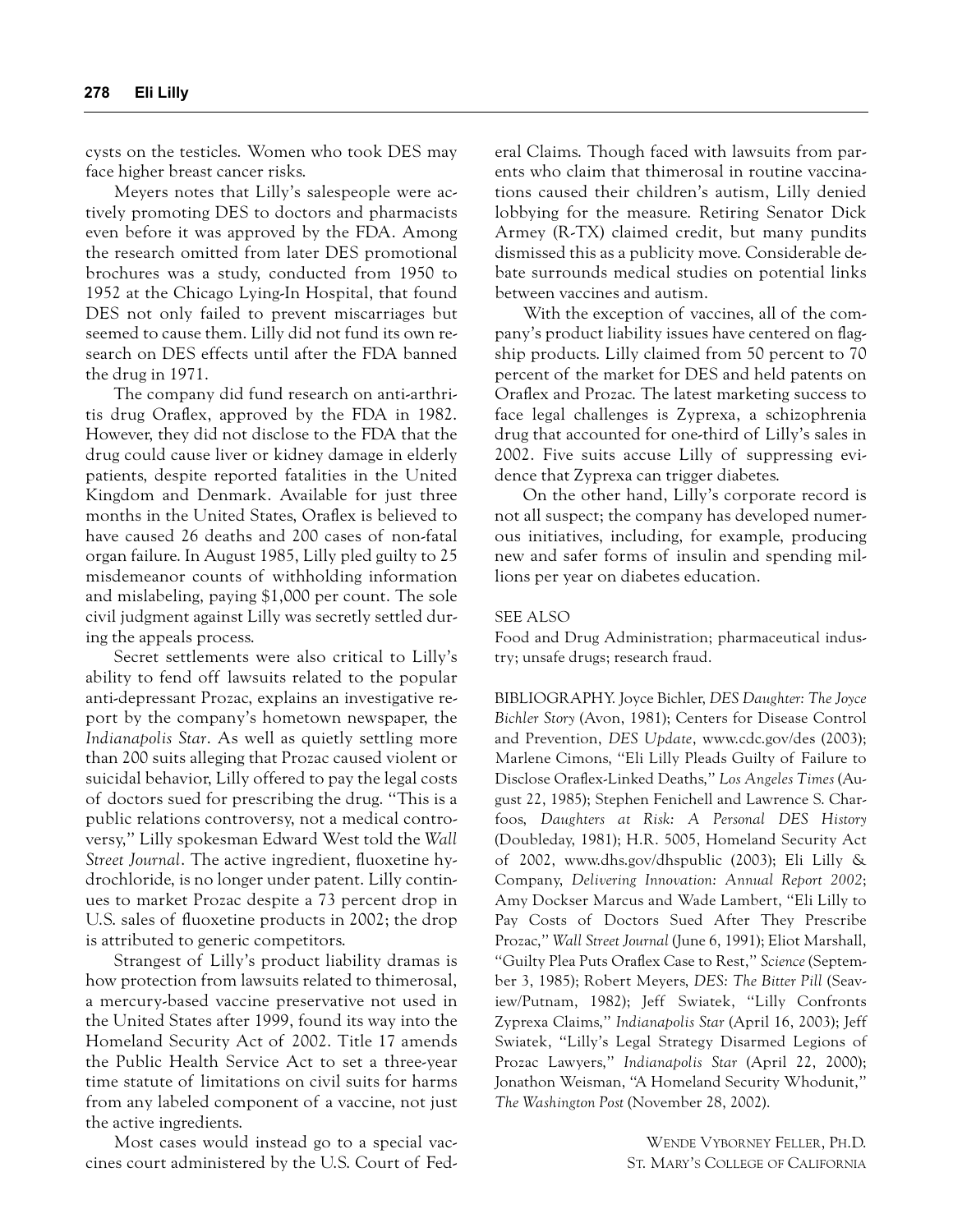# **elite crime**

ELITE CRIME includes acts committed by members of the upper classes, including these who head corporate and governmental organizations. The phrase perhaps best fits Edwin H. Sutherland's definition of white-collar cite as "a crime committed by a person of respectability and high social status in the course of his occupation."

Though the cases have been made that whitecollar crime encompasses more than just occupational malfeasance committed by persons of "high social status," (note, for example, crimes committed by low-level employees), crimes committed by elite members of society may have the most damaging effect. Elite crimes may be committed for personal gain and/or for fostering the power, profitability, or influence of the organization.

White-collar crime is massively harmful financially, but also includes violence and reduction of civil liberties. 2002's big crime story was a long and complicated saga of corporate financial shenanigans that caused a significant drop in stock market prices. Although the economic losses were widespread, *Fortune* magazine notes: "The not-so-secret dirty secret of the crash is that even as investors were losing 70 percent, 90 percent, even in some cases all of their holdings, top officials of many of the companies that have crashed the hardest were getting immensely, extraordinarily, obscenely wealthy."

At center stage was Enron Corporation, a multibillion-dollar energy-rights trading company, which declared one of the largest bankruptcies in history on December 2, 2001, with debts of over \$31 billion. Enron was subsequently accused of having perpetrated a massive "disinformation" campaign, hiding the degree of its indebtedness from investors by treating loans as revenue, and hiding company losses by creating new firms with company capital, and then attributing losses to them rather than Enron. As Enron shares were taking a dive, Chief Executive Officer Ken Lay was e-mailing concerned employees, advising them to hold their shares and buy new ones.

Meanwhile, Lay cashed in \$103 million of his own shares in the company. Enron executives unloaded nearly a billion dollars worth of stock while employees were locked out of selling the holdings in their pensions during much of the period in

which the company's stock fell from \$80 a share to \$0.30. Enron investors collectively lost about \$60 billion, which included many large pension plans and the retirement savings of up to 20,000 Enron employees.

Enron turned out not be an isolated incident and the list of companies touched by financial scandal soon included Tyco, Global Crossing, Quest, WorldCom, Xerox, Adelphia, MicroStrategy, Im-Clone, and homemaker Martha Stewart, AOL-Time Warner, K-Mart, and some major banks, such as Citigroup and J.P. Morgan Chase.

In terms of violence committed by the elite, environmental pollution, unsafe working conditions, and unsafe products have all produced scores of deaths and injuries. Thousand of workers die each year due to the acts of their employers, but rarely is their criminal liability. The felony is an exception. In September 1991, a fire destroyed a chicken-processing plant in Hamlet, North Carolina. When the 100 employees in the plant tried to escape, they found that the company executives had ordered the doors locked "to keep out insects and to keep employees from going outside for coffee breaks, or stealing chickens." Twenty-five workers died in the fire; some were found burned to death at the doors they couldn't open. Another 50 were injured.

The owners of the company and two plant managers were charged with involuntary manslaughter. The outcome: The owner pleaded guilty and was sentenced to 10 years and 6 months in prison. Some people may not think this is a severe enough punishment for someone responsible for 25 very painful deaths, but note three revealing facts. First, the sentence was "believed to be the hardest judgment over handed out for a workplace safety violations." Second, as part of the plea agreement, the involuntary manslaughter cases against the two plant managers were dismissed, though they surely knew that he doors were locked and what the risks were. And third, the owner eventually served a little more than four years in prison and was released. Such a person sentenced is an exception to the rule.

Elite crime is not prevalent only in the corporate world: During the 1960s and 1970s federal agencies, including the executive branch, Central Intelligence Agency, and Federal Bureau of Investigation (FBI) illegally tapped phones, and violated many civil liberties of those involved in the civil rights movement and anti-Vietnam war movement. Perhaps the most elitist position in the world, the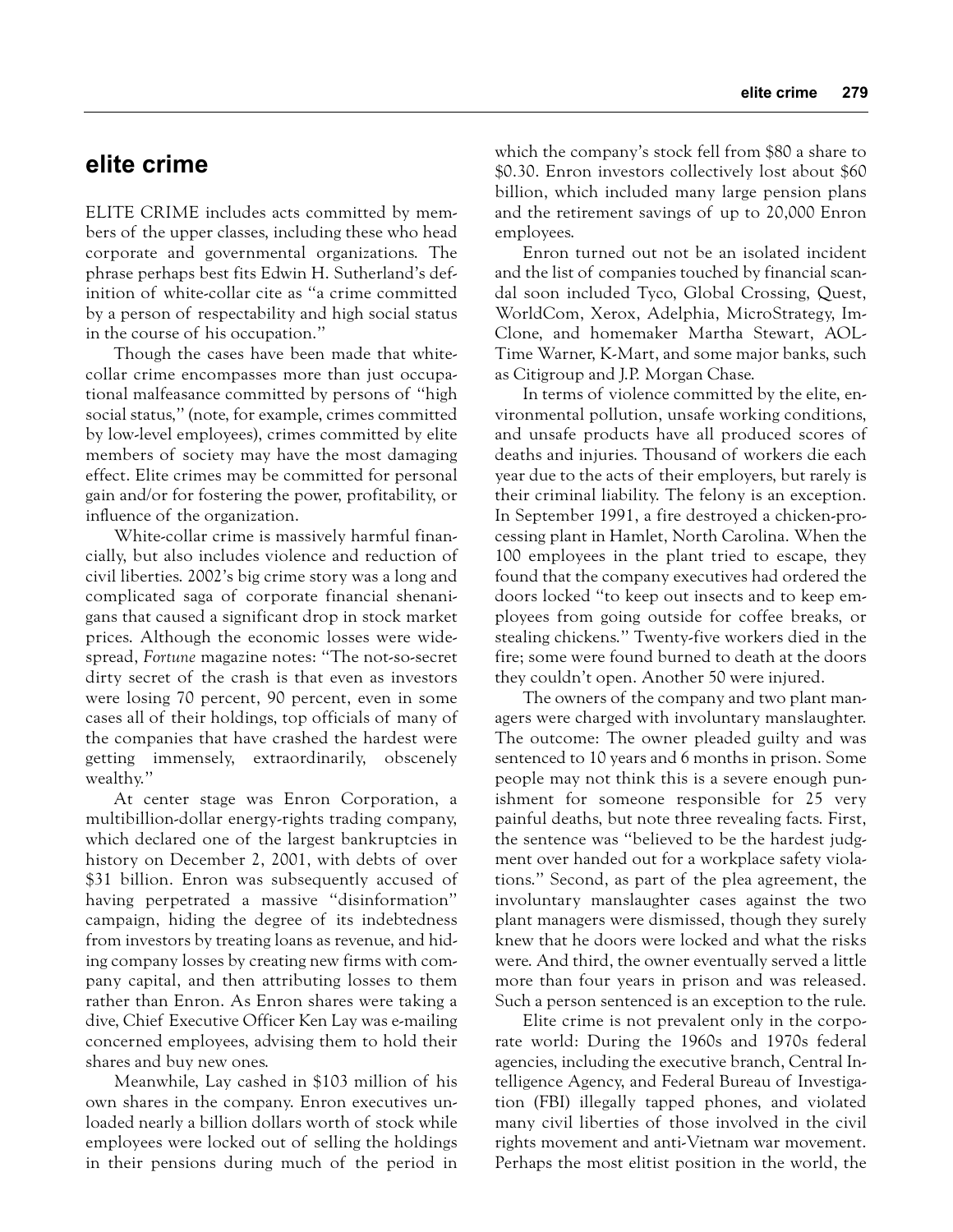

*The concept of elite crime: The man above is convicted of \$250 million in stock fraud, while the man at right ...*

U.S. presidency, is not immune, either. Former President Richard M. Nixon resigned due to the whitecollar, elite crimes he committed during his presidency, including Watergate. J. Edgar Hoover, head of the FBI, was a major player in promoting and overseeing such illegal activities against the civil rights movement and anti-war movement.

Elite criminals usually are not arrested, and if convicted get much more lenient sentences than working- and lower-class criminals. On July 11, 2002, at a hearing of the Crime and Drugs Subcommittee for the Senate Judiciary Committee on the subject of "Penalties for White-Collar Crimes: Are We Really Getting Tough on Crime," Senator Joseph Biden, Jr. (D-D) said:

Under federal law, if … you steal a car out of my driveway and you drive it across the state line into Pennsylvania, ten years. Ten years, federal guideline. You take a pension by violating ERISA, the federal system to safeguard pensions, misdemeanor, and maximum one year. The pension may be worth \$1,800,000. My car may be worth \$2,000.

The simple fact is that many people believe the American criminal justice system reserves its harshest penalties for its lower-class clients and puts on kid gloves when confronted with a better class of crook.



*... is convicted of stealing a \$2,500 car from his employer. Which man will serve significant, hard time in prison?*

### SEE ALSO

corruption; bribery; prosecution; Sutherland, Edwin H.; Nixon, Richard M.; Watergate.

BIBLIOGRAPHY. David R. Simon, *Elite Deviance* (Pearson, 2002); David O. Friedrichs, *Trusted Criminals: White Collar Crime In Contemporary Society* (Thomson, 2004); Jeffrey Feiman, *The Rich Get Richer and the Poor Get Prison* (Allyn & Bacon, 2004); Nancy Frank, *Crimes Against Health and Safety* (Willow Tree Press, 1985); Stuart L. Hills, *Corporate Violence* (Rowman & Littlefield, 1988); Mary Clifford, *Environmental Crime* (Cameron May, 1998).

> CHARLES E. REASONS, LL.B. PH.D. CENTRAL WASHINGTON UNIVERSITY

# **embezzlement**

EMBEZZLEMENT IS A wide-ranging offense that involves the misappropriation or destruction of money or property with which a person has been entrusted. Virtually any property, including animals and trade secrets, can be embezzled. Its etymological origin has been traced to the French *embeiseller*, which means to destroy or to make away with. The offense runs a gamut from willful failure to return a rented DVD movie to a multimillion dollar theft by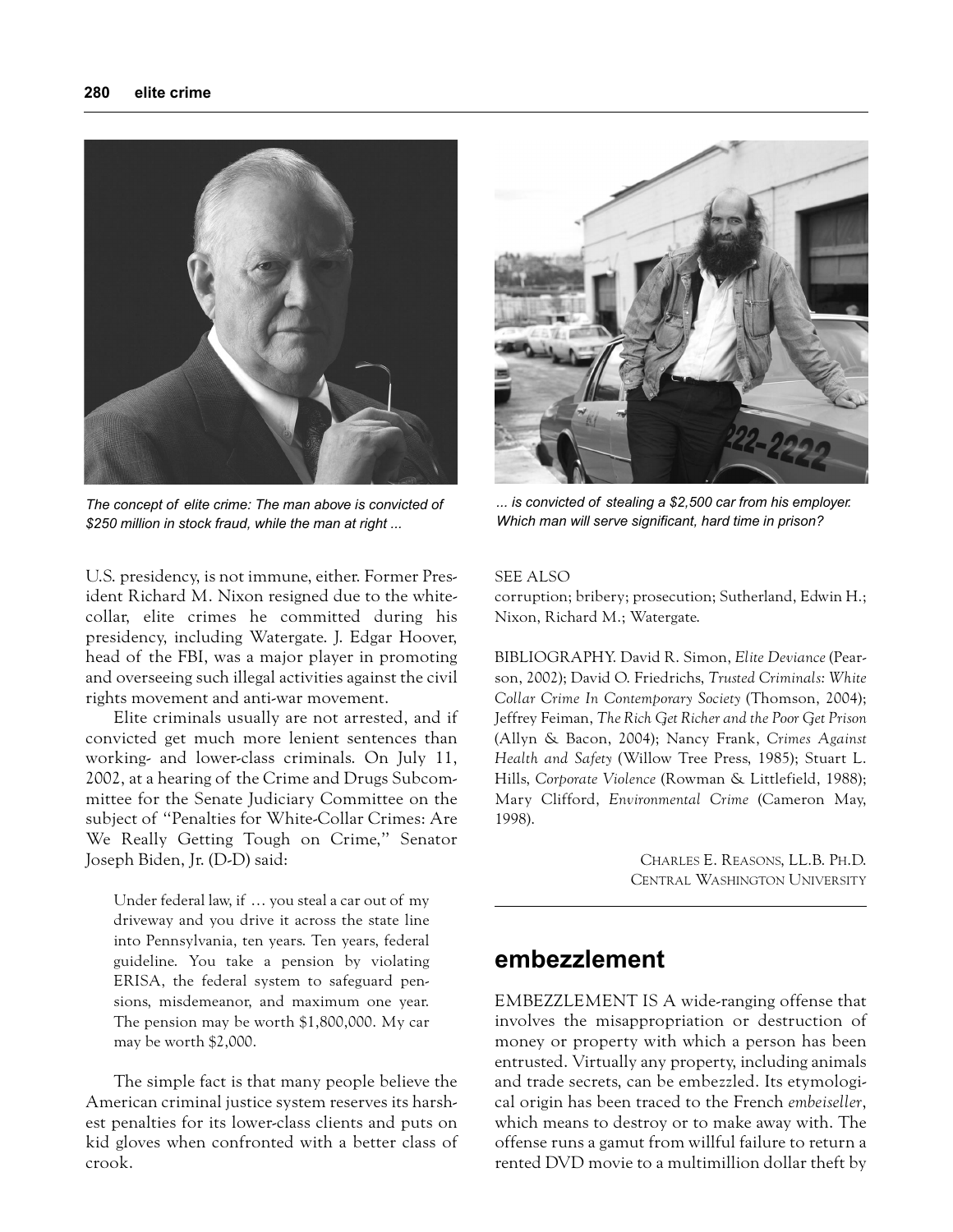an employee of a large corporation. Under most circumstances, embezzlement should be one of the simplest crimes to commit because there are very few easier ways to obtain money without working for it than retaining someone else's property, which is already in one's possession or control.

The crime we now know as embezzlement originated in England as a common law offense in 1473 based on the Carrier's Case, which involved the theft of bales of wool by an agent while transporting them to the coast. This was the first time that an agent who stole goods placed in his care could be criminally prosecuted. Prior to the Carrier's Case, no "trespass" or usurpation of the goods (the essential element of larceny at the time) could be shown in a theft-after-trust because the goods were considered to be in the legal possession of the thief.

Carrier's Case may be seen as an example of "structural Marxism"—when laws are enacted in order to promote the viability of a capitalistic economic system. If the precedent in Carrier's Case had not been created at the time that it was, the establishment of English and other European trade routes of the 15th and 16th centuries would have been severely retarded; there would be no recourse for theft-after-trust by transportation agents. Carrier's Case was absolutely necessary to promote the growth of those economies.

The first statute outlawing embezzlement was not enacted until 1529. Embezzlement statutes originally specified trust theft from specific victims (the military, banks, post office, a servant's employer), and then evolved into the modern general definition of wrongful conversion of entrusted property.

### PROBLEMS IN APPLYING LABELS

Embezzlement is a crime of specific intent in which a person purposely misappropriates, misapplies, or destroys something that has been legally entrusted to that person but which she does not own, thereby usurping the legal owner's control. Embezzlement is essentially interchangeable with the crime of criminal conversion because both are defined in terms of theft-after-trust. Criminal conversion is often an essential element of embezzlement, and some jurisdictions have only conversion statutes by which to punish embezzlers. If any difference exists between embezzlement and criminal conversion, it is that in embezzlement the thief usually holds a fiduciary relationship to the victim, such as trustee,

guardian, agent, or employee. Persons charged with embezzlement need not hold such a relationship, and persons charged with criminal conversion may indeed meet the requirements of a fiduciary.

To complicate matters further, embezzlement is usually differentiated from fraud according to the exact moment at which the intent to steal (*mens rea*) was present. If the intent existed prior to possession of the property stolen, then the offense constitutes fraud rather than embezzlement. This is also known as "bad faith" embezzlement because before the thief takes possession of the goods there is intent to steal them. "Good faith" embezzlement, on the other hand, is true embezzlement, and involves taking possession of the goods without having criminal intent to steal them, but such intent materializes sometime after possession of the goods has occurred.

Many persons have been convicted of embezzlement even though they formed the intent to steal before gaining possession of whatever was peculated. Larceny is a lesser offense compared to embezzlement, but necessarily included in it. Stealing from another's cash drawer to which one has legitimate access is embezzlement, but this scenario is often punished as larceny. Embezzlers, then, are often incorrectly charged with offenses instead of embezzlement or criminal conversion.

### WHITE-COLLAR EMBEZZLEMENT

Edwin H. Sutherland referred to embezzlement as an example of white-collar crime when he first coined the phrase in 1939. White-collar crime for Sutherland referred to crimes committed in the course of occupation by persons with high social status. He continued to equate embezzlement and white-collar crime in virtually all of his later publications on the subject.

However, embezzlement is committed in many circumstances which do not meet the criteria for a white-collar crime, either in terms of the offender's high social status or the criminal opportunity arising in the course of occupation. In the first major research work on embezzlement—*Other People's Money* (1953) by Donald Cressey—it was found that, as a group, the trust violators in the study could not be considered white-collar criminals because they lacked the requirement of high social prestige. Similarly, Dorothy Zeitz, who studied female embezzlers, did not find that the women could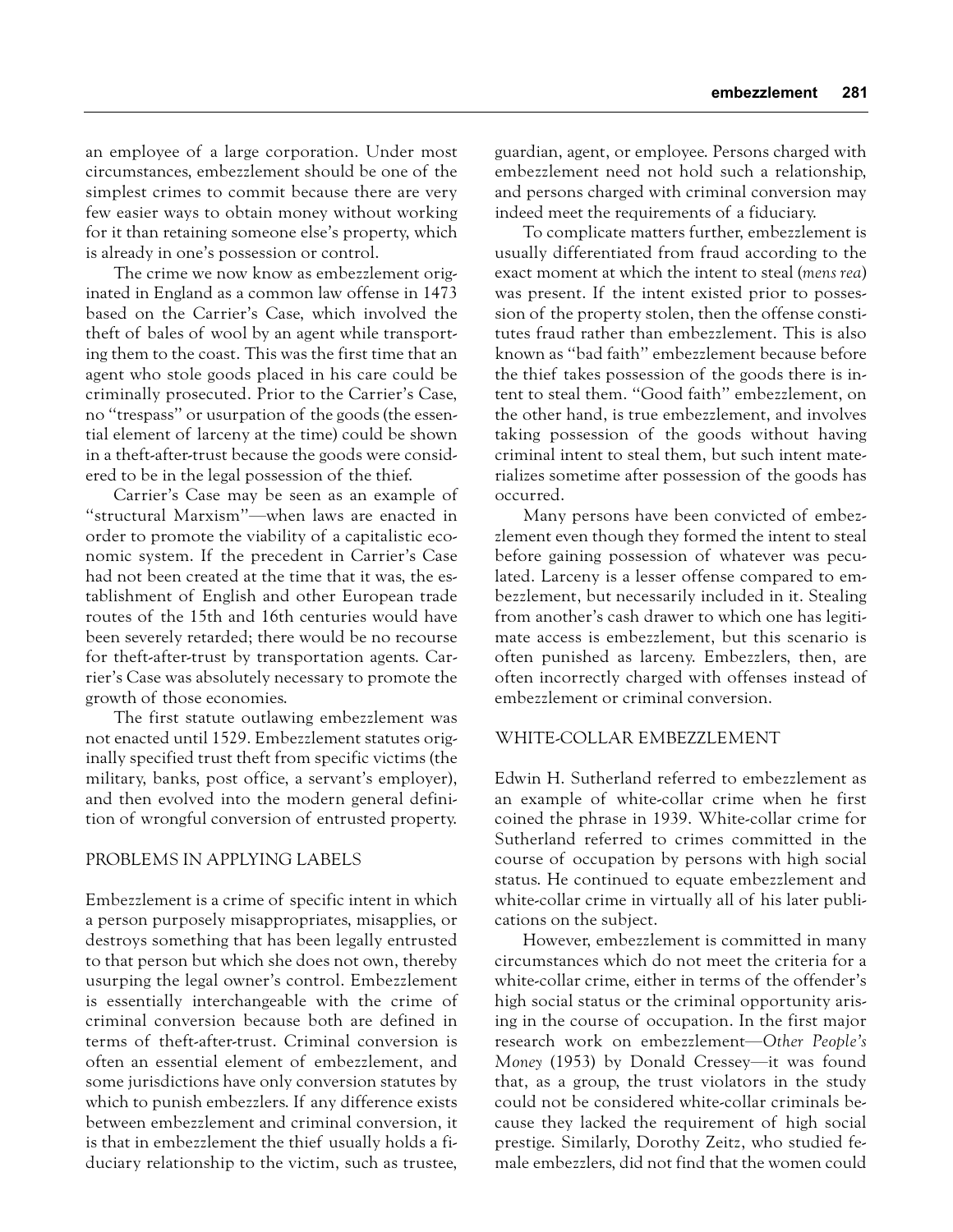be characterized as having high social status. It is significant that neither of these two major research studies on embezzlement referred to their trust violators as white-collar criminals. Technically, then, using Sutherland's original conception, embezzlement can only be considered a white-collar crime when persons commit a theft-after-trust while they are, in Sutherland's terms, wearing "good clothes at work."

Perhaps the most telling difficulty in pinpointing the relationship between embezzlement and white-collar crime is revealed in Sutherland's belief that white-collar crime is fundamentally organized crime. He believed this because legal definitions of white-collar crimes often necessitate an organized conspiracy or collusion—such as in price-fixing, bid-rigging, commercial bribery, industrial espionage, and physician fee-splitting. Further, he believed that persons working on behalf of large corporations were formally organized both in their attempts to control legislation governing their business behavior and efforts to influence the selection of regulatory administrators who enforce laws against them.

Sutherland also discussed "informal" organization of white-collar criminals, referring to business moralities that run counter to the law. Entire industries or professions—or major segments of them are often characterized by beliefs that favor the violation of legal norms, thereby tacitly encouraging the commission of white-collar crime. Some white-collar criminals who violate the law are not chastised by their counterparts and peers because so many engage in the same or similar illegalities thus, they are "informally" organized around legal violations.

The vast majority of embezzlements, on the contrary, are unlike other "organized" white-collar offenses because they lack criminal organization. First, the legal definition of embezzlement does not require collusion. Second, occupational embezzlers as a group are not formally organized to avoid criminal labels for the behavior.

Third, embezzlement lacks "informal" organization, for it can hardly be said that the crime is promoted by widespread business beliefs that encourage it. If anything, embezzlement is most associated not with organized offenders but with organized white-collar victims.

To illustrate, Sutherland referred to embezzlers as the most foolish of all white-collar criminals because they are relatively powerless compared to their victims. Relatively little embezzlement, then, is white-collar crime according to the original conceptualization of the term because it has nothing to do with Sutherland's three criteria (criminal organization, high social status, occupational opportunity). Anyone with entrusted property or ideas of any kind can commit embezzlement.

Although they represent a very small proportion of all embezzlements, there are some instances where Sutherland's three conditions for white-collar crime have been met. As an example, Henry Pontell and Kitty Calavita describe collusive frauds involving savings and loan financial institutions during the 1980s that led to "collective embezzlement." These offenses were very organized and always collusive, involving an inside officer or employee who violated trust by knowingly approving illegal loans, deriving financial benefit. Whereas typical corporate crime involves the use of the organization's resources to commit crimes against consumers and other organizations, Pontell and Calavita point out that collective embezzlers use the organization to commit crimes for their benefit.

### AGGREGATED EMBEZZLEMENT DATA

The primary source on the extent and characteristics of embezzlers in the United States is the Uniform Crime Reports (UCR), compiled annually by the Federal Bureau of Investigation from data submitted by state and local police departments. The UCR does not record embezzlement offenses. However, embezzlement is classified as a Type II, or "non-index," category in the UCR, which means it is reported only in terms of the number of persons arrested for embezzlement, and their basic demographics (race, sex, and age). The annual number of arrestees for embezzlement is far less than the numbers for most other offenses.

The UCR definition of embezzlers includes those involved in any "misappropriation or misapplication of money or property entrusted to one's care, custody, or control." As such, the UCR category contains embezzlers and criminal converters, regardless of their social prestige or whether their crimes occurred in the course of their legitimate employment. It would also include trust violators without regard to whether the offender first took possession of the stolen property in good faith. Because this category for embezzlers includes all types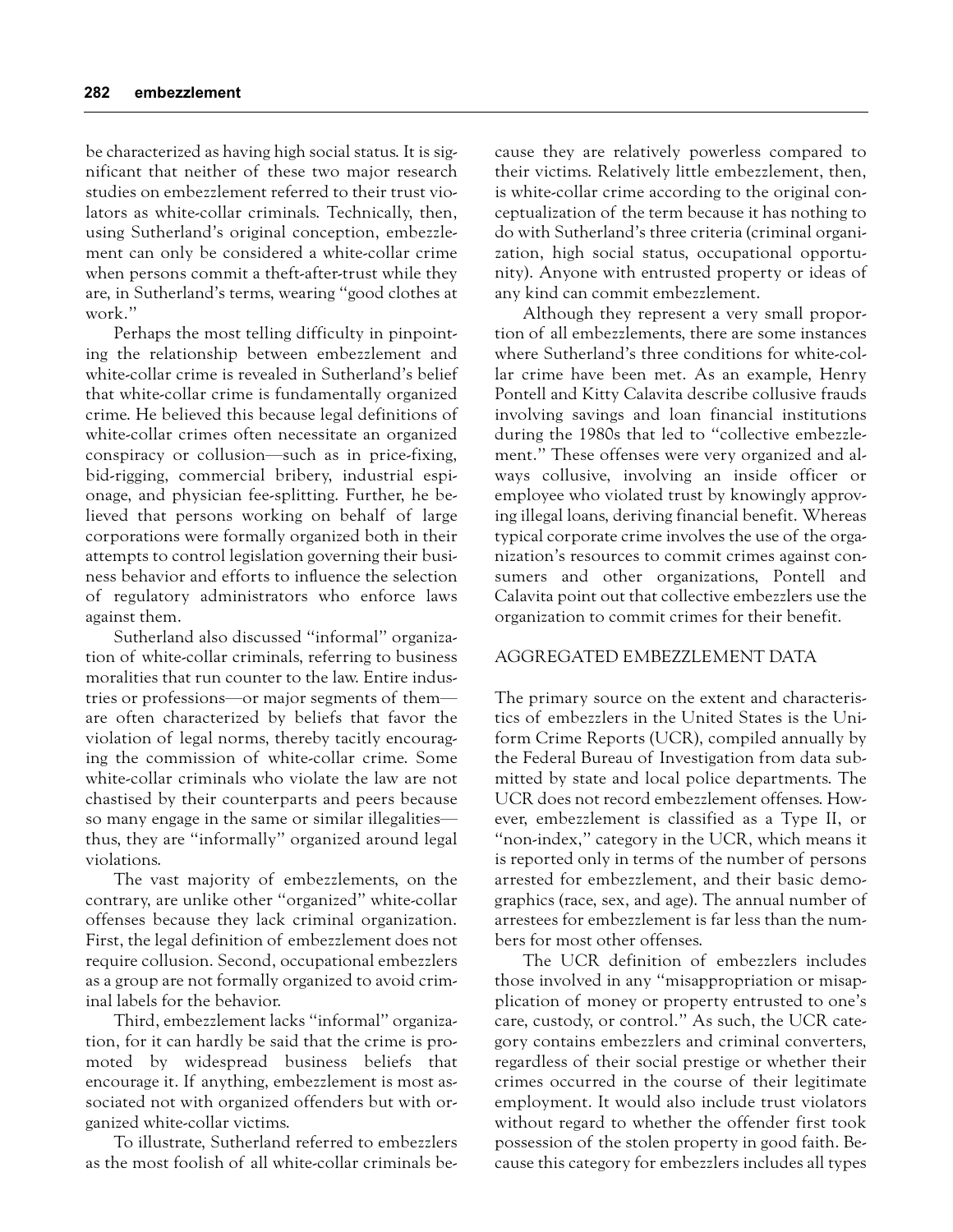of trust violators, it is inappropriate for scholars to represent it as indicating any involvement in whitecollar crime, whether in numbers of arrestees or in terms of involvement by race, sex, and age.

### EXPLANATIONS OF EMBEZZLEMENT

The platitudinous (and sexist) "cause" of embezzlement has been variously termed "wine, women, and wagering," "bookies, babes, and booze," and "slow horses and fast women." These are, of course, motives for stealing rather than explanations for it. Cressey has noted that when people tell you "why" they embezzled—that is, their motives—they do not explain why they embezzled. In searching for a fresh approach through the use of "analytic induction," Cressey revamped hypotheses until he reached a four-step process that he believed explained the crimes of all 133 federal embezzlers he studied in his classic work *Other People's Money*: 1) there exists an nonsharable financial problem, a problem that the offender is ashamed or afraid to share with others and for which legitimate sources of money are unavailable; 2) embezzlement is seen as a means for solving the problem; 3) the offender possesses the technical knowledge to carry out the theft; and 4) the criminal behavior is neutralized to be acceptable or to reflect general nonresponsibility of the offender. For example, the money was "borrowed" rather than stolen, the victim mistreated the offender and deserved to be victimized, the money belonged to the offender anyway, or the offender had personal issues.

There are at least two problems with Cressey's methodology. First, it is based upon incarcerated offenders who are several stages removed from the offense itself—not all embezzlers are discovered, arrested, charged, convicted, or given a disposition of imprisonment, and attrition will occur at each of these stages. His group, then, cannot be claimed to be representative of good faith occupational embezzlers. Second, after arriving at his analytically induced four-step process—rather than using the more straightforward method of strict hypothesis testing—Cressey may well have forced his interpretations to fit his theme.

Cressey has essentially agreed with this latter criticism when he stated in *Other People's Money* that there is no positive answer to the question of whether he neglected or unwittingly distorted negative cases. Later researchers have come across many

instances in which Cressey's motive of the nonsharable financial problem was not a universal precondition to the offense. For men, a taste for a more affluent lifestyle—that is, greed—also proved to be a major motivator to embezzlement. For women, stealing was seen as a way of meeting the basic needs of their families or of retaining or regaining the affectations of a mate. Each of these motives was perceived by the actor to be a financial need, but they were not necessarily pressing monetary problems.

Thirty years after his original research, Cressey concluded that although the non-sharable financial problem was not critical, the neutralization of the criminal nature of the behavior was his most salient finding. However, many of the embezzlers in others' research freely admitted that they knew that embezzlement was wrong before they committed it and they did not feel any need to neutralize. Women embezzlers have stated that there was no need to neutralize because they were simply fulfilling expectations ingrained since childhood that mandated they take care of their families and mates.

Two other theories, differential association and self-control, deserve mention because, unlike Cressey's attempt to explain embezzlement specifically, these theories purport to describe factors characteristic of criminality generally. Sutherland's differential association, briefly stated, hypothesizes that crime is a function of learned moralities from significant others. The extent to which persons learn values that favor a criminal act over those that disfavor it will dictate whether they commit a crime. Differential association also states that techniques for committing crimes are learned from other criminals.

In *Other People's Money*, Cressey initially set out to ascertain whether differential association explained embezzlement. The effort was understandable because Sutherland was Cressey's dissertation mentor for *Other People's Money* and insisted that differential association was the most plausible explanation for all white-collar crime.

Cressey abandoned differential association early in his study as a root cause of embezzlement because his research contradicted two main ideas of differential association: that embezzlers should be directly socialized into criminal behavior by other thieves and that they should learn the techniques for committing it from other embezzlers. Many of Cressey's embezzlers did, however, learn neutraliza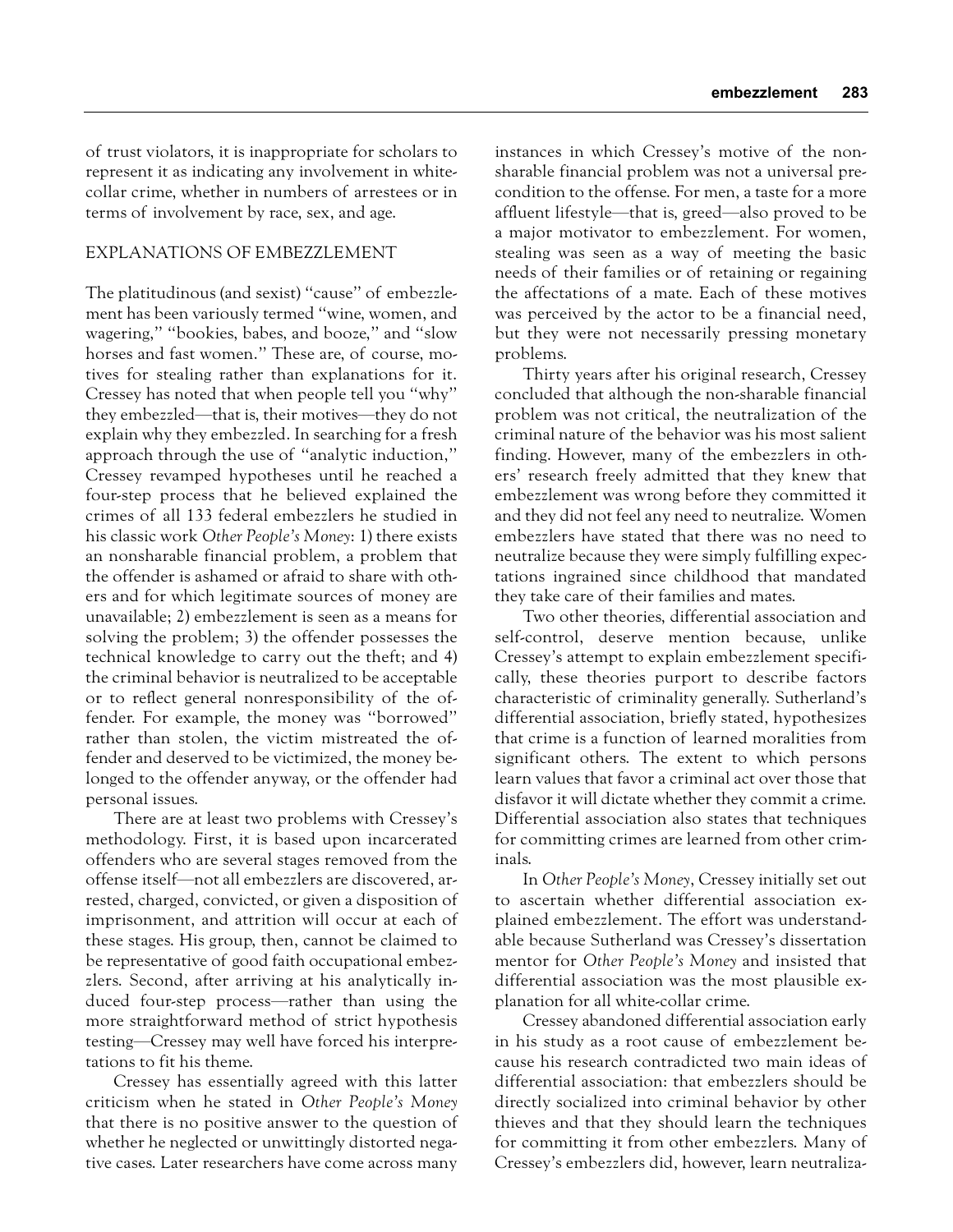tions favorable to the violation of law from nonsignificant others when, through contact with coworkers, they came to believe that some business crimes were merely technical violations rather than morally wrong.

Michael Gottfredson and Travis Hirschi's selfcontrol theory would support an explanation of embezzlement if people who commit it also commit a lot of other lower self-control behaviors. An important corollary to the theory is that people who lack self-control are likely to be versatile in their immediate gratification behaviors, both criminal and noncriminal. That is, they will be more involved in theft, violence, accidents, unsafe sex, gambling, drug and alcohol abuse, lying, poor work performance, cheating in college, and any other behaviors that do not defer immediate gratification. Put simply, if self-control theory is correct, then embezzlers must engage in criminal and other deviant behaviors more frequently than those who do not embezzle.

Self-control theory would point, at least anecdotally, to the "wine, women, and wagering" problems, debt-ridden finances, and other lower self-control behaviors (and neutralizations) that are so well associated with embezzlers. More systematic empirical evidence, however, is found in one study of the official arrest records of embezzlers—twothirds had at least one other arrest. Of them, fourfifths had an additional arrest for a theft crime, a third had an additional arrest for a crime of violence, and a third had a drunken driving arrest. The average number of arrests for the group was six and the median was four.

### **CONCLUSION**

Embezzlement involves the criminal violation of trust and is a common law offense that can be traced back to the late 15th century. It can be seen as a heterogeneous offense category because it includes acts that are chargeable under numerous criminal statutes, including embezzlement, criminal conversion, fraud, and larceny. Because trust violators commit theft both occupationally and otherwise, and because they represent persons of varying social prestige, the offense category is not in line with the original meaning of white-collar crime. Except in a few isolated cases, embezzlement also lacks criminal organization, which is another criterion for white-collar crime. Because centralized data sources

include this hodge-podge of violators, those sources are inappropriate for the study of white-collar crime. Regardless of the motivation to embezzle—be it a financial problem, greed, gambling debts, or simply the elevation of one's lifestyle—the need is perceived to be real enough to prompt involvement in the offense.

Neutralization of the wrongfulness of embezzlement is often a precursor to participation in the offense, but one need not learn excuses from others, or learn the techniques to commit the offense from others. Persons charged with embezzlement are very likely to be involved in a wide variety of other criminal behaviors.

### SEE ALSO

Sutherland, Edwin H.; differential association; Cressey, Donald; self-control theory.

BIBLIOGRAPHY. Donald Cressey, *Other People's Money* (Free Press, 1953); Gerald Mars, "Dock Pilferage: A Case Study in Occupational Theft," *Deviance and Social Control* (Tavistock, 1974); Dorothy Zeitz, *Women Who Embezzle or Defraud: A Study of Convicted Felons* (Praeger, 1981); Gwynn Nettler, "Embezzlement Without Problems," *British Journal of Criminology* (v.14, 1974); Gary Green, "White-Collar Crime and the Study of Embezzlement," *Annals of the American Academy of Political and Social Science* (v.525, 1993); Jerome Hall, *Theft, Law, and Society* (Bobbs-Merrill, 1952); Kitty Calavita and Henry Pontell, "Savings and Loan Fraud as Organized Crime: Toward a Conceptual Typology of Corporate Illegality," *Criminology* (v.31, 1993).

> GARY S. GREEN CHRISTOPHER NEWPORT UNIVERSITY

# **employee crimes**

IN THE FIELD OF CRIMINOLOGY, the term employee crime, commonly referred to as occupational crime, is generally agreed to be a subtype of white-collar crime. Beginning with the coining of the term white-collar crime by Edwin H. Sutherland, the broader concept of white-collar crime has been subject to numerous definitional revisions.

For example, it is well known that Sutherland's definition of the term was "a crime committed by a person of high status and respectability, in the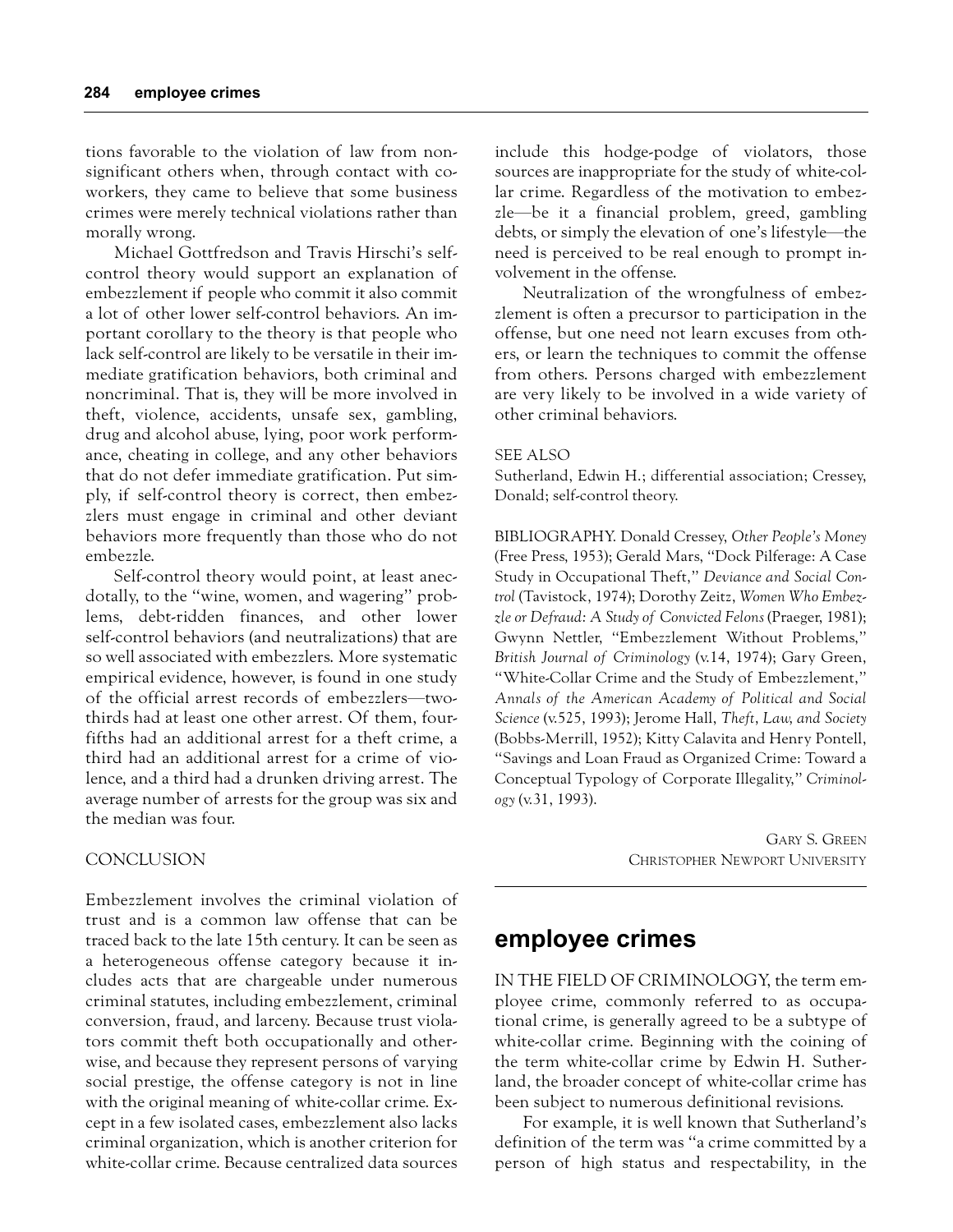course of his occupation." This definition immediately calls attention to the fact that the white-collar offender is by nature, legitimately employed. Although it focuses on the characteristics of the individual offender, Sutherland's most extensive study of white-collar crime actually focused on sanctions against entire organizations, rather than separate individuals.

As a result, the distinction between corporate and occupational crime emerged: corporate crime was considered to be a crime that is committed on behalf of the employing organization, while occupational or employee crime was considered to be committed against the employing organization, to the benefit of the individual. Some debate about this distinction has emerged in the field, mainly in the concern over what types of occupations should be studied. This issue is related to Sutherland's original concern with the status of high-class, respectable individuals, particularly with regard to the fact that their characteristics often render them immune from legal action.

In spite of ongoing definitional disputes, the distinction between the two forms of white-collar crime has generally been accepted. Researchers studying employee crime may focus on specific occupations, or choose to include a wider variety of offenses that may occur equally often in different occupational settings. Broader conceptualizations of employee crime tend to incorporate a large number of acts that share the characteristic of violating trust: the individual employee violates his or her employer's trust by engaging in acts that directly or indirectly victimize the place of business.

### TYPES OF CRIME

The Integrity Center, an organization that conducts risk-management assessments for employers, has identified several offenses that are consistent with employee crime. One such offense that may occur in a variety of settings is espionage, which is defined as: the theft or unauthorized acquisition of secret or restricted information. The purpose of industrial espionage is usually related to the acquisition of unique and profitable information belonging to a commercial enterprise. Another common form of employee crime is referred to as kickbacks. Kickbacks are various payments or favors that are given clandestinely to decision-makers in return for selecting the offender's products or services. Examples of kickbacks may vary considerably based on the particular industry involved, but could include such common categories as money, gifts, or personal favors.

Fraud is also a general type of employee crime, and can take numerous forms. The Association of Certified Fraud Examiners (ACFE), a leading authority on the topic, has conducted extensive research on what they have termed occupational fraud. This offense is broken down further into three categories: asset misappropriation, corruption, and fraudulent statements. Each of these categories contains yet additional subcategories based on the strategies used to commit them and on the resulting gains (financial or non-financial) for the individual offender.

For example, asset misappropriation, the most common type of occupational fraud, generally consists of one of two forms: cash or other assets. According to research conducted by the ACFE, cash is the asset most often targeted by employees. Misappropriation of cash may occur at all levels of an organization. Corruption, similar to kickbacks, involves collaboration between an inside employee and one or more outsiders in an attempt to defraud the employer in some way that benefits the individual offender. Fraudulent statements, which typically occur at higher levels of organizations, also tend to take one of two forms: the falsification of an organization's financial statements (for example, overstatement of revenue) or, alternatively, falsification of other documents or records (for example, information in the employee's human resource file). All of these forms of occupational fraud are violations of trust, and all victimize the employer.

### RELATED CRIMES

Related types of occupational crime include embezzlement, pilferage, and theft of services. The common conceptualization of embezzlement is the taking of money or property by an employee who has been entrusted with its care, custody, or control, which is consistent with the ACFE's description of asset misappropriation. In the field of criminology, one of the most detailed studies of this type of employee crime was conducted by Donald Cressey, published in his popular 1953 book, *Other People's Money*.

In this study, Cressey conducted extensive interviews of convicted embezzlers serving time in fed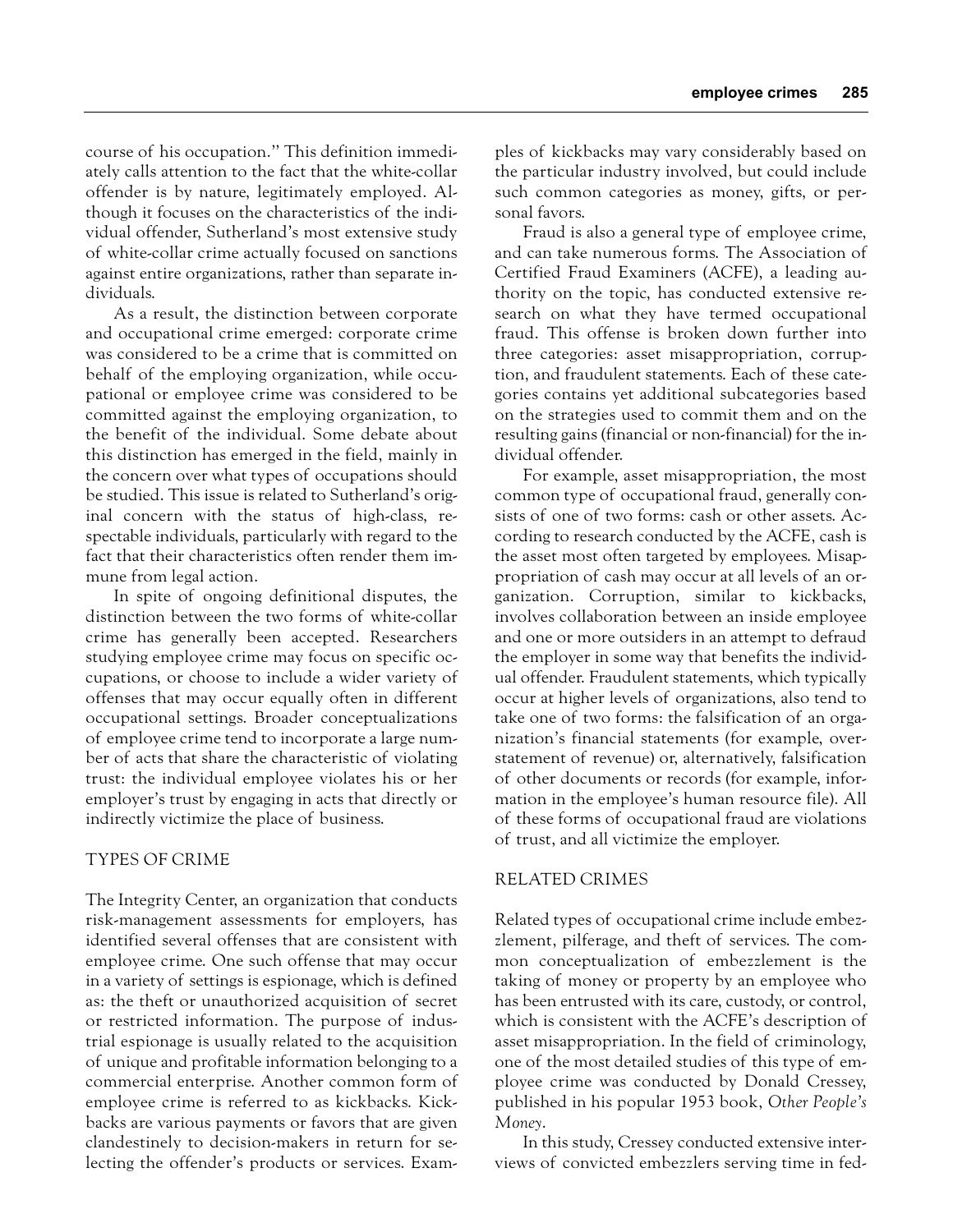eral prison, and found that these former employees had many similarities. All of the offenders were trusted by their employers with money or property. Many of them also identified the fact that they were experiencing a "non-shareable financial problem" at the time of the embezzlement, such as debt due to gambling, blackmail, or womanizing. Many of the offenders also provided common rationalizations for their embezzlement, such as the idea that they were simply borrowing the money from their employer with the intent of eventually repaying it. As a result of this and similar rationalizations, embezzlers did not think of themselves as criminals.

Unlike embezzlement, the employee crime of pilferage generally does not involve the taking of money, but instead refers to smaller scale thefts of relatively inexpensive materials. For example, it may include tools, various office supplies, or other items owned by the employer. Although pilferage is typically viewed as a low-level employee crime, over



*Asset misappropriation, or stealing from the till, is one form of occupational or employee crime.*

time the costs due to this offense can amount to considerable losses for the employer. A similar employee crime is referred to as theft of services. This particular offense consists of the unauthorized use of, or failure to pay for, various services obtained through the employer. Common examples may include making long-distance phone calls or personal photocopying at the expense of the employer.

Other types of employee crimes may be grouped together based on the fact that they involve a similar type of employee: an individual who is bored, feels overworked, has an unresolved dispute with the employer, or is attempting to gain an unfair competitive advantage over her co-workers. Four such employee crimes discussed by the Integrity Center are sabotage, robbery, burglary, and larceny, all of which have a legal counterpart definition.

The broad definition of sabotage consists of a variety of actions, such as the deliberate destruction of property, that are intended to impede the employer's operations in some way. Comparatively, the employee crime of robbery is distinct in that it tends to involve actual force or the threat of force against a victim. Employees may rob their fellow employees, outsiders, or could even give information to outsiders who may use it to rob employees or the organization. Burglary, a related employee crime, entails an employee entering a building or vehicle in an unauthorized manner, and either stealing something tangible or committing another serious crime while inside. Like robbery, burglary can be directly committed by an individual employee, or could also involve a situation whereby the employee provides information to an outsider, who then will physically commit the offense.

Larceny is generally defined as stealing something from a place where an individual has a legitimate right to be present. In the common definition, larceny may consist of a customer shoplifting from a business. Alternatively, and perhaps even more dangerous to employers, is theft by employees themselves. This type of employee crime is also referred to as "shrink" because it involves missing or unaccounted-for inventory. Like all previously described employee crimes, larceny victimizes the employer and can result in large losses, financial and otherwise, over time.

Finally, a newer type of employee crime is any offense that is related to technology, particularly computers. Crimes committed with the use of a computer may be related to or occur in combina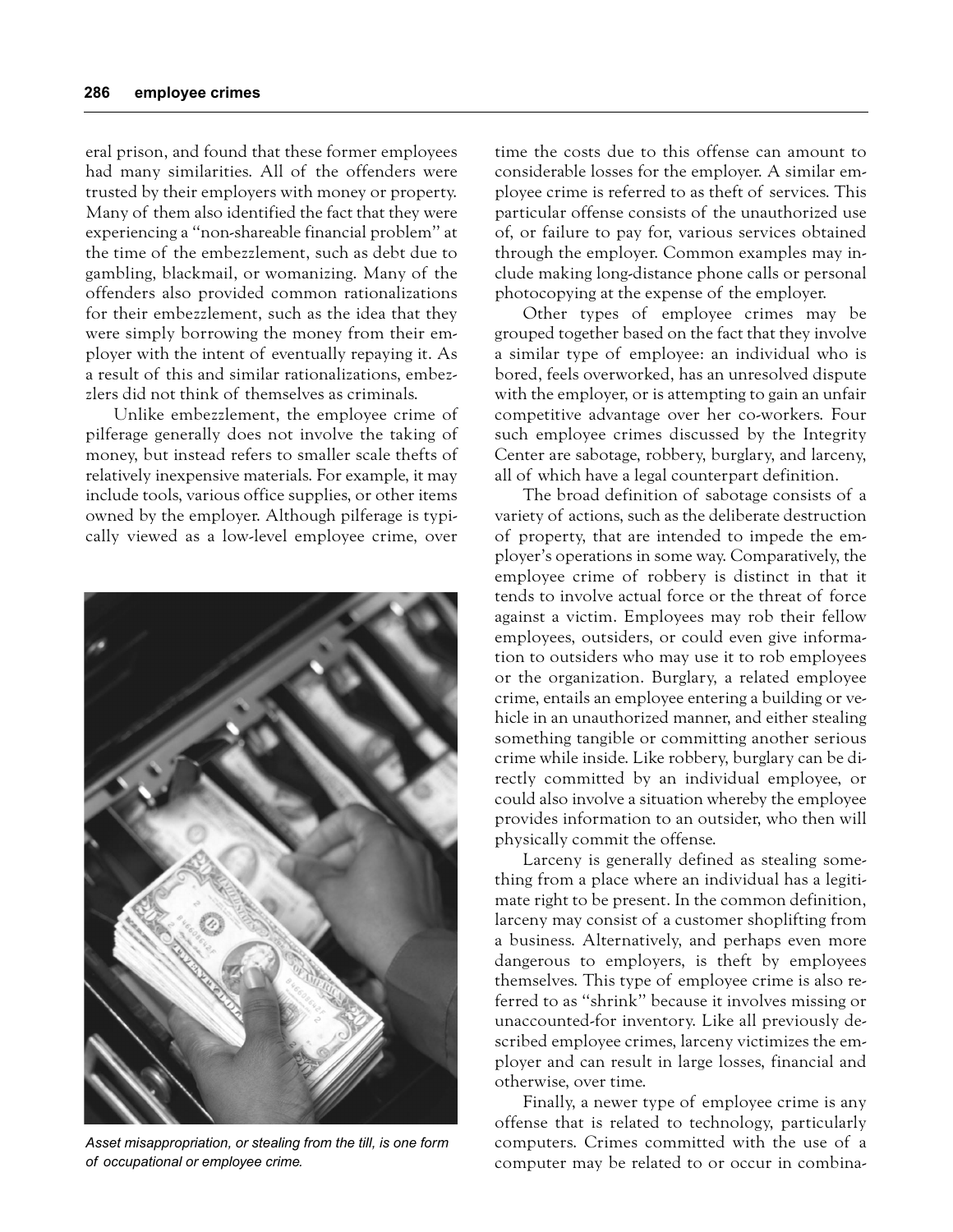tion with any of the previous forms of employee crime. Other employee crimes specifically involving the use of a computer include altering data as it is entered into a computer, removing data from a system, or releasing confidential data to unauthorized third parties.

### FIGHTING EMPLOYEE CRIME

What can businesses do to protect themselves from being victims of employee crime? Several strategies have been proposed. Employers may be well served by defending themselves at the pre-employment stage. They can take a variety of steps in the hiring process. For example, one option is to conduct a criminal background check on potential employees. Such checks are relatively simple to perform, and may be conducted by the organization itself or through consultation with a reliable outside agency.

A criminal background check may determine whether a potential employee has any previous arrests or convictions for crimes that may be related to the workplace. For instance, a previous theft conviction may suggest that a potential employee is not an appropriate candidate for a position that involves the handling of money. Employers can use information from criminal background checks to develop general or specific hiring policies. They may decide to bar potential employees who have any prior criminal involvement (even offenses that do not appear to be related to the workplace), or enact a more specific policy that prevents employment of individuals with prior work-related offenses. In conducting background investigations, however, employers should proceed with caution and not rely on a criminal check alone to make a hiring decision. Recent research on this topic has suggested that some individuals may have extensive histories of employee crimes, but this information will only be detected in a criminal background check if the individual's prior employer took legal action against the offender.

All too often, employers may choose simply to dismiss the offender due to fear of negative publicity or to avoid the expenses of a criminal trial. When conducting background checks, employers should also carefully check prior references in an attempt to uncover any relevant information that may go undetected by a criminal check. When employers choose to severely punish offending employees, they can also ensure that future businesses will detect the behavior in subsequent criminal background checks.

To prevent crimes by existing employees, businesses have a number of potentially useful options. In the past decade, technological advances have made the prevention and detection of employee crimes easier to accomplish. One readily available technique is the installation and use of closed-circuit television monitors. Cameras can be installed at a variety of locations: randomly, throughout a business, or even directed specifically at a location where cash transactions take place, such as above a cash register or customer service counter. This type of preventative technique is common in retail settings, and also serves to detect crimes committed against the business by the general public (such as shoplifting). This option involves close monitoring by a trained security team, and immediate action when a crime is detected. The enactment and publication of strict security policies, such as an automatic report to local police and/or a 100-percent prosecution policy may go a long way in deterring the potential employee criminal from acting.

One of the problems with employee crimes is that may of them are not so easily detected through procedures like cameras that may regularly catch common shoplifters. For example, corruption and fraudulent statements, two forms of occupational fraud, may often involve transactions that are not obviously witnessed. Several options are still available to detect such offenses. One potentially beneficial strategy is the implementation of an anonymous reporting system so honest employees can tip off the employer about the criminal activities of other employees. An anonymous reporting system could consist of a 24-hour, toll-free hotline that employees could call when they are away from work, or it could also take the form of a suggestion box or random survey where no identifying information is required. Regardless of the format, anonymous reporting systems can encourage employees to report crimes without fear of retaliation by the offending employee.

In addition to background checks and anonymous reporting, research by the ACFE has revealed that two other practices may be useful in the detection of employee crimes. These mechanisms are internal audits and external audits. Both serve a similar function, which is a thorough assessment and reconciliation of a businesses' financial accounts, documents, or related information. While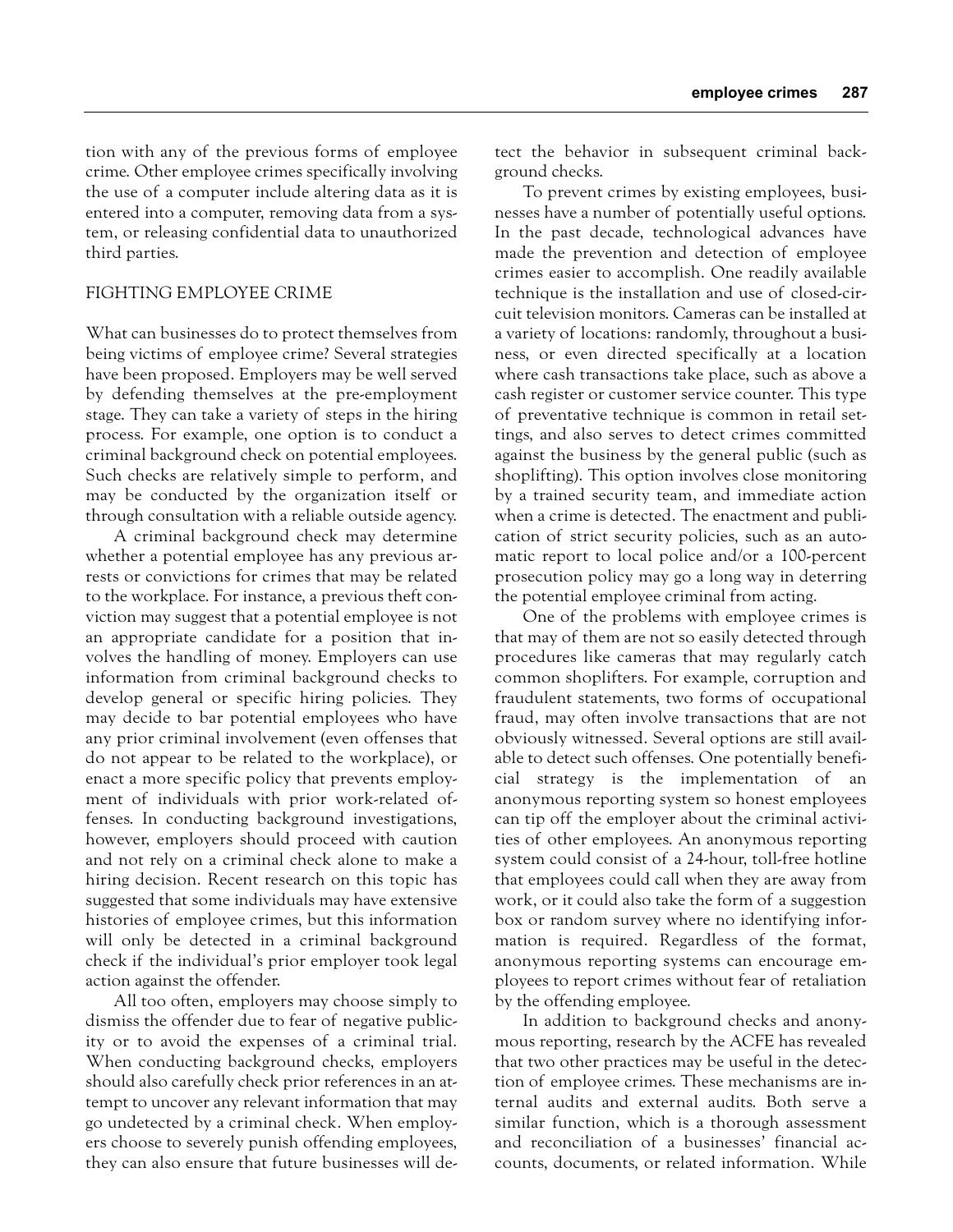both internal audits and external audits could benefit the organization, the internal audit may be ineffective if it is related to the source of the crime itself. An external audit by a non-related, third party, especially if it is conducted unannounced, may be more useful for the discovery of employee crimes.

In the balance of severity and harm caused by white-collar crime, employee crimes rank, for the most part, as almost innocuous compared to the staggering cost in lives and money of corporate crimes, those committed not necessarily by employees, but more likely, employers.

### SEE ALSO

embezzlement; kickbacks; employee theft.

BIBLIOGRAPHY. W. Steve Albrecht, *Fraud Examination* (Thompson-Southwestern, 2003); *Report to the Nation on Occupational Fraud and Abuse* (Association of Certified Fraud Examiners, 2002); Donald Cressey, *Other People's Money: A Study in the Social Psychology of Embezzlement* (Free Press, 1953); Neal Shover and John Paul Wright, Crimes of Privilege: Readings in White-Collar Crime (Oxford University Press, 2001); Joseph T. Wells, *Occupational Fraud and Abuse* (Obsidian Publishing, 1997); The Integrity Center, www.integrityctr.com (2003).

> KRISTY HOLTFRETER, PH.D. FLORIDA STATE UNIVERSITY

# **employee safety**

EVERYDAY millions of Americans go to work with the expectation that they will return home unharmed. However, this is not the case for everyone. In 2001, there were 5,900 worker-related deaths and 5.2 million injuries and illnesses according to the Bureau of Labor Statistics. The rate for 2001 fatalities, injuries, and illnesses was the lowest since the bureau began collecting this information in the early 1970s, but the rates, most scholars agree, are still unacceptably high. Many of these cases are caused by egregious and willful safety violations. It is very rare for employers to be held criminally liable, let alone be imprisoned, for violation of state and federal safety laws.

The Occupational Health and Safety Administration (OSHA) is the main federal regulatory

agency charged with the health and safety of workplaces for employees in the United States. OSHA was created in 1970 from the Occupational Safety Health Act (OSHA act). The act's stated goal is to ensure that every working person and woman in the United States has safe and healthful working conditions. The law has given employees a wide range of rights. One of these rights requires companies to reduce risks in the workplace, and if there are risks, then employees have the right to fight for their health and safety.

During the 1980s, OSHA's budget was drastically cut and this had a major impact on the ability of OSHA agents to conduct inspections. Inspections are the main tool used to make sure that companies comply with safety standards that are set for each industry. In 2003, OSHA had 1,123 inspectors who were charged with overseeing approximately 7 million worksites that employ over 111 million workers. OSHA had 1,388 inspectors in 1980.

The United States has seen an increase in worksites and employees but a decrease in the number of inspectors. Because OSHA is so strapped for inspectors, it allows many of the states to take over this responsibility. Section 18 of the Occupational Safety and Health Act of 1970 encourages states to develop and operate their own job safety and health programs. OSHA approves and monitors state plans.

The OSHA act provides for criminal sanctions in various situations. If an employer willfully violates a standard, rule, order or regulation which causes the death of an employee she may be held criminally liable. If an employer makes a false representation regarding compliance with the OSHA act this too may make him criminally liable. Employers may be subject to civil and criminal fines and, in rare instances, imprisonment. A willful violation is a voluntary action that is done with either intentional disregard of or with plain indifference to the statutory requirements. Malicious intent is not required to impose liability.

### CASE HISTORIES

Some historical cases of willful violations include particular industries, like coal mining, asbestos, and many textile factories. One of the first major coal mine disasters of the television age occurred in 1968 when 78 men were killed in an explosion in a coal mine in Farmington, West Virginia. The igni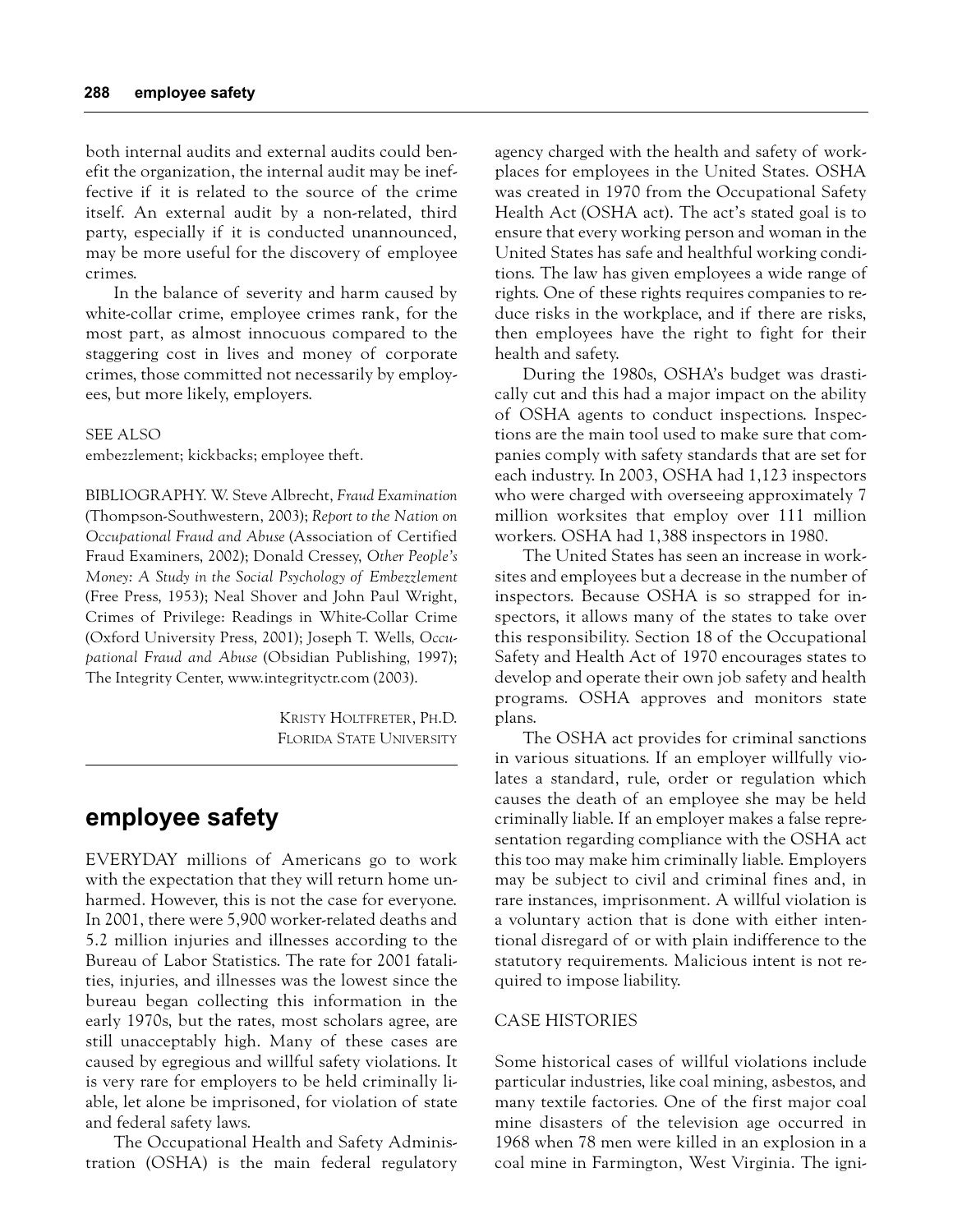tion source that set off the original explosion never could be determined. However, investigators did find a classic combination of factors, including inadequate ventilation, inadequate control of explosive methane gas and coal dust, and inadequate testing for methane, that could have set the stage for the explosion.

The use of asbestos and its harmful effects have also created unsafe working environments. Many of employees who had asbestosis, a type of lung cancer, have sued Johns-Manville, a major manufacturer of asbestos. Court documents confirm that Johns-Manville knew of the hazards associated with asbestos and intentionally kept the information from its employees. In fact, the asbestos industry had a long-standing policy of suppression. The industry did not warn workers of the dangers of asbestos exposure until 1964.

Textile workers in North and South Carolina have had high rates of byssinosis, an irreversible respiratory disease caused by the ingestion of textile fibers, like cotton dust. In 1980, an estimated 35,000 workers were inflicted with this deadly disease. Working in a factory can be dangerous work, but when one is not told of the dangers or is fired for organizing protests of unsafe work conditions, then this may be criminal. Many executives in the textile industry spent decades denying the very existence of byssinosis. In some cases, the factories would hire company doctors who were told to tell employees that they were fine or simply had bronchitis. Many of the employees had no understanding that their illnesses were caused by the industry's criminal negligence in not creating a safe working environment.

There have been several cases where owners and managers have been held criminally liable under state law for willful violation of safety standards, but these are atypical. Two specific instances of successful criminal prosecution include the Film Recovery Systems, Inc. and Imperial Food Products cases. On June 14, 1985, Steven O'Neil, Charles Kirschbaum, and Daniel Rodriguez, agents of Film Recovery Systems, Inc. were convicted of murder in the death of Stefan Golab, an employee, from cyanide poisoning. In 1990, on appeal, their case was reversed and remanded for a new trial. On September 7, 1993, the three former employees entered guilty pleas of involuntary manslaughter.

In September 1992, the owner of Imperial Food Products, Emmett Roe, age 65, pleaded guilty to involuntary manslaughter and was sentenced to 20 years in prison for his responsibility in the deaths of 25 of his workers.

State and federal regulatory agencies like OSHA can only do so much given the lack of budget and inspectors. It is the responsibility and legal duty of an employer/company to create and maintain a safe working environment for employees.

### SEE ALSO

workplace violence; workplace deaths; Occupational Safety and Health Administration; Johns-Manville; Film Recovery Systems, Inc.

BIBLIOGRAPHY. Bureau of Labor Statistics, www.bls.gov (2003); Scott Harshbarger, "Criminal Prosecution of Workplace Violence," *Trial* (v.33/10, 1997); Andrew B. Loewenstein, Adriana Rodriquez, and Erin Stockley, "Employment-related Crimes," *The American Criminal Law Review* (v.36/3, 1999); Betty S. Murphy, Wayne E. Barlow, and Diane D. Hatch, "Employer Criminal Liability" Personnel Journal (v.72/2, 1993); Occupational Health and Safety Administration, www.osha.gov (2003); James R. Redeker and Deborah J. Tang, "Criminal Accountability for Workplace Safety," *Management Review* (v.77/4, 1988).

> DEBRA E. ROSS, PH.D. GRAND VALLEY STATE UNIVERSITY

# **Enron Corporation**

ACCOUNTING FRAUD CAUSED the seventhlargest corporation in United States to fall victim to white-collar crime. Its demise was due to accounting practices in violation of Securities and Exchange Commission (SEC) regulations. It is the classic case of the devil is in the details. From its founding in 1981 until the late 1990s, Enron was a dynamic, expanding energy corporation. The larger it grew, the more it diversified.

The accounting fraud at Enron was complex, but it is why it collapsed. Enron annual reports to shareholders stated very high earnings but kept nearly all its debt off the annual reports by stating in a footnote that a special purpose entity (SPE) covered the debts. The use of special purpose entities is a legitimate practice but there are federal regulations that were violated by Enron. A special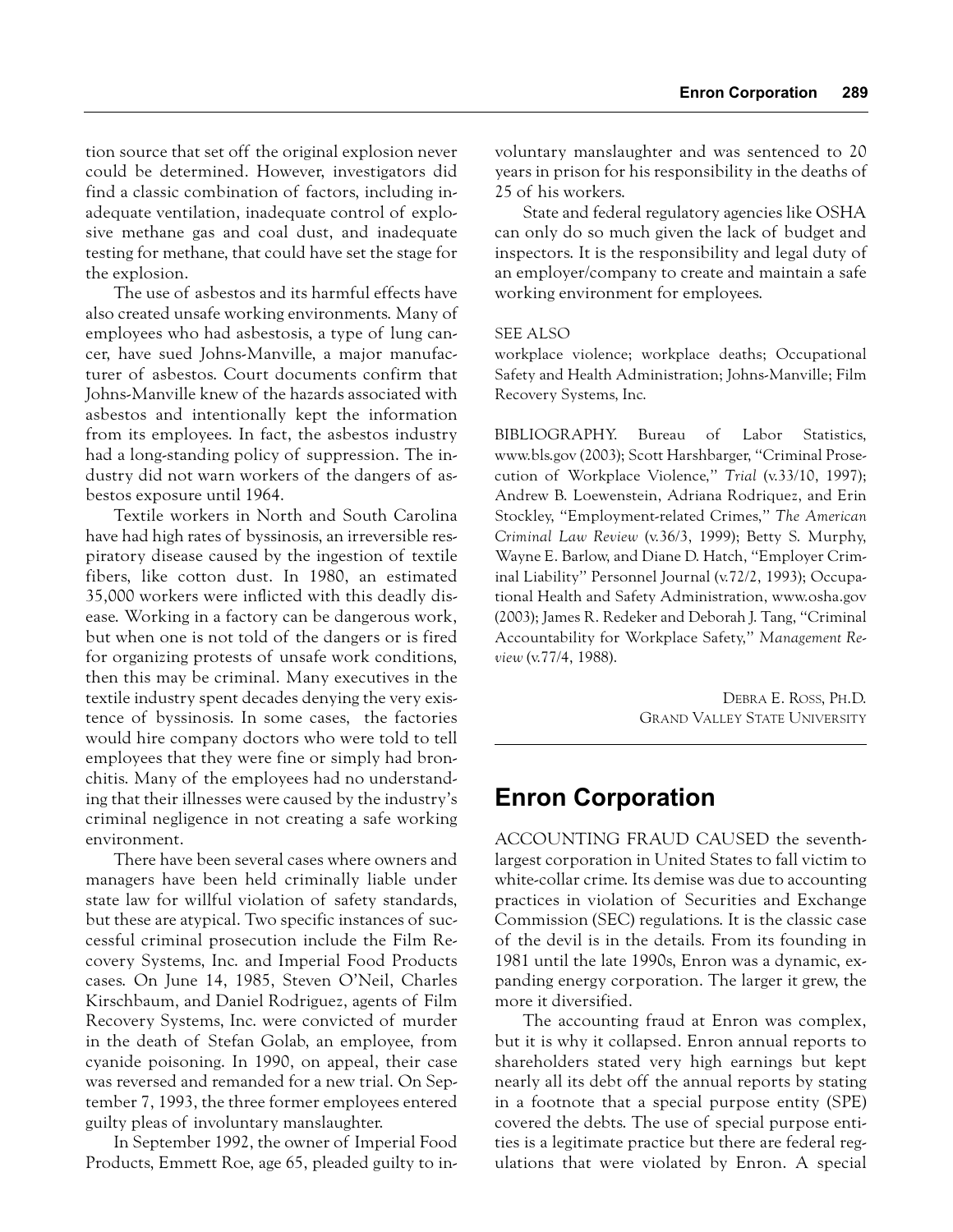purpose entity guarantees a debt for a price, which is its profit. First, though, it must have the assets to cover the debt. Second, SEC regulations requires it to be headed by a person not connected with a corporation which covers the debt. Third, investors in the special purpose entity must have sufficient capital at risk. None of these regulations were observed for the SPEs created by Enron officials.

Enron's chief financial officer, Michael Fastow, created special purpose entities incorporated under the names LJM 1 and LJM 2 (his wife's and children's initials) among others directed by different Enron officials. These SPEs were just post office boxes and bank account numbers in the Cayman Islands. Fastow was president of both SPEs while at the same time an Enron executive in violation of SEC rules and Enron's own internal code of ethics. LJM 1 and LJM 2 had no capital at risk. Their entire assets were Enron's own money backed up by its stock. Fastow transferred hundreds of millions of dollars to LJM 1 and LJM 2 every year from 1997 to 2001. It was deposited in LJM accounts and returned to Enron minus the fee for covering Enron's debt. The fee included Fastow's salary as president of the SPEs and dividends for SPE shareholders. The amount returned to Enron was then listed in the revenue column on the annual report and debt in a similar amount erased from the liability column. As a result, Enron's annual report showed very high income and virtually no debt, making it very attractive to investors.

The prudent decision would have been for Enron to use its high income to pay its debts. However, that would have left much less for shareholder dividends and would cause stock prices to advance at a slow rate based on the actual profitability of the corporation. Fastow and other Enron executives were major shareholders. Every year, 1997 to 2001, stock prices climbed and dividends were paid based on what appeared to be record financial performance.

In reality, the debts grew ever larger year to year until they reached \$1.2 billion. At that point Enron declared it must revise its financial statements. As its stock value fell and the SPEs had no assets, bankruptcy was the unavoidable consequence.

On January 13, 2004, Fastow pleaded guilty to two felonies, becoming "the highest ranking officer at the company to admit to participating in crimes that contributed to Enron's collapse into bankruptcy protection more than two years ago," the *New York Times* reported. In his plea, Fastow admitted he had worked with other executive officers of Enron, including possibly Chief Executive Officer Ken Lay, "to disguise Enron's deteriorating financial health, as well as engaging in a scheme to defraud Enron of millions of dollars for his own benefit."

The business media reported prosecutors recommended that Fastow serve a 10-year sentence, the maximum under the two counts to which he pleaded guilty. The former chief financial officer faced an additional 96 counts, and settled related civil charges with the SEC. Fastow agreed to surrender more than \$23 million in civil and criminal penalties. By July 2004, Lay was charged with 11 felonies, including conspiracy, making misleading statements, wire fraud, and bank fraud in a criminal indictment handed down by a grand jury. The SEC also filed a civil complaint against him.

### SEE ALSO

accounting fraud; offshore entities; Caribbean islands; corporate liability; Securities and Exchange Commission.

BIBLIOGRAPHY. "Ex-CFO of Enron Pleads Guilty," *The New York Times* (January 14, 2004); Brian Cruver, *Anatomy of Greed: The Unshredded Truth from an Enron Insider* (Carroll & Graf Publishers, 2002); Permanent Subcommittee on Investigations of the Committee on Governmental Affairs United States Senate, July 8, 2002: The Role of the Board of Directors in Enron's Collapse (107th Congress, 2nd Session, Report 107-70); Mimi Swartz and Sherron Watkins, *Power Failure: The Inside Story of the Collapse of Enron* (Doubleday, 2003).

> MICHAEL SIEGFRIED COKER COLLEGE

# **Environmental Protection Agency**

BEFORE THE Environmental Protection Agency (EPA) was created in 1970, earlier legislation had been enacted to protect the environment. However, these laws were weak, and poorly managed and enforced.

The first environmental law in the United States was called the Rivers and Harbors Act of 1899 or the Refuse Act. This law was primarily designed to bar companies from discharging garbage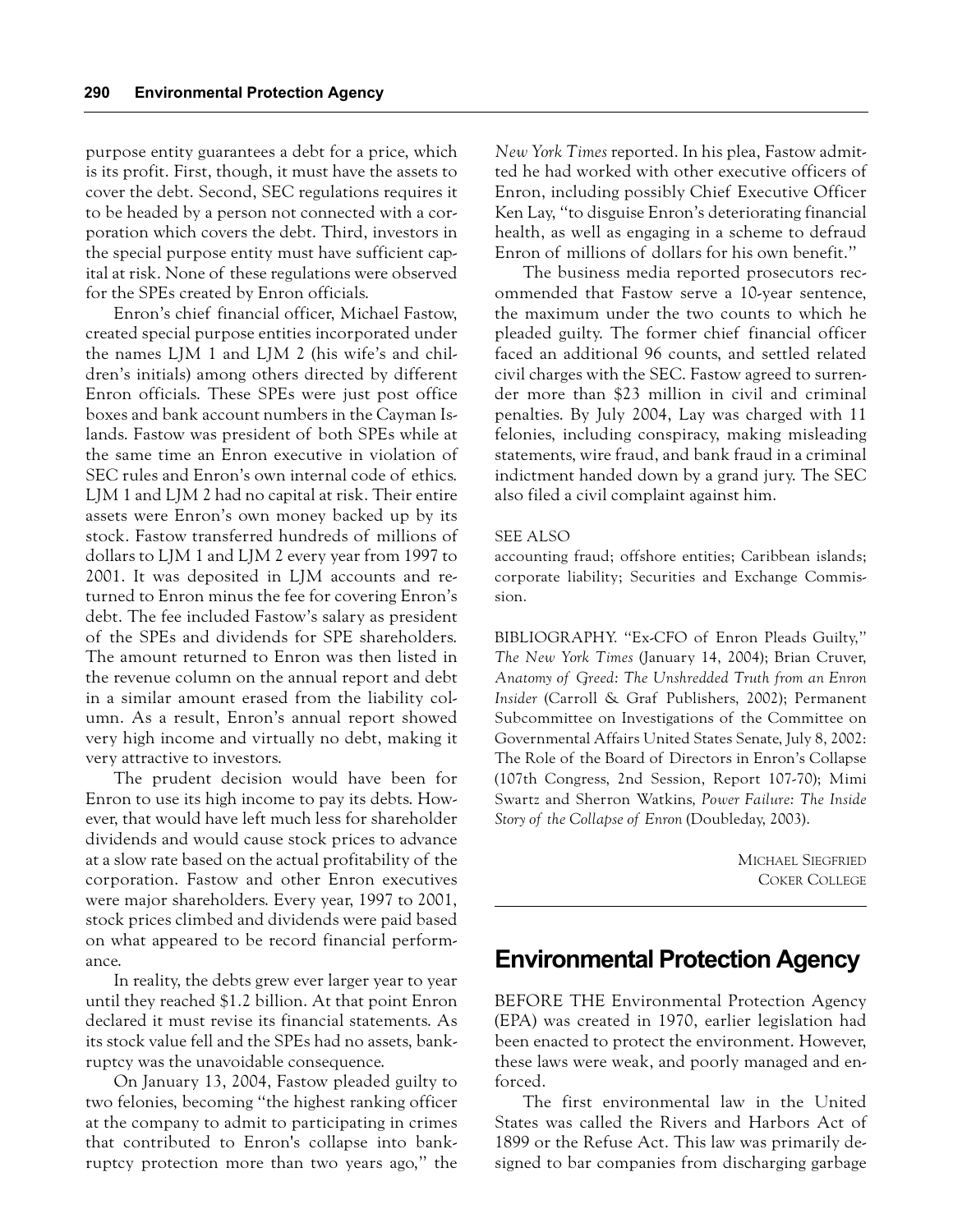into navigable waterways. Clearly, this first law was aimed at protecting commerce not the environment. However, two later Supreme Court decisions mandated that dumping industrial waste, whether or not it interfered with commerce, was still a violation of the law.

In the 20th century, the first environmental law was the Federal Insecticide, Fungicide and Rodenticide Act passed in 1947 requiring companies to register pesticides used in interstate commerce. Public concerns about the environment arose in response to the post-World War II burgeoning industrial development and use of chemicals, as well as the nuclear fallout from the use of two atom bombs by the United States against the Japanese cities of Nagasaki and Hiroshima during World War II. This series of new environmental legislation included the Water Quality Act of 1948 and its expansion in 1956 by the Federal Water Pollution Control Act. This act created the Federal Water Pollution Control Administration that would approve new waterquality standards.

### POWERFUL ENVIRONMENTAL LAWS

Also in 1955, the Air Pollution Control Act was passed. This was followed by the 1958 Food Additive Amendment or the Delaney Amendment requiring the Food and Drug Administration to ban any food additives that were suspected of causing cancer. However, it wasn't until 1962, when a book, *Silent Spring*, written by Rachel Carson was published, reflecting the public's growing concern about the effects of synthetic chemicals on all living things. More powerful environmental laws and finally, the Environmental Protection Agency was created.

In 1963, the Clean Air Act was passed and initially gave the secretary of Health, Education, and Welfare the power to define air quality based on scientific research. Then in 1969, after one of the Great Lakes (Lake Erie) was declared dead as the result of industrial pollutants, and an oil spill off the California coast led to extensive damage to wildlife, the demand for an Environmental Protection Agency was further empowered. In 1969, by executive order, President Richard Nixon created the EPA, designed to enforce the new 1970 Clean Air Act. The EPA was initially charged with the responsibility of identifying air pollutants hazardous to humans and to publish air-quality criteria through the National Ambient Air Quality Standards. These standards mandated two levels of protection for health and welfare and required the states to develop similar implementation plans to protect the air. In the early 2000s, many states still had not met the required standards set up by the EPA.

From 1972 through 1982 the U.S. States Congress created or amended a variety of pieces of legislation designed to control and manage polluting industries and sanction, fine, or punish those companies that violated these regulatory laws. All of these laws are administered or enforced by the EPA and include the following:

1. The Resource Conversation and Recovery Act focuses on the control and management of solid hazardous waste products. It is responsible for ensuring that such waste is properly generated, transported, treated, stored, and/or disposed of. Beginning in 1989 under this law, the EPA began producing the Biennial Reporting System (BRS) database that provides the identities of companies producing waste as well as the volume of waste produced by primary hazardous waste generators. However, this list omits a number of facilities.

2. The Toxic Substances Control Act requires pre-manufacture notification of any new chemicals being developed. It requires testing of any chemicals that are not already regulated by the Food and Drug Administration (FDA).

3. The Comprehensive Environmental Response, Compensation and Liability Act is aimed at repairing environmental harms (see below).

4. The Federal Insecticide, Fungicide and Rodenticide Act targets restrictions in the use of pesticides.

5. The Federal Water Pollution Control Act of 1972 was the first major law requiring a comprehensive approach to discharges of waste and led to the development of an extensive permit system.

6. The Clean Air Act of 1970 is designed to define air quality standards and required the EPA to identify air pollutants and publish air quality standards through the National Ambient Air Quality Standards list.

The Pollution Prevention Act of 1987 authorized the collection of pollution data maintained in the Toxic Release Inventory (TRI). The TRI is available on the internet and lists the toxic chemicals transferred or released by manufacturers with more than 10 workers, producing over 25,000 pounds of or uses more than 10,000 pounds of one of the 350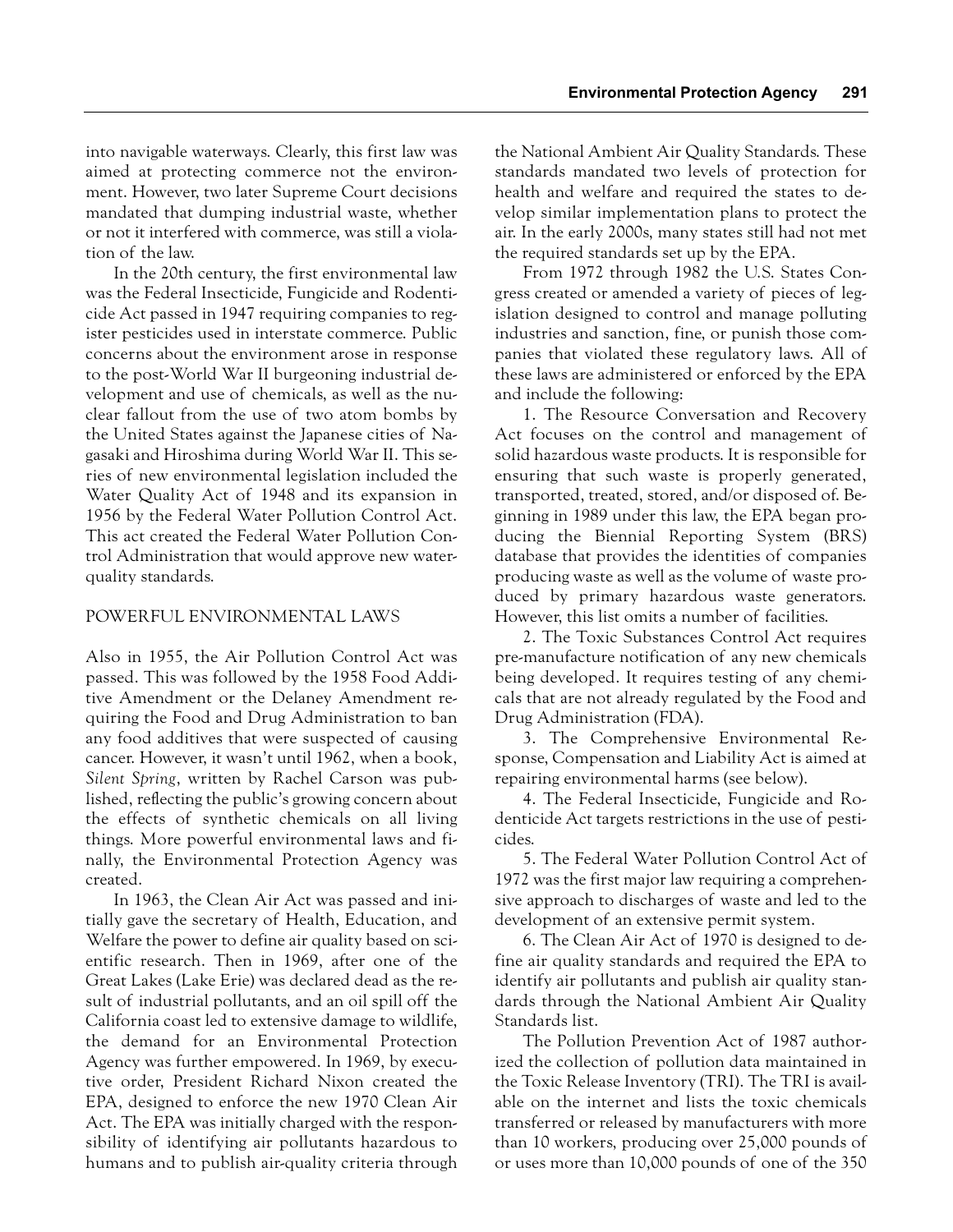identified toxic chemicals. The TRI includes air, land, water and underground releases. It is the responsibility of the EPA, as the law enforcement agent of environmental laws, to ensure that all industries comply with the requirements by negotiating compliance, and using the administrative or civil law to sanction or fine companies if they do not voluntarily comply with the law, as well as clean up any pollution that they have caused.

As a last resort, uncooperative violators are referred to the Department of Justice for criminal prosecution with penalties that can include fines and prison for responsible company executives.

The EPA is one of the largest of all the federal regulatory agencies. It has 10 regional offices that include environmental attorneys, investigators, and administrators. The EPA is a part of the executive branch of the federal government and is headed by an administrator, deputy, and nine assistant administrators nominated by the president. It should also be noted that the EPA also works with state environmental protection agencies in achieving enforcement functions. Each state negotiates its particular degree of involvement in environmental protection with the federal EPA.

Unfortunately, the EPA has no authority to intervene in the event of hazardous waste or pollution emanating from chemical or nuclear weapons that belong to the U.S. government. These issues remain under the control of the Department of Defense. Moreover, the EPA cannot control U.S. transnational corporations who violate environmental laws when they are operating overseas.

### THE SUPERFUND PROGRAM

In 1980, the Love Canal environmental disaster led Congress to enact the 1980 Comprehensive Environmental Response, Compensation, and Liability Act authorizing the EPA to create the superfund program to facilitate the clean up of hazardous waste sites. This act imposed taxes on crude oil and certain chemicals to provide the capital for the superfund. Unfortunately, as of 2004, it was no longer authorized to gather taxes. However, the previous taxes continue to be received because of past due taxes and Treasury Department adjustments.

A superfund site is authorized when an industrial or individual pollution event occurs and creates a significant danger to people, animals, and the environment. Superfund sites are considered very dangerous, real threat but another type of site is referred to as a Brownfield. A Brownfield site is defined by the EPA as an abandoned, idled, or underused industrial or commercial facility where expansion or redevelopment is complicated by real or perceived contamination. Such sites do not require clean up as a superfund site does. What remains problematic is that the average site remains on the superfund list for clean up for almost 11 years.

In response to this problem, Congress passed the 1986 Superfund Amendments and Re-authorization Act mandating that superfund sites end up on the National Priority List for clean up within four years of the discovery, although this legislation has not changed the time agenda. Ending up on the National Priority List is the third step of an eightstep superfund investigative process conducted by the EPA, ending in a record of decision and the plan for remedial action.

In addition to the Brownfield list, the Toxic Release Inventory and the superfund database exist to record accidental chemical releases into the environment from fixed facilities. This is called the Accidental Release Information Program Data and any release that may cause injury or death to humans or damage to the soil, water, air, or wildlife must be recorded there. All information relevant to the location, company, and amount of and type of toxins released are specified on the list.

Growing scientific evidence reveals that many polluting industries and superfund sites are near predominantly poor or minority communities. While these blatant forms of classist and racist environmental crime remain permissible by law, some criminologists argue that such crimes are a violation of the equal protection clause of the 14th Amendment. Further evidence of this racism exists in that minority superfund projects are on the National Priority List longer than other sites, and generally take longer cleaning-up than other sites.

In a makeshift effort to address this issue, President Bill Clinton signed an executive order requiring all federal agencies to make environmental equity a part of their mission. In 1992, the EPA created an Office of Environmental Equity, now called the Office of Environmental Justice. This office has commissioned a task force to examine environmental equity issues that oversees the National Environmental Justice Advisory Council, a federal advisory committee of citizens who offer guidance to the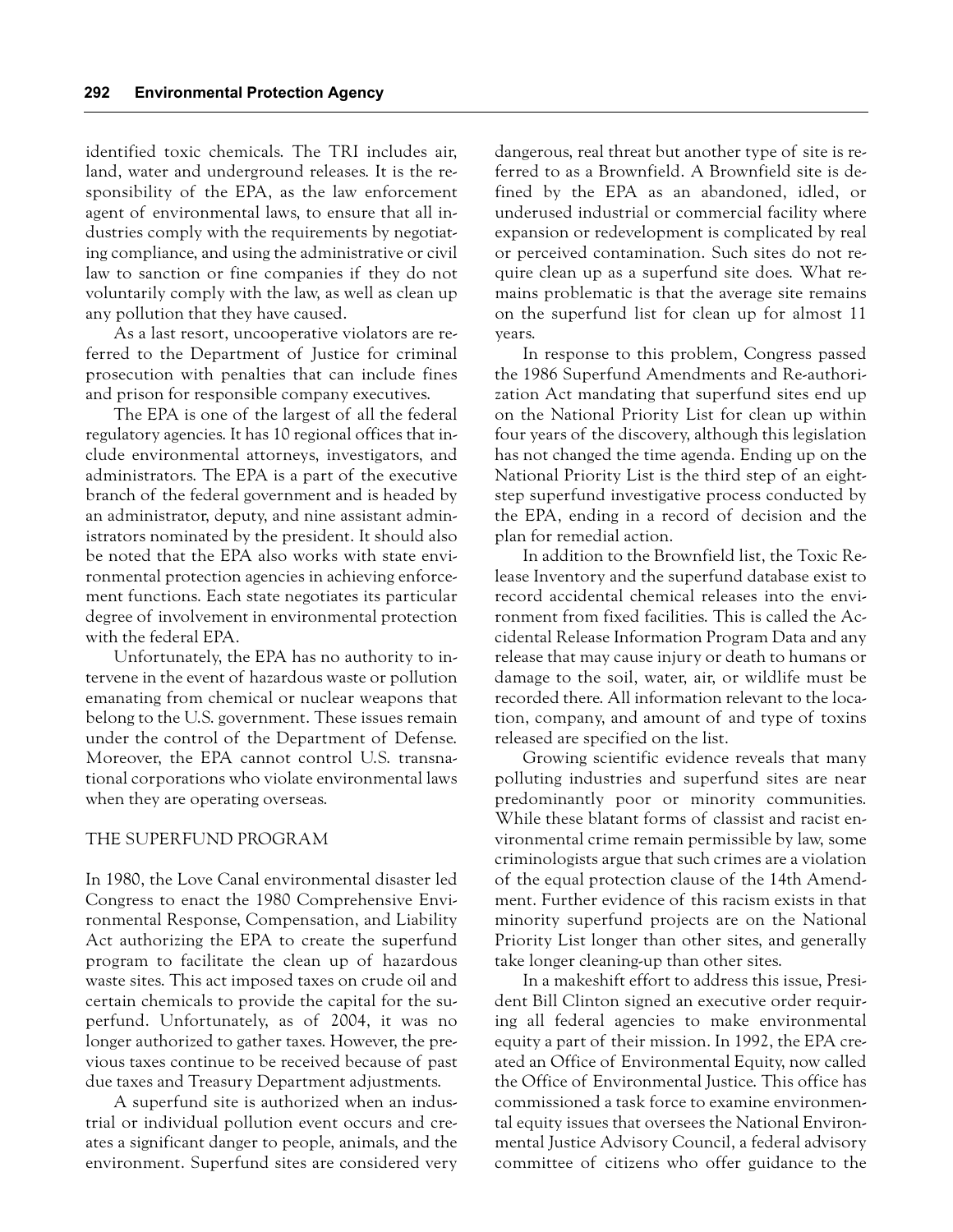EPA. Additionally, in 1993, the EPA made a series of administrative changes, making the superfund program faster and more efficient. As of 2000, the active site remediation was completed at 43 percent of the National Priority List sites, and 12 percent of sites were deleted from the monitoring program. However, toxic releases and emissions continue to grow and remain problematic across the United States as well as across the globe; many of these releases and emissions contain materials that are carcinogenic.

Internationally, protection of the environment is becoming a protected right of all peoples. The right to a healthy environment exists in international law in the Covenant on Economic, Social and Cultural Rights, which the United States has not ratified. Also, the Rio Declaration is a binding international treaty obliging all nations to recognize the right to a healthy environment; only 34 out of 190 nations have not signed this agreement. In addition, the Montreal Protocol on Substances that Deplete the Ozone Layer has been ratified by 112 nations.

### SEE ALSO

air pollution; water pollution; Clean Air Act; Clean Water Act; Justice, Department of; Love Canal.

BIBLIOGRAPHY. Mark Atlas, "Few and Far Between? An Environmental Analysis of the Geographic Distribution of Hazardous Waste Generation," *Social Science Quarterly* (v.83/1, 2002); Robert D. Bullard, *Dumping in Dixie: Race, Class, and Environmental Quality* (Westview Press, 2000); Mary Clifford, *Environmental Crime Enforcement, Policy, and Social Responsibility* (Aspen Publications, 1998); Michael J. Lynch, J. Stretesky, B. Paul and Danielle McGurrin, "Toxic Crimes and Environmental Justice: Examining the Hidden Dangers of Hazardous Waste," *Controversies in White-Collar Crime* (Anderson Publishing, 2002); Jennifer Smith, et al., "From Superfund Site to Developable Property: The Case of Rentokil," *Journal of Environmental Planning and Management* (v.45/2, 2002).

> REBECCA S. KATZ MOREHEAD STATE UNIVERSITY

# **Equity Funding Scandal**

THE EQUITY FUNDING Corporation of America was a life insurance company capitalized in 1960 with a few thousand dollars, which by 1973 claimed assets of \$1 billion making it the first white-collar crime to break the billion-dollar mark. The Equity scandal illustrated there is almost no limit to the dollar amounts that can be fraudulently obtained and can go undetected for over a decade.

Equity fabricated non-existing assets and sold them. To understand how the scheme worked requires noting certain practices in the insurance industry. Insurance companies buy and sell policies they issue to other companies, which is called reinsurance. This spreads risk evenly over all companies so, in the event of multiple claims, they do not fall too heavily on one insurer. For example, consider that one company wrote all of the homeowner policies in Florida and a hurricane caused billions of dollars in claims. It would endanger the company's financial stability to pay them all. But if many companies share the risk, each pays a portion of the large number of claims. The same practice applies to life insurance.

Knowing there is a ready market for life insurance policies among other insurance companies, the founders of Equity Funding forged policies by writing insurance on nonexisting people or "fence posts." Secretaries made up fake names, ages, medical histories, addresses, and premiums on forged applications. When several thousand applications were forged, they were assigned policy numbers and entered into the company computer. These policies were sold to other insurance companies in routine reinsurance transactions for large sums of money. The company buying the policies could expect to collect premiums on some policies for decades.

Of course, in a month the first month's premiums are due and will have to be forwarded to the company that bought the policies from Equity. In the meantime, more fake policies were issued and sold to another company, and the first month's premium due to the first was paid from funds received from the second. Money from the sale of the fake policies went into Equity's account. Since the price paid by other insurance companies was so much higher than the premiums due on earlier policies, Equity's cash assets skyrocketed.

With massive revenue flowing in and only a few employees needed to carry on the fraud, Equity began to legitimize operations by hiring real agents. With the ever-increasing flow of money from forged policies, Equity could offer insurance products that no other company could match. Offers included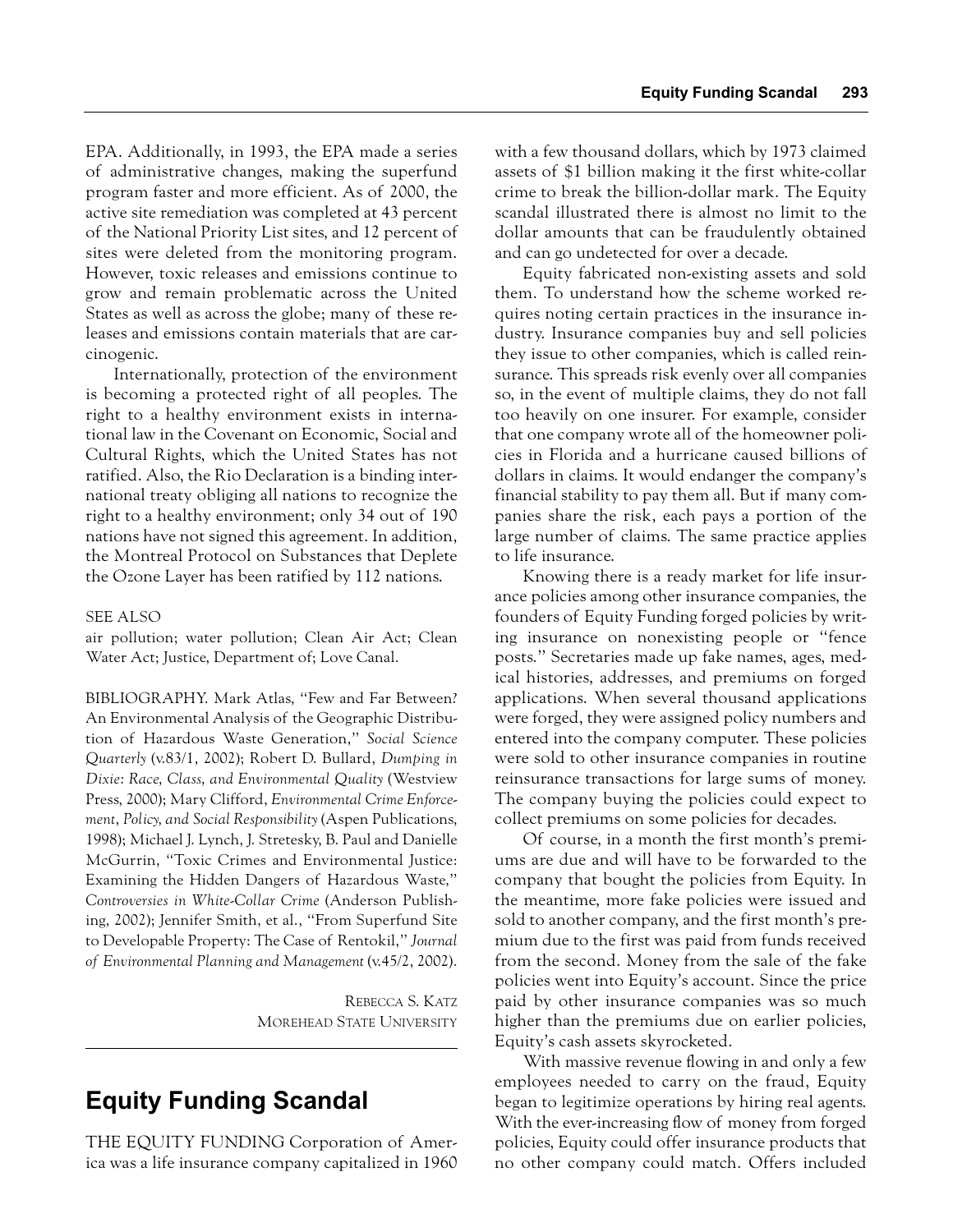life insurance with a cash-value so high, the insured paid virtually no premium for coverage. Sales volume naturally increased giving Equity an ever-expanded market share, causing its stock price to go up on average 166 percent annually. Such a well-performing stock attracts investors. Labor unions invested pension funds and colleges and universities added Equity stock to their endowments. Tens of thousands of private investors made substantial investments.

As Equity sales and stock prices advanced, other companies became worried. They had more agents than Equity, yet they could not write that much insurance. Some reasoned that if given a chance, Equity policyholders would also buy their products. Taking names and addresses from policies that they purchased in reinsurance deals, the companies mailed literature offering Equity policyholders their products. When all offers came back from the post office marked "address unknown," the fraud was exposed.

Equity Funding was shut down in simultaneous actions by the insurance departments of several states. Quick action across the country was necessary to deprive Equity of a chance to cover up the crime. Once the fraud was exposed, holding Equity stock or policies was a total loss to all investors and policyholders.

### SEE ALSO

insurance fraud; Ponzi schemes; scams; accounting fraud; investment fraud.

BIBLIOGRAPHY. Raymond Dirks and Leonard Gross, *The Great Wall Street Scandal* (McGraw-Hill, 1974). James Sorenson, "Detecting Management Fraud: The Role of the Independent Auditor," G. Geis and E. Stotland, eds., *White-Collar Crime: Theory and Research* (Sage, 1980).

> MICHAEL SIEGFRIED COKER COLLEGE

# **ethics**

ETHICS IS A WORD used to refer to a range of personal decisions relating to issues of morals or principles. It includes issues of morality: what is right and wrong and, hence, how should we live and how should we behave? These questions are clearly

contingent upon culture and dependent upon time and situation. This is because different groups of people profess to believe in the correct way to behave, and promulgate various codes of behavior and values that are claimed to cover all eventualities. These codes often conflict with each other and, from an analytical-ethical perspective, most have some useful content which can help people live together peacefully, but none is sufficient to deal with all the complexities of the modern world.

The range of possible circumstances in which people may find themselves and the decisions they might have to make are so wide that simple definitions are inadequate. Instead, an eclectic approach is required and this helps to explain the tremendous growth of schools of business ethics, with professorial chairs and peer-reviewed journals devoted to the concept.

In the business world, ethics is used in a general sense to refer to the obligations and responsibilities of firms to their stakeholders. Stakeholders are all those individuals and organizations to whom the behavior and existence of the firm is in some ways significant. This can include employees (who rely upon the firm for regular wages), shareholders (who anticipate return on their investments), suppliers of intermediate goods and raw materials (who rely on the firm for their own business survival), and neighbors (who may be affected if the firm causes some form of environmental degradation), as well as many others.

As large firms continue to become internationalized, undertaking different sorts of business activities in different countries, it is clear that they may develop a complex network of stakeholders who, in some cases, will have competing and even contradictory calls on the firm's attention and resources. The need for firms to ensure highest returns for shareholders and investors may, for example, conflict with the interests of employees, when the firm decides to export jobs overseas to countries where labor costs are lower, as in the case of Aviva, which decided that more than 2,000 administrative and telecommunications answer-centre calls were to be relocated to India.

A particular issue of contention has arisen with the growth of importance of the American business model, which argues that the only legitimate purpose of business is the constant pursuit of short-term profit maximization and which is closely associated with conservative thinkers in the United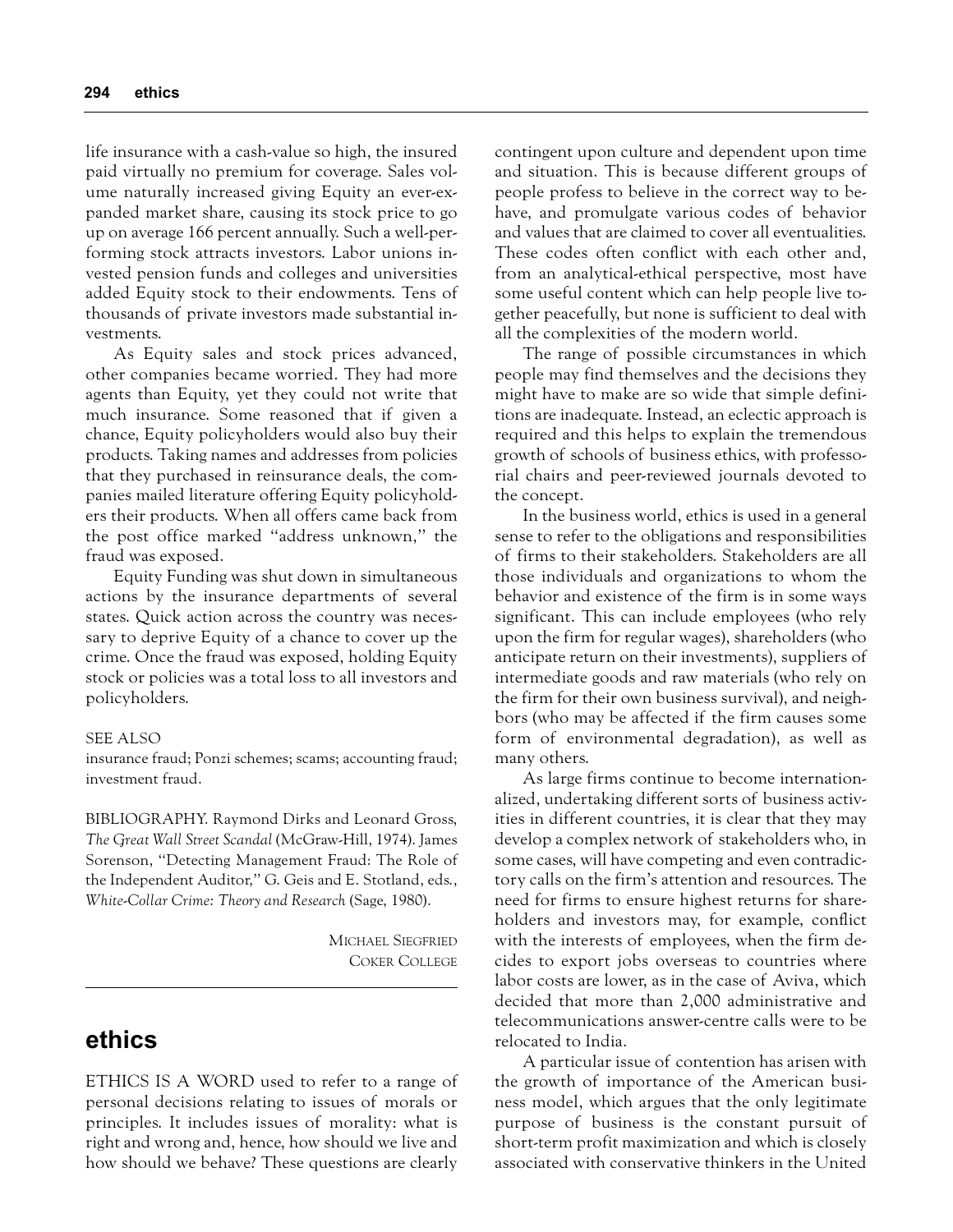States and elsewhere. The American business model ruthlessly pits the firm's responsibilities to its shareholders against its responsibility to any other stakeholder, and dictates that the latter must be subservient, no matter what the cost to society and individuals. The interest in business ethics has been further stimulated by these developments.

### CONTEXT

The debate about business ethics has intensified considerably over recent years as a result of a series of factors. These include the distaste shown by the public concerning a series of high-profile financial scandals by firms, combined with reports of excessively high levels of compensation provided to executives, seemingly irrespective of corporate performance. The U.S.-led attack on Iraq in 2003 inspired additional debate about the role of corporate interests in shaping foreign policy, particularly with respect to the president and cabinet's very close linkages with the U.S. oil industry, and the controversial award of reconstruction contracts in Iraq with the suspicion of conflict of interest.

Additionally, the entry into the capitalist market system of the states of the former Soviet Union, and the disaster of the International Monetary Fund (IMF) program of privatization in Russia have also highlighted the need to instill elements of ethical behavior into the market system. Under command economy systems, there is little need for an ethical component since all economic decisions are driven by systematic ideology. However, as has been seen in those countries undergoing transition from command to free market economies (such as in Russia, Poland, and China), alienation of the people from what appears to be a predatory state leads to a high degree of corruption and fraud in business practices.

At the same time, the impact of globalization (defined in this sense as increased availability of international travel and of the distribution of information internationally) has led to the interaction between economic actors from different cultures to a much greater extent than ever before. Not only, therefore, have business people been required to deal with different, and in some cases incompatible, ethical standards in appropriate manners but information about those dealings is now increasingly available to stakeholders around the world. Consequently, legislation has been required to regulate,

for example, the interface between U.S. company representatives and Japanese or Korean employees involved with the gift-giving corporate culture widely prevalent in those countries, which has resulted in the imposition of new guidelines and the redefinition of the concept of bribery.

As more states have become involved in the global trade and investment system, production capacity has also necessarily increased and, as a result, competition between firms has intensified and the focus of competition has switched from production values to marketing values. In other words, marketers are selling products based not so much on what they can do, but on what they look like or what image and status they might provide. Consequently, there is a greater incentive for marketers to stretch the limits of description for their products and this means a greater requirement for ethical standards to which marketers should adhere.

### HISTORICAL PERSPECTIVE

Historically, all major societies have regulated business-state activities by recourse to the dominant religious ideology or ideologies. Combined with specific societal, cultural, and geographic factors, this led to a series of unique relationships between state rulers and those involved in economic activities. Commerce was variously considered to be a rewarding and moral activity (in Islamic societies), a necessary evil best regulated carefully (China and some other Oriental states), or a recourse from persecution for a people unable to own property in many countries (among some Jewish societies).

The interaction of different cultures involved in trade generally led to the creation of markets in which customs and regulations would be blended together in the interests of trading efficiency, while remaining under political control of the domestic government. One example of this was Ayutthaya, in what is now Thailand, where communities of European, Arab, Chinese, Japanese, and other merchants were able to deal with each other under conditions guaranteed by the state.

Through markets such as these, leavened by the occasional external shock of a powerful new entrant into the market who was able to shake up trading conditions, international standards were set in the pre-modern era. Ethical decisions concerned such issues as the degree to which contracts with nonreligionists must be considered valid, and the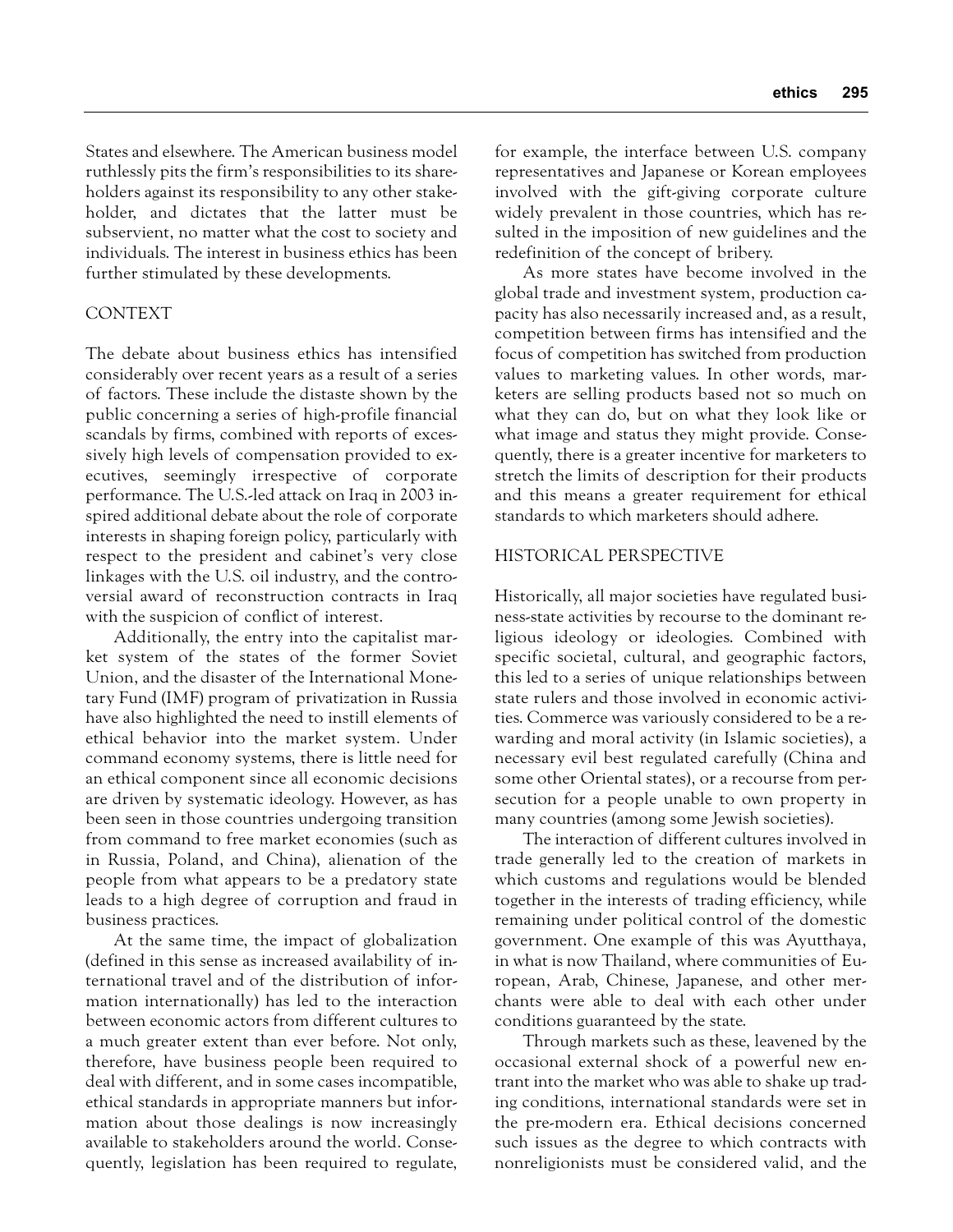implications of using violence to ensure trade routes or in piracy.

In the modern age, improved communications and technology stimulated the creation of international banking and finance, as well as more sophisticated transactions, which necessitated improved methods of ensuring trustworthiness and reputation. Meanwhile, labor standards remained in a rudimentary state and, as a result of the Industrial Revolution and the imposition of colonial empires, grew significantly worse in many cases.

The 20th century saw understanding of the values of human rights, labor standards, and environmental sustainability slowly seep into the business world, although very frequently only after lagging behind legislation. The growth of consumerism and the civil society helped to change the global environment in favor of the rights of people to live free of ideology, whether political or religious, albeit only in some parts of the world. These attitudes inspired firms to engage with ethical concerns on a more genuine basis, and a number of important gains was made in terms of employee safety and rights and in the responsibility taken for the safety of products. However, the progress of these improvements continues to be subject to the prevailing political climate, as some conservatives strive to divorce corporations from social responsibilities.

### ETHICAL STATEMENTS BY FIRMS

Firms are increasingly coming to include ethical statements of various sorts as part of their corporate mission, or else as some other formal part of their statements of principles. They are motivated by a combination of philanthropy and corporate citizenship, on the one hand, and the desire to deflect unwanted and negative ethical investor attention, on the other. In some cases, the statements appear to be somewhat self-important but visionary, as in Ford Motor Company's 2003 statement:

Our Company was built on values. They helped us succeed to this point and will support the drive to a more sustainable future. To inspire us to make our values come alive in our current business practices we have adopted a set of Business Principles for our next 100 years.

The Samsung Corporation, on the other hand, reveals in a series of mission statements, its role as a supporter of Korean development and increasing independence of action. At first, its mission was "Economic contribution to the nation," followed by "Priority to human resources" and then "Pursuit of rationalism." Finally, it reached this position in 2003: "We will devote our human resources and technology to create superior products and services, thereby contributing to a better global society."

Samsung's example is one which many other corporations have followed, it and reveals an understanding that it is now necessary to promote the organization as subscribing to a number of values considered important by consumers and stakeholders. However, whether they will actually conform to such standards is much less clear.

### ETHICAL STANDARDS

Ethical decisions vary according to the functional department in which people are involved and their level of seniority. Functionally, the decisions facing marketing departments are different from those facing accounting or production departments. In the case of accounting, international standards are promulgated and distributed around the world, while the growing acceptance of English as the language of international business is leading toward shared accepted definitions of various concepts and practices. In some functional areas, international or at least national standards of behavior and ethical practice are being established to serve as a filter against poor practice, but also as a barrier to entry for smaller firms.

Managers are required to perform ethically with respect to their duty, their dealing with external stakeholders, and with both their supervisors and subordinates. Depending on their level of autonomy, managers may also be required to make significant decisions concerning the firm's relations with the rest of the world. Country managers, for example, who represent their firm as senior manager in a particular country, may have to make decisions about complying with or rejecting local ethical systems which may appear to be unacceptable. These might include monopolistic distribution systems, payment of commissions or other special payments that may be construed as bribes, or the avoidance of international health and safety regulations.

Employees are also faced with the issue of whistleblowing, which is the practice of alerting the media or regulatory authorities of wrongdoing by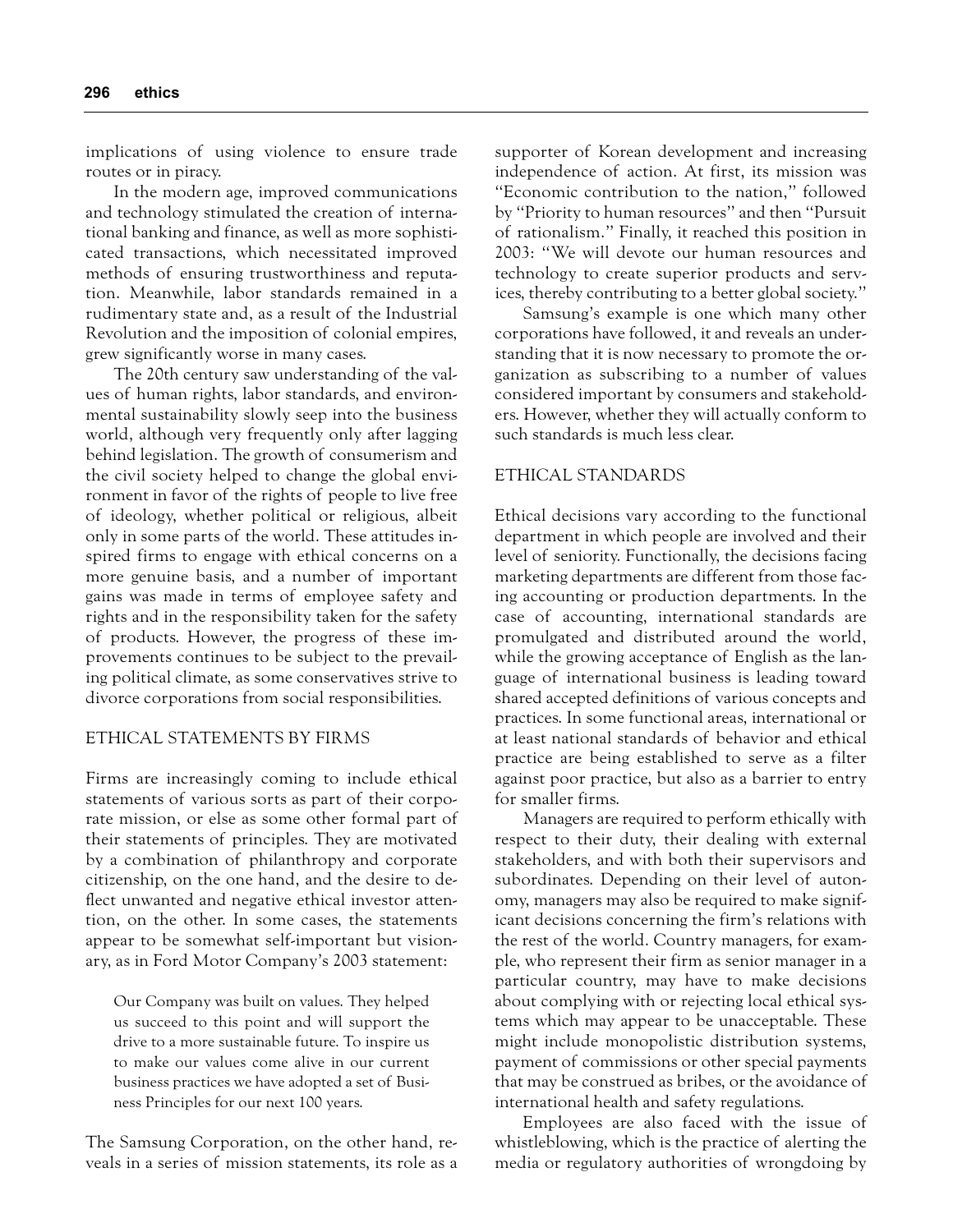the firm, whether in terms of breaches of safety or labor standards, or else commission of internal fraud or malpractice that may be kept within the organization.

While it is clear that the employee has a moral duty to reveal details of wrongdoing, actually doing this in practice may be made more difficult because of fear of reprisals and job loss. The mixed outcomes of people who have blown the whistle on their employers has led the U.S. government to support individuals through accountability programs.

### THE GLOBAL COMPACT

Since the range of circumstances in which a decision with ethical content may be required is so wide, and the ability of individuals to obtain and process accurately sufficient information to make an informed decision so limited, it is necessary to provide guidance on basic values and moral principles. Many organizations have attempted this and their efforts often reflect their own sets of interests. In other words, they only partially deal with all the issues required of them.

As a result, the United Nations (UN) has attempted to integrate basic building blocks of business ethics into a set of guidelines that has become known as the *UN Global Compact*. In response to a challenge issued by UN Secretary-General Kofi Annan in 1999, a network of organizations and individuals published the *Global Compact* in July 2000 centered upon nine principles relating to the conduct of business as it relates to human rights, labor standards, and the environment:

### Human Rights

Principle 1: Businesses should support and respect the protection of internationally proclaimed human rights within their sphere of influence; and

Principle 2: make sure that they are not complicit in human rights abuses.

### Labor Standards

Principle 3: Businesses should uphold the freedom of association and the effective recognition of the right to collective bargaining;

Principle 4: the elimination of all forms of forced and compulsory labor;

Principle 5: the effective abolition of child labor; and

Principle 6: eliminate discrimination in respect of employment and occupation.

### Environment

Principle 7: Businesses should support a precautionary approach to environmental challenges; and

Principle 8: undertake initiatives to promote greater environmental responsibility; and Principle 9: encourage the development and diffusion of environmentally friendly technology.

The network of the *Global Compact* works to promote these principles and to extend their meaning into all areas of business decision-making. One particular issue is to provide compelling reasons for firms to participate and follow the guidelines. This involves focusing upon the return on investment that it is possible to obtain from adhering to a stated ethical code, and the need to ensure that published ethical statements are not only being adhered to, but are inherently meaningful and not just another form of marketing fraud.

### SEE ALSO

corporate liability; globalization; self-control theory; board of directors; Ethics Reform Act.

BIBLIOGRAPHY. Tom Abate, "Iraq: Bidding for Contract Unfairly Favors Halliburton, Rivals Say," *San Francisco Chronicle* (August 8, 2003); "Letter from Bill Ford," *2002 Corporate Citizenship Report* (Ford Motor Company, 2003): Will Hutton, "Death of Community Spirit," *The Observer* (November 16, 2003): Samsung Corporation, "Values and Philosophy," (2003); Jill Treanor, "Union Calls on Government to Dam Jobs Flow," *The Guardian* (December 3, 2003); *UN Global Compact*, "The Nine Principles," (United Nations, 2000).

> JOHN WALSH, PH.D. MAHIDOL UNIVERSITY, THAILAND

# **Ethics Reform Act**

IN THE LATE 1980s, U.S. Congressional ethics were under extensive public scrutiny, and the result was an environment that was ripe for reform. With the Ethics Reform Act of 1989, which became law in November 1989, Congress established restric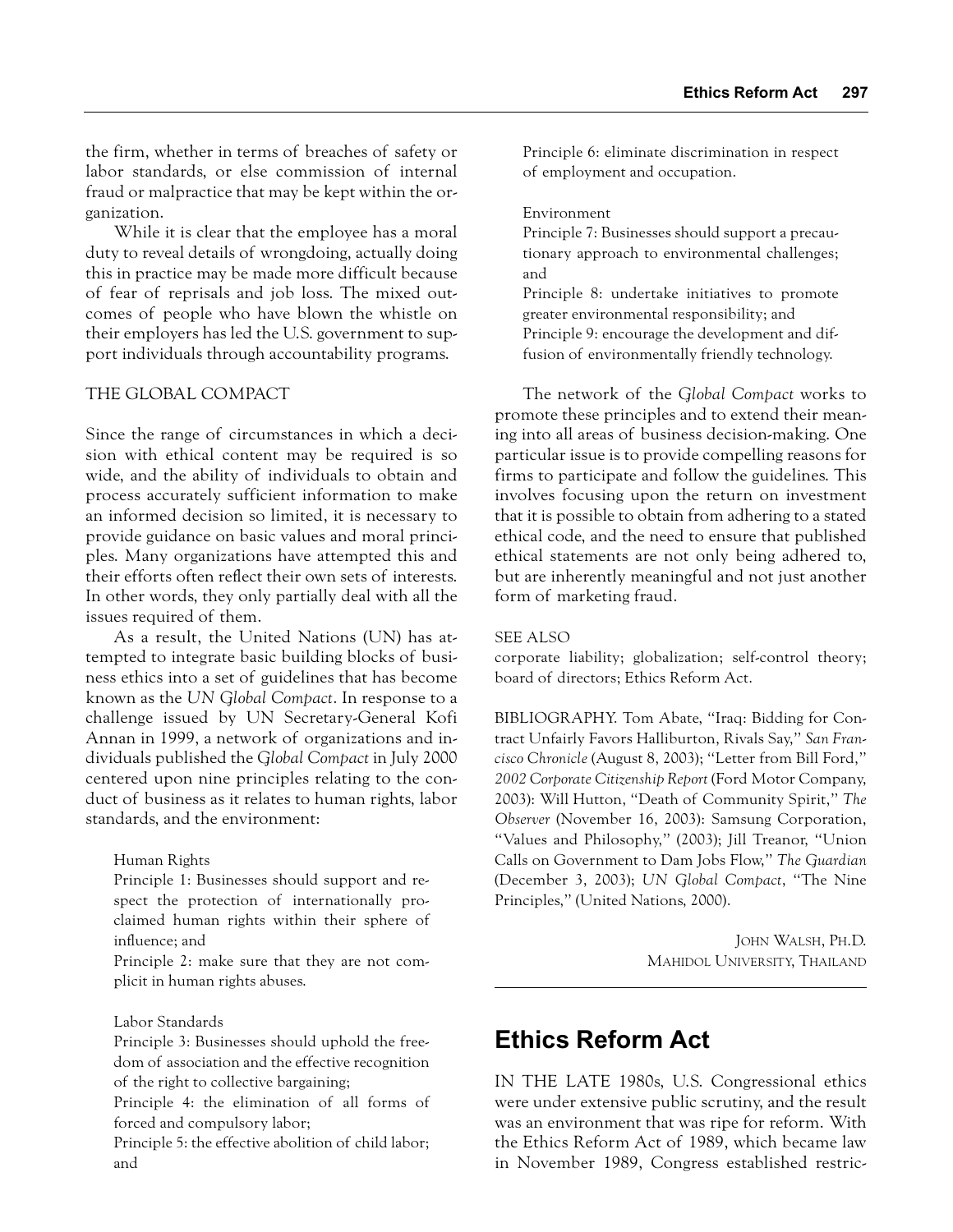tions on the ways that federal employees could earn money beyond their government salaries. The restrictions were applied to honoraria, gifts, and campaign contributions. Inevitably, Congressional attempts to ensure ethical behavior on the part of federal employees stirred up controversy in the media and the public.

In the midst of an economic recession, the House of Representatives added a provision to the Ethics Reform Act that increased annual salaries for all members by approximately 51 percent. Supporters of the bill argued that increasing salaries would offset the loss from honoraria and would protect members from being corrupted by special interests. The Senate initially bypassed the salary raise and retained the right to accept honoraria. However, in response to public outcry, at the beginning of the following term the Senate also banned honoraria for Senators and Senate staff, and the House of Representatives voted to eliminate the pay raise. Reactions to the raises at a time of economic crisis contributed to the resignation of Speaker of the House Jim Wright (D-TX) on June 30, 1989.

The Ethics Reform Act also attempted to deal with the ethics surrounding the huge war chests comprised of monies left over from political campaigns. Ten years before, Congress had prohibited members of Congress from converting these funds for personal use. The 1979 law had provided a "grandfather clause" that exempted members of Congress who took office before January 1980. The new act removed that exception, allowing members who left office before January 1993 to maintain control of their war chests. In 1989, 179 members of Congress remained who had been exempted from the 1979 act by the grandfather clause.

### TAKE THE MONEY AND RUN

Some members chose to take the war chests and leave Congress. Gene Taylor (R-MO), for example, used his war chest to pay automobile insurance, income tax, and to host a party for his Congressional staff. He then donated \$52,000 to charity and wrote himself a check for \$345,000. Others who left Congress with huge war chests were Marvin Leath (D-TX) with \$844,000, Doug Barnard (D-GA) with \$555,000, and Robert Whittaker (R-KS) with \$524,000.

Those who remained in office were allowed to use funds from their war chests to campaign for any other, entirely different political office than the one for which the money was originally donated.

The Ethics Reform Act also banned government officials, including all employees of the executive and judicial branches and members and staff of the House of Representatives, from accepting honoraria for giving speeches or writing articles. The Ethics Reform Act defined honoraria as "money or anything of value for an appearance, speech, or article, excluding any actual and necessary travel expenses." This restriction, which was added to the bill at the last minute, proved to be so controversial that challenges reached the Supreme Court of the United States. While the intention was to limit the impact of special interests on federal employees and to prohibit federal employees from acting for special interests, the end result was an outright ban on such activity by federal employees, even when the speeches or articles were unrelated to their federal jobs.

The ban had particular impact on the two million or so employees who worked in the executive branch of government. Federal employees who were adversely affected by the ban included a lawyer for the Nuclear Regulatory Commission who wrote articles on Russian history, a mail carrier who gave speeches about Quakerism, a Labor Department lawyer who lectured on Judaism, an aerospace engineer who lectured on African-American history, a Food and Drug Administration employee who wrote dance reviews, and an Internal Revenue Service (IRS) employee who wrote on environmental issues.

After a number of unsuccessful Congressional attempts to lift the ban on honoraria, federal employees brought a class-action lawsuit, claiming that the First Amendment rights of all federal employees had been threatened by the ban on accepting payment for speeches and articles. In 1995, in *United States v. National Treasury Employees Union* (514 U.S. 527), the Supreme Court upheld the rights of federal employees and overturned the honoraria portion of the Ethics Reform Act of 1989 as it applied to employees ranked GS-15 and below.

Writing for a six-to-three majority, Justice John Paul Stevens used the examples of writers Nathaniel Hawthorne and Herman Melville who had worked for the U.S. Customs Service to argue that federal employees should be given the opportunity to make contributions to the "marketplace of ideas."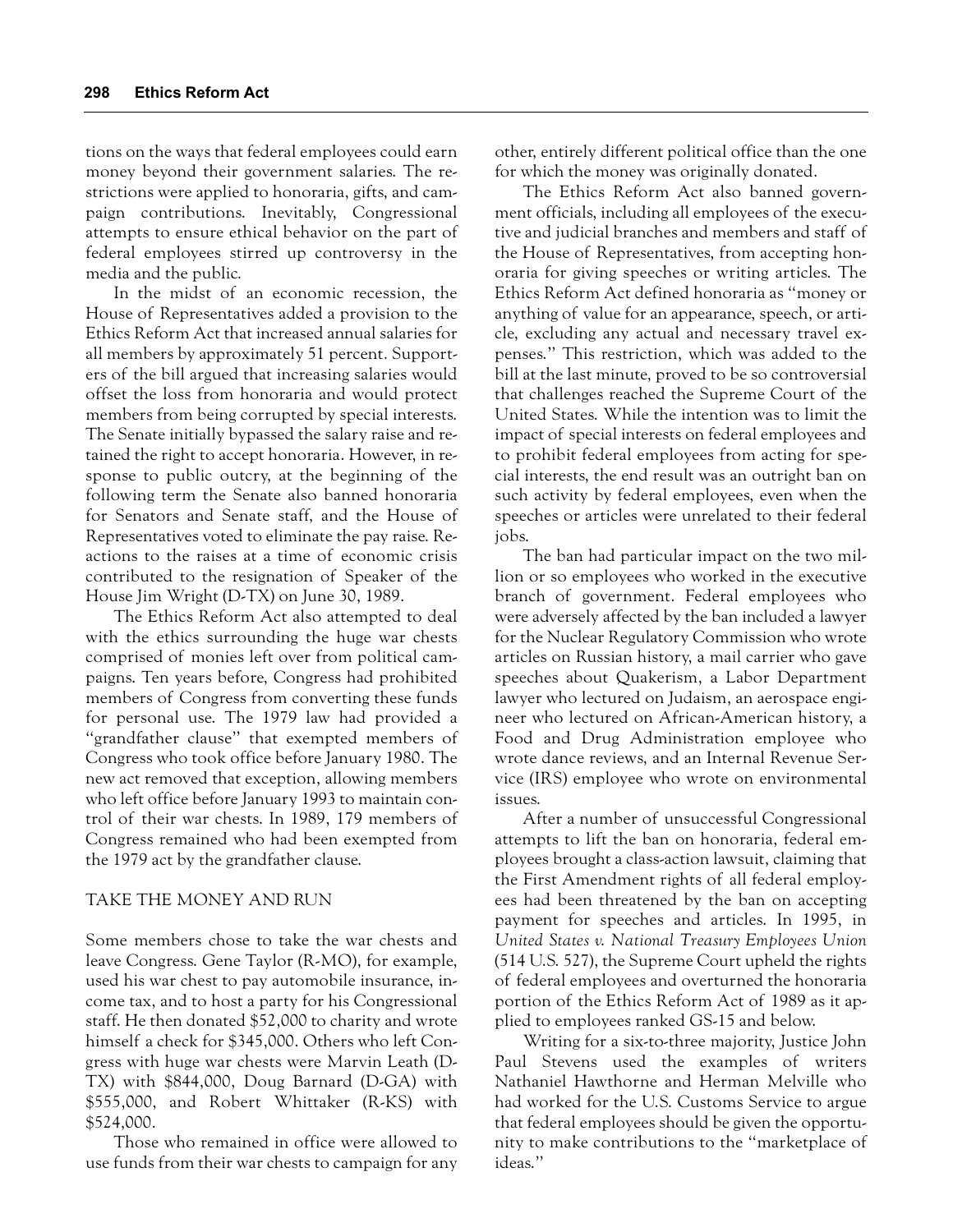### SEE ALSO

corruption; bribery; ethics; campaign finance; Rostenkowski, Daniel.

BIBLIOGRAPHY. "Congress: Money to Burn," *Newsweek* (April 30, 1990); David A. Golden, "The Ethics Reform Act of 1989: Why The Taxman Can't Be A Paperback Writer," *Brigham Young University Law Review* (v.2, 1991); Debra Gersh Hernandez, "Federal Workers Can Receive Pay for Outside Writing," *Editor and Publisher* (April 15, 1995); Janet Hoot, "Incumbents Get The Jitters As Voters Grow Angry," *Congressional Quarterly Report* (August 4, 1990); Phil Kuntz, "Court Says Honoraria Ban Violates Free Speech," *Congressional Quarterly Weekly Report* (April 3, 1993); David Masci, "Honoraria Ban Repeal Stalled by Ethics Issue," *Congressional Quarterly Weekly Report* (March 30, 1991); Henry J. Reske, "Speech without Fees Not Free," *ABA Journal* (April 1995); Anita Richardson, "No Money in Free Speech," *ABA Journal* (November 1994).

> ELIZABETH PURDY, PH.D. INDEPENDENT SCHOLAR

# **extortion**

EXTORTION IS A CRIMINAL offense, generally described as obtaining something of value from one party by the infliction of harm, or the threat of that infliction of harm by a second party. Extortion is different from theft; in a theft, the item (a physical object) of value is usually taken without the owner's knowledge and/or permission, so no force is present.

Similarly, extortion is different from robbery; in a robbery, violence is either present or implied, not understood to be a future occurrence. Additionally, most robberies involve the taking of a physical object, not an abstract or immovable instrument, that is, a reputation, future business contracts, or occupancy of a building. Extortion often involves the payment of monies to ensure that violence will not occur, sometimes referred to as protection money.

The generally accepted public conceptualization of extortion is one of two classifications: a politician demanding payments from persons seeking business from a political body (corruption, bribery, graft), and organized-crime figures demanding

money from business owners to avoid physical injury or damage (paying protection). However, extortion exists in many forms, including: individual on individual, individual on public figure/politician, individual on corporation, individual on governmental agency, politician on individual, politician on corporation, labor unions and law enforcement personnel on individual, organized-crime operation on individual, and organized-crime operation on corporation, as well as certain ethnic extortion operations.

Extortive demands made against individuals and corporations, in both domestic and overseas markets, have increased in such regularity that insurance coverage is now offered by several major insurance carriers; insuring such risks as: kidnapping/threat of kidnapping, bodily injury extortion, property extortion, product contamination, and trade-secret extortion. Some insurance carriers note their success in reducing kidnapping payments from the original demands, and usually settling for 10-25 percent of the original demand.

### THE HOBBS ACT

The crime of extortion is often associated with the Hobbs Act, which is defined in 18 U.S.C. S 1951 (b)(2), which describes extortion as the "obtaining of property from another, with or without his consent, induced by wrongful use of actual or threatened force, violence, or fear, or under the color of official right." Certain standards must be met for an act to be identified as extortion under the Hobbs Act and for a person to be charged with violation of the act, including: 1) Did the defendant induce or attempt to induce the victim to surrender property or their rights to that property? 2) Did the inducement include either physical injury or economic harm? 3) Did the action potentially or actually affect, delay, or obstruct interstate or foreign commerce? And 4), was the threat of physical injury or economic harm wrongful—did the defendant have intent to obtain the property or right thereof by the threat of force?

### GANGSTER EXTORTION

Similar to the irony of Al Capone being convicted on tax evasion charges, extortion charges hastened the demise of fellow Chicago gangster, Frank Nitti, who took over for Capone. As the repeal of Prohi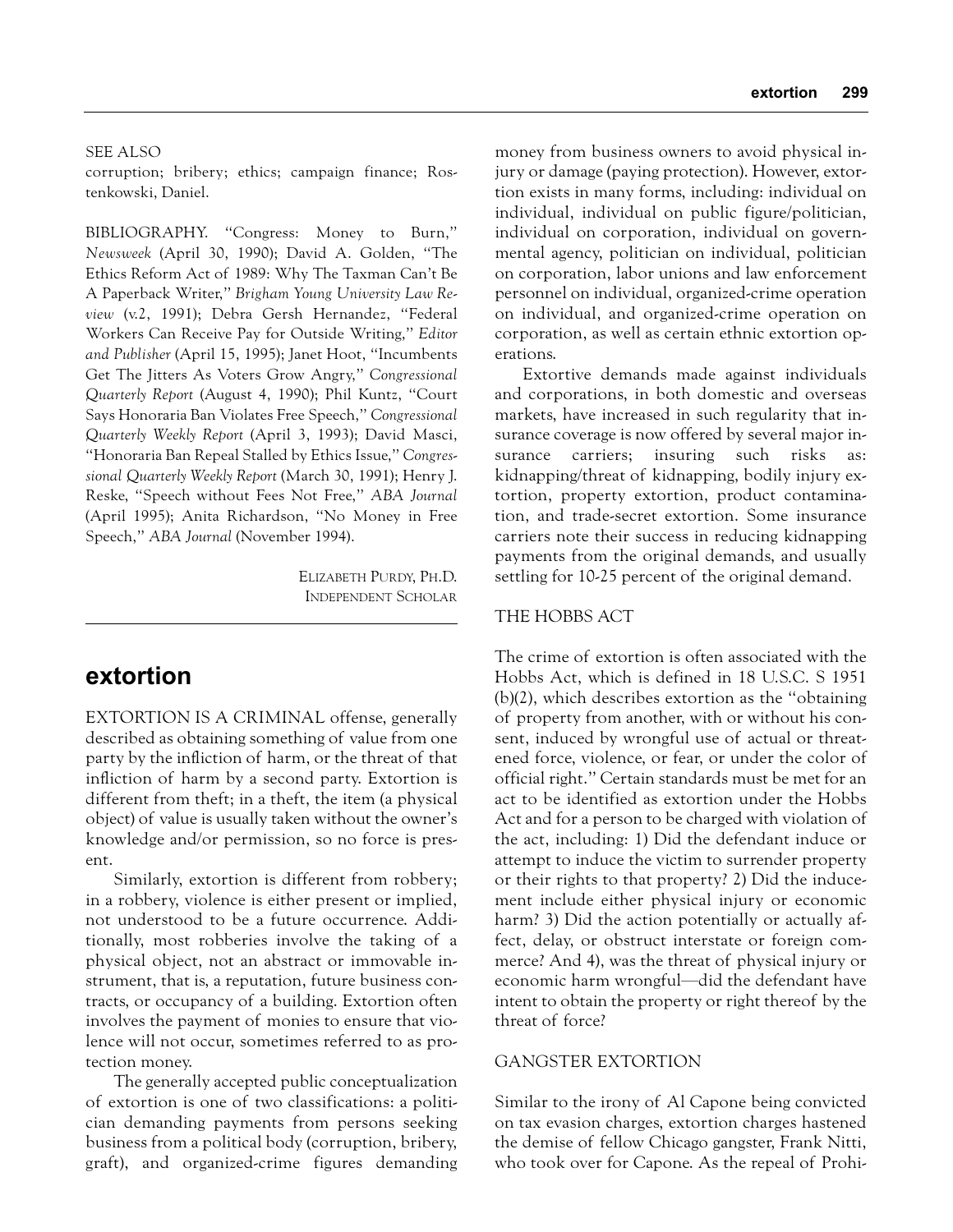bition reduced the income opportunities of the Chicago mob, Nitti looked toward extortion as a source of income.

With the placement of key personnel, Nitti's organization gained control of the International Alliance of Theatrical Stage Employees and Motion Picture Operators (IATSE). Monies were extorted from major operators in the motion picture industry, including Louis Mayer and the Warner brothers. In 1943, Nitti and others were charged with extorting over \$1 million form motion-picture operators, and one day after the indictments were issued, Nitti committed suicide, allegedly being despondent over a possible return to prison.

### SPECIFIC TYPOLOGIES

*Individual(s) on individual.* This case type involves individual attempting to extort or blackmail other individuals who are not necessarily public figures. Prior cases have included: a tabloid news editor threatening to report (falsely) that a former police detective's mother had committed suicide if the detective did not give him confidential information on the Jon Benet Ramsey investigation. Rap music personality Mystikal was charged with extortion of a female acquaintance by demanding the she perform certain sexual favors in exchange for not having her arrested on an embezzlement charge.

Other examples include anonymous bidders on eBay.com who have demanded extortion payments from other bidders to drop out of the bidding process and not raise the price. A multi-count criminal indictment against Teamsters Local 390 (stevedores) included extortion charges alleging that rank-and-file members were required to make payments to union officials to secure not only employment, but work in certain lucrative locations.

In 2001, the former bodyguard of singer LeAnn Rimes was arrested for attempted extortion, demanding \$2 million from her in exchange for the return of pictures and videotapes, and a promise not to reveal confidential information to tabloid publications.

In May 2001, management of a Somerset, New Jersey, construction company was charged with extortion of its workers as management, in an attempt to circumvent prevailing-rate laws, required workers to kickback part of their salaries to management under the threat of termination if the kickbacks were not paid.

*Individual(s) on public figure/politician.* Numerous cases of this type have been noted in the press, with some involving blackmail, demanding money in exchange for withholding information. Recent publicized cases include: A woman claiming to be the illegitimate daughter of television personality Bill Cosby demanding \$40 million to not sell her story to the news media. A person identified as the paramour of basketball player Michael Jordan demanded \$5 million to keep their relationship from the press.

In August 2003, an individual demanded \$25,000 for the return of \$250,000 of jewelry stolen during a baggage handling incident at New York's JFK Airport. Other examples include a photographer demanding \$3.3 million from actress Cameron Diaz in exchange for the return of some photographs and videotapes of her in an earlier private modeling session.

In March 2003, the U.S. Attorney's office in Miami obtained criminal indictments against 74 owners and operators of Florida household-moving companies, alleging their extortion by adding fraudulent additional moving charges once the furniture was loaded, and refusing to release the shipment until the additional fees were paid. In January 2003 a Rockville, Maryland woman extorted money from persons wanting home repairs; she would identify a victim through her employment at a flooring company, offering to do the job for less, but did no work after accepting money, and once the victim began to complain, physical violence was threatened against the victim and his family.

*Individual(s) on corporation.* These cases involve person attempting to secure something of value from companies by a variety of claims, including: In January 2003, two men demanded a substantial amount of money form the Van Gogh Museum of Amsterdam, the Netherlands, for the return of two early Van Gogh paintings that had been stolen from the museum. A New York City stock analyst threatened to release possibly damaging financial information against a Canadian company official if payments were not made and, after payments were originally refused, he "leaked" part of the information to a local paper and reiterated his demands.

A computer hacker, who identified himself as Maxus, demanded \$100,000 from an online CD company in exchange for not releasing the names and credit card numbers of 350,000 customers he had obtained from the company website. A person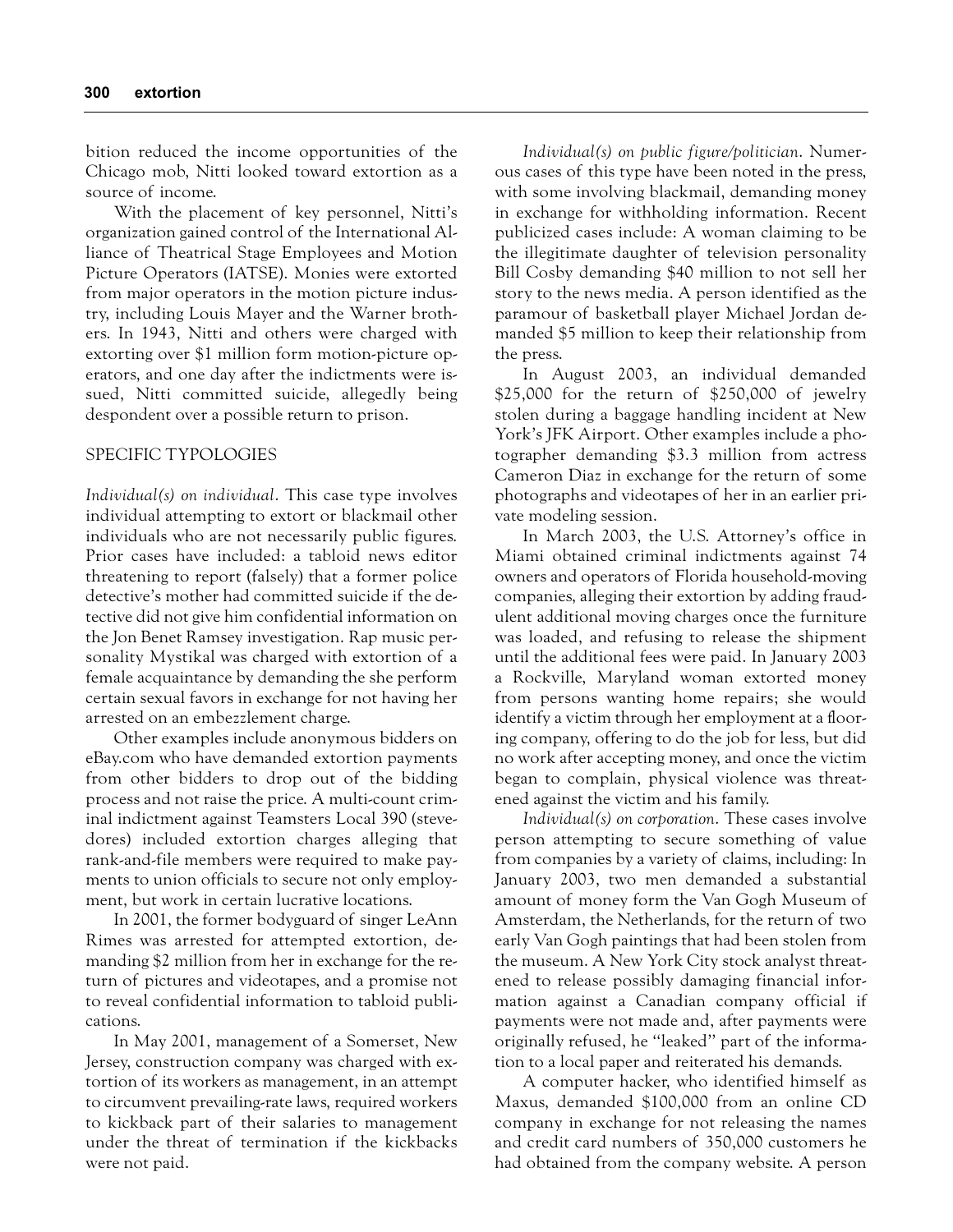demanded an extortion payment of \$1 million from a computer software company under the threat of posting installation instructions for the company's product that would negate the need to purchase the product from the company. In 2000, a \$200,000 extortion payment was demanded from media mogul Michael Bloomberg, under the threat of public disclosure of security breaches in the company's financial transactions computer system, as verified by a copy of Bloomberg's corporate I.D. sent with the demand. In January 2003, a Vermont man was indicted for the attempted extortion of a local hotel, by offering that in exchange for \$50,000 he would not divulge information to the local press concerning the illegal disposal of asbestos and lead paint on the hotel property (the focus of a local criminal investigation). A serial extortionist threatened a number of banks and retail stores in western Pennsylvania in 2000 by reporting the placement of an explosive device in their businesses which would be detonated if a cash payment was not made.

*Individual(s) on governmental agency.* These cases involve the extortion of governmental bodies, often concerning the threat of fraudulent litigation. Examples of such cases include: A Florida doctor and his real-estate adviser were convicted of the attempted extortion of Marion County by attempting to reach a cash payment in exchange for dropping a civil suit, a suit that was allegedly fraudulent in nature. In March 2003, police and rescue personnel (working with local "gangsters") blocked a rescue boat from delivering emergency supplies to a cyclone-stricken island until extortion payments were made

*Politician on individual.* These cases involve elected or appointed political officials who use their authority to extort monies or other items of value from individuals, often in return for assistance in obtaining contracts. Examples of these cases include: The mayor of Bridgeport, Connecticut, was convicted of 16 criminal counts including extortion for obtaining over \$500,000 of benefits (cash, expensive wines, designer clothing, and home improvements) from business associates in return for steering city contracts worth millions of dollars to them and their associates.

*Politician on corporation.* These cases involve elected or appointed political officials who use their authority to extort monies or other items of value form companies, often in return for assistance in obtaining municipal contracts. Examples of these cases include: New York City Councilman Angel Rodriguez was indicted in 2002 for extorting a realestate developer, promising to support an upcoming multi-million dollar waterfront development in exchange for \$50,000 cash and the sale of three pieces of real estate at below market price (three properties valued at \$1.5 million to be sold for \$1 million; the day after the contracts for these properties were signed, Rodriguez supported the development and the full council approved the project).

In October 2002, Wisconsin state Senate Majority leader Chuck Chvala was charged with 20 felonies, including extortion, in a 67-page criminal indictment that noted multiple allegations of extortive transaction; two \$500 campaign contributions were requested from a historical society lobbyist for a friendly vote, a \$7,500 contribution was required from the Wisconsin Realtors Association before a state senate vote on licensing home inspectors would be scheduled, a wholesale beer lobbyist was fired after refusing to pay a \$1,500 campaign contribution.

*Labor relations.* These cases specifically involve the operations of labor unions and often involve the following actions, usually accompanied by the threat of force or actual force: Demand of payoffs to union representatives in violations of labor laws to achieve certain concessions, solicitation of donations to remove pickets, and as noted in the August 2000 Federal Bureau of Investigation (FBI) and U.S. Labor Department's investigation into allegations that three United Auto Workers members extorted \$200,000 and jobs for relatives to end an 87-day strike at a General Motors plant after intentionally prolonging the strike to procure the money and job offers. Other extortion cases of this type involve sham fees which labor unions are not entitled to; extorting payments from employees for various services (already guaranteed under labor contracts such as health coverage); employer payments for labor consulting to establish bogus "sweetheart unions"; payments demanded for unwanted, excessive, and nonexistent workers; and extortive demands made upon nonunion companies to vacate the marketplace.

*Law enforcement personnel on individual.* These cases involve the extortion of individuals or criminal organizations by police officers who used their police powers either to grant specific favors or to use police resources to gain information. Actual cases include: A Washington, D.C., police lieu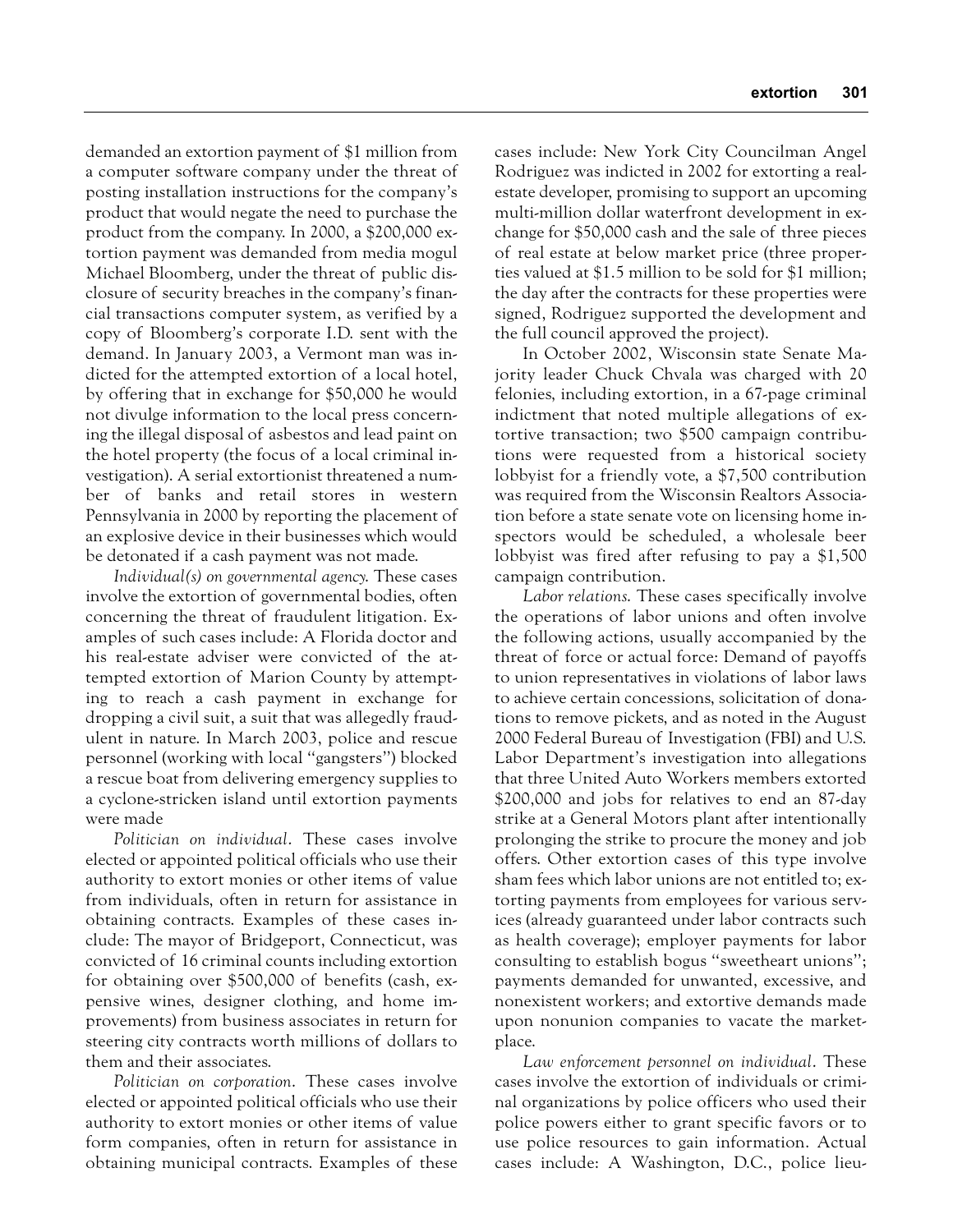tenant was arrested for using police computers to ascertain the identities of patrons of the Follies Theater, a bar frequented by homosexuals, by running license plates of vehicles parked there and, after identifying married patrons, demanding money to not inform spouses or employers. In June 2003, three Canton, Mississippi police officers were arrested for offering to arrange for the dismissal of felony charges in exchange for \$6,000.

Local police in Federal Way, Washington, offered to "fix" a woman's shoplifting arrest (\$34 from Wal-Mart) in exchange for sexual favors. In early 2003, the chief and three officers of the Camden, New Jersey, police department admitted to extorting "thousands" of dollars from persons involved in illegal activities (\$130,000 paid by one madam to prevent the arrests of prostitutes working for her, bars selling alcohol after hours, and allowing an amusement company with Cuban mob ties to place illegal video-gambling machines in bars and other businesses), and persons seeking to obtain or keep city contracts (towing companies were required to pay "fees" to police officers to get tow calls for vehicles disabled in accidents).

In February 2003, the former Donna, Texas, police chief was convicted of multiple criminal charges including extortion relating to demanding payments from drug smugglers to escort marijuana shipments through city limits. In 1996, six members of the nine-person Ford Heights, Illinois, police department were arrested on criminal charges, including extortion related to demanding payments for protection of drug sales territories, the sale of advance information on police raids, and "forcing" out other drug dealers who refused to pay.

*Organized crime operation on individual.* These cases involve money or objects of value from individuals in exchange for either prevention of certain acts or for the non-disclosure of specific information. Specific cases include: In August 2003, local "gangsters" threatened the safety of British soccer sensation Wayne Rooney if a percentage of his earnings was not relinquished to the crime group. Both law enforcement and sporting sources have acknowledged allegations of Russian Mafia extortion of one-third of the approximately 50 former-Soviet hockey players in the National Hockey League (NHL), with one player being extorted for six-figure payments to "protect" his family in Russia; the protection payment was needed after several acts of property damage occurred. In 2003, organizedcrime family members were found guilty of attempting to extort \$3 million from Hollywood action hero Steven Seagal, who originally refused to testify out of fear of retaliation, but was faced with contempt charges if he did not. Concerning the Seagal case, another organized-crime member was charged with threatening a *Los Angeles Times* reporter who broke the story originally; she was approached by a man with a gun who told her to "stop;" her car windshield was smashed, a dead fish with a long-stemmed rose was left on her car.

In 2002, members of the Indian mafia attempted to extort Bollywood (India's version of Hollywood in Bombay) film star Hrithik Roshan, one of many attempts by the Indian underworld to extort actors, actresses, and producers. The Yakuza (Japanese organized crime operations) utilized extortion against owners of small properties to sell to developers so that large land deals could be arranged; in this practice (*jiage*) developers pay the Yakuza three percent of the land's value (which due to inflated land values can often cause fees to be in the high six-figures).

*Organized-crime operation on corporation.* These cases involve organized-crime groups exerting pressures on companies to obtain something of value, often associated with the construction industry. Examples of these cases include: In 1998, three men with ties to the Gambino and Genovese crime families of New York were convicted of extortion by threatening labor unrest and economic injury to a contractor on the Newark Airport monorail project; the contractor was told to put men on the payroll even though they would not report to work (at one point one "ghost worker" was taken off the payroll and labor unrest occurred until the "worker" was reinstated and given back pay). In 2002, 27 members of organized-crime families were indicted for extorting payments (said to be approximately \$10,000 per night) from Long Island, New York, restaurants.

In 1996, 17 members of the Detroit, Michigan, organized-crime families were indicted for extorting payments from bookies and operators of illegal lotteries, persons who would be likely not to report the extortion attempts to local law enforcement. In February 2002, 26 bosses and members of New York organized-crime families were charged in a 137-count indictment including multiple counts of extortion; the indictment alleged that over \$6 million in wages and benefits were illegally obtained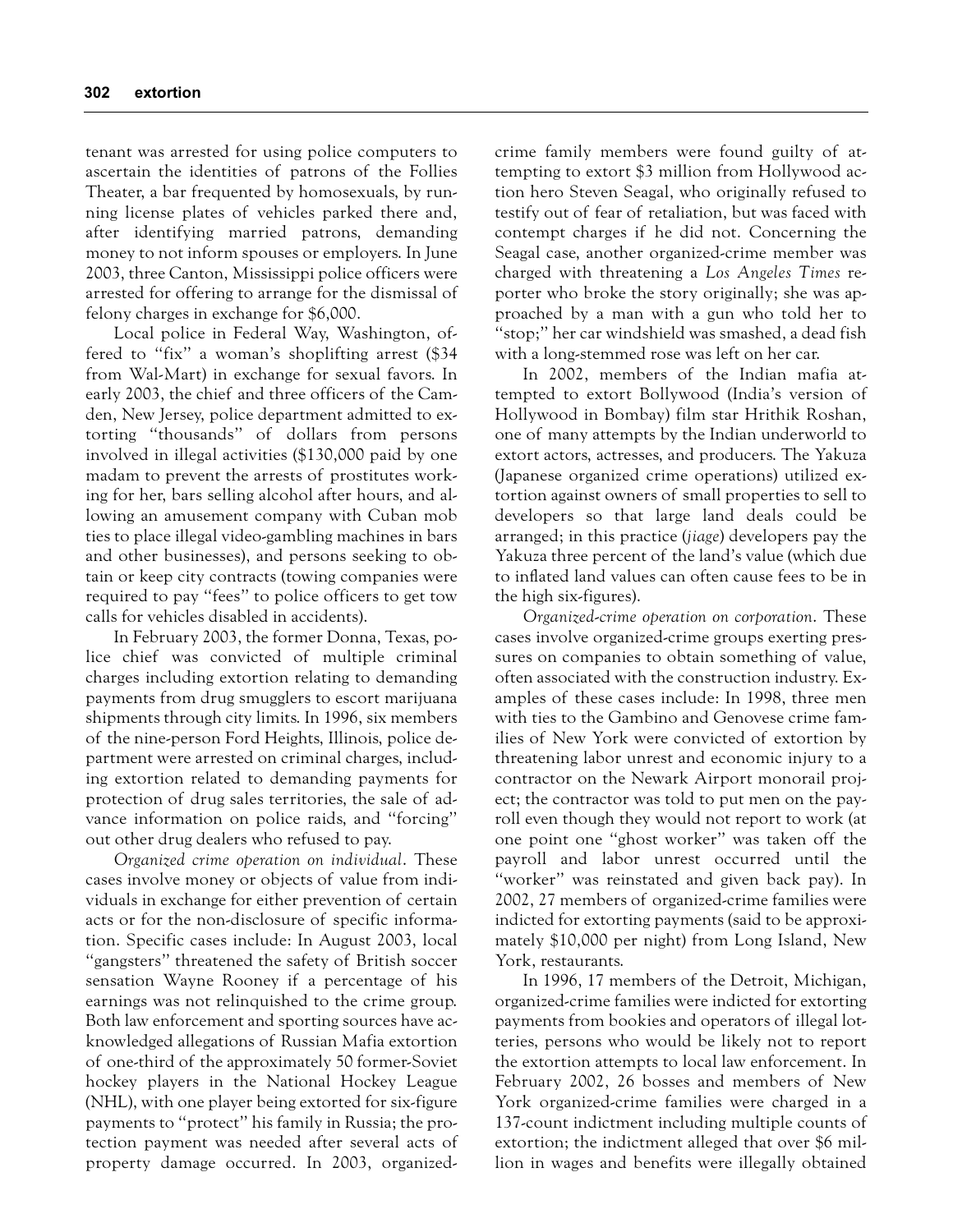over an 11-year period (with money being obtained from "no-show" workers. One fictitious worker, Mattlynn, received more than 1,400 checks totaling more than \$1.5 million. Contractors who did not hire members of a certain local were threatened with labor unrest if members were not hired and paid a premium rate.

In May 2002, 14 members of the Laborers' International Union of North America Local 91 were arrested for extortive tactics against area contractors, workers, and developers, including beatings, assaults, bombings, and a \$100,000 vandalism incident (one taped conversation included threats of rape against family members, specifically juveniles). In October 2002, two officers of Local 81 of the International Longshoreman's Association were arrested for threatening to kill the owner of a Rhode Island scrap-metal company, an elected state representative was present at the meeting where the threat was issued and recorded, but he was not charged.

The Yakuza in Japan committed various extortion operations, with some taking advantage of Japanese law which gives building occupants tremendous rights. *Senyu-ya* (occupation specialists) Yakuza members will illegally occupy a building before its upcoming sale for one of two purposes: to extort payment from the owner to vacate the property to allow the sale to proceed, and extort protection payments until the sales is finalized. If the owner does not pay, they stay in the building causing the price to plummet.

Additionally, the Yakuza take advantage of some Japanese companies' desires to avoid confrontation and bad public relations by committing *sokaiya*, corporate extortion, by threatening to appear at board meetings to disrupt business. The extortion is halted either by cash or stock payments. Yakuza operations also use extortion in their debtcutting/loan-collecting services (*songiri-ya*) in which loan payments are "recovered" by the Yakuza, charging their client 3 percent for "collecting" the debt and, the person collected from a 5 percent fee for getting the debt holder to accept a smaller amount on the loan (threat of force or force is often utilized against one or both parties);

*Ethnic extortion operations.* These are a subclassification of organized-crime extortion but identified by the ethnic specificity of both parties. Due either to a fear of law enforcement in general or a belief that local law enforcement would not be able to resolve the situation, members of some ethnic groups do not report these extortion attempts to the police. Cases of this type would include: Smugglers of illegal aliens across the U.S.-Mexico border who demand additional payments from their customers after they cross the border—detaining the undocumented aliens until their family members send more funds.

Asian street gangs often require local (Asian) businesses to pay protection money to the gangs to prevent acts of violence and, as noted in New York City's Chinatown, they have made businesses install gang-owned blackjack and video-poker machines in their operations (similar activities have been noted by Chinese Tong, Vietnamese, Korean, and Russian gangs). A Dominican street gang, C&C, in the Bronx, New York City, demanded money from any group wishing to conduct illegal-drug sales in the Mott Haven section (mostly occupied by immigrants from the Dominican Republic), and anyone who refused to make payments was robbed, beaten, and sometimes murdered.

Indian crime gangs extort *hafta* payments, from Indian business owners (jewelry stores, restaurants, fast-food operations.) with the amount of *hafta* being a set payment according to the profit made by the business, with refusal to pay usually resulting in personal injuries. An Israeli organized crime operation in Los Angeles, California extorted protection money from elderly Jewish business-owners in the predominantly Jewish community of Fairfax and, in some cases, extorted partial ownership in businesses to run "bust-out" (order large sums of merchandise and then declare bankruptcy) schemes. In March 2003, members of the Philadelphia KGB, a gang of Russian émigrés, were charged with extortion, specifically using a soldering iron on at least one victim.

As evidenced by all these examples, extortion is rampant in the worlds of white-collar, corporate, and organized crime, often crossing into violent street crime.

### SEE ALSO

bribery; Capone, Alphonse; fear of crime; organized crime; Japan; India; Central America; South America.

BIBLIOGRAPHY. Department of Justice, *Criminal Resource Manual 2403 Hobbs Act*, www.usdoj.gov (2003); S. Mahan, ed., *Beyond the Mafia: Organized crime in America* (Sage Publications, 1998); L. Sabato, *Dirty Little Secrets:*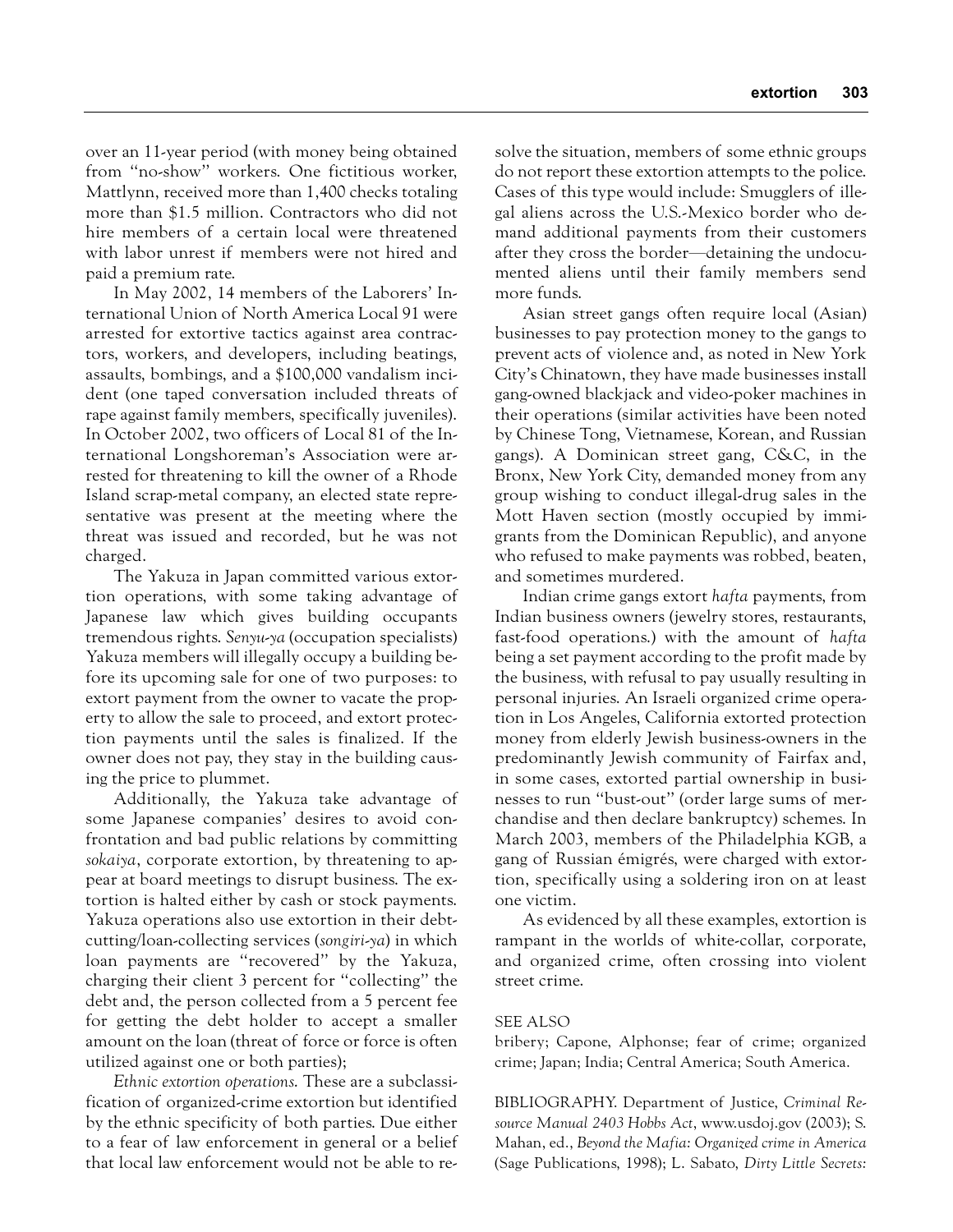*the Persistence of Corruption in American Politics* (Time Books, 1996); C. Knockers, *The Measurement of Police Integrity* (Department of Justice, 2000); J. Crockett, *Operation Pretense: the FBI's Sting on County Corruption in Mississippi* (University Press of Mississippi, 2003); Ko-lin Chin, *Chinatown Gangs: Extortion, Enterprises, and Ethnicity* (Oxford University Press, 1996); N. Jacoby, *Bribery and Extortion in the Business World: A Study of Corporate Political Payments Abroad* (Macmillan, 1977); M. Johnson, *Crime on the Labor Front* (McGraw-Hill, 1950).

> PATRICK D. WALSH LOYOLA UNIVERSITY NEW ORLEANS

# **Exxon** *Valdez*

THE CRASH of the Exxon *Valdez* in the waters off the coast of Alaska represents the worst oil spill in U.S. history, to date in the spring of 2004. On March 24, 1989, the *Valdez* tanker collided with Bligh Reef in the Valdez Narrows and spilled over 11 million gallons of crude oil into the waters of Prince William Sound.

Scheduled for a five-day trip from Valdez, Alaska, to Long Beach, California, the tanker was loaded with 1,264,164 barrels of North Slope crude. Just hours before the departure of the Exxon *Valdez*, its captain Joseph Hazelwood had been drinking a round or two of vodka. This factor was attributed as the primary cause of the accident. During the voyage, Hazelwood's speech was slurred while in radio contact with Coast Guard officials and, at one point, he mistakenly identified his vessel as the Exxon *Baton Rouge*. In addition, he made several questionable judgments regarding the course of the tanker.

Due to concerns over icebergs in the sound, Hazelwood had to make a decision regarding the direction of the Valdez. Instead of slowing down and waiting for the ice to move or have the ship work slowly through the ice, Hazelwood choose to turn the tanker and enter a gap between the ice and the Bligh Reef. The gap in this area was only one-tenth of a mile wide, almost the width of the tanker itself. This meant there was little room for error. Hazelwood also ordered that the tanker's speed be increased and the ship be placed on automatic pilot. Both commands were highly unusual. Normally, ships reduce their speed when they encounter ice in order to minimize impact and allow for adjustments. Furthermore, the use of the automatic pilot was rare under such conditions because of the need to make changes in the ship's course. Another questionable decision by Hazelwood was leaving only one officer in charge of maneuvering the Exxon *Valdez* through the gap.

This lone officer was not given clear instructions regarding a course to follow nor an exact chart of the tanker's position. Shortly after Hazelwood left the officer alone, the Exxon *Valdez* ran aground on Bligh Reef and began leaking tremendous amounts of oil. For 15 minutes, Hazelwood attempted to force the tanker ahead but eventually the smell of oil in the air and control room gauges, that confirmed significant losses of oil, forced the crew to stop and wait for Coast Guard assistance. While the cause of the crash and spill was attributable to the officer being unable to properly maneuver the tanker, other factors played a major role. First, several of Hazelwood's decisions and judgments were highly questionable due in part to his impaired or intoxicated state. Second, the Exxon company reduced the *Valdez* crew, meaning that many of the members were excessively overworked and fatigued. Finally, Exxon did not have a proper recovery plan in place that could effectively deal with such a disaster.

The effects of the oil spill were tremendous on the surrounding communities. The loss of marine life, wildlife, and natural resources was abundant. The disaster happened at a time when fish and other marine organisms were beginning their reproductive cycles, and the large amounts of oil devastated the development and threatened the existence of many aquatic species and mammals. Over 200,000 seabirds were lost as well as thousands of sea otters and hundreds of other wildlife, including deer and eagles.

The economy of the surrounding communities was also significantly affected. For many families, the multimillion-dollar commercial fishery industry was dramatically altered or completely destroyed. In 1989, one of the primary economic resources, salmon fishing, was completely closed. While Exxon agreed to help with the recovery process, it remained slow. Some 15 years later, several of the animals and species in Prince William Sound had not fully recovered. Some shellfish remained contaminated and unsuitable for human consumption. The herring population collapsed in